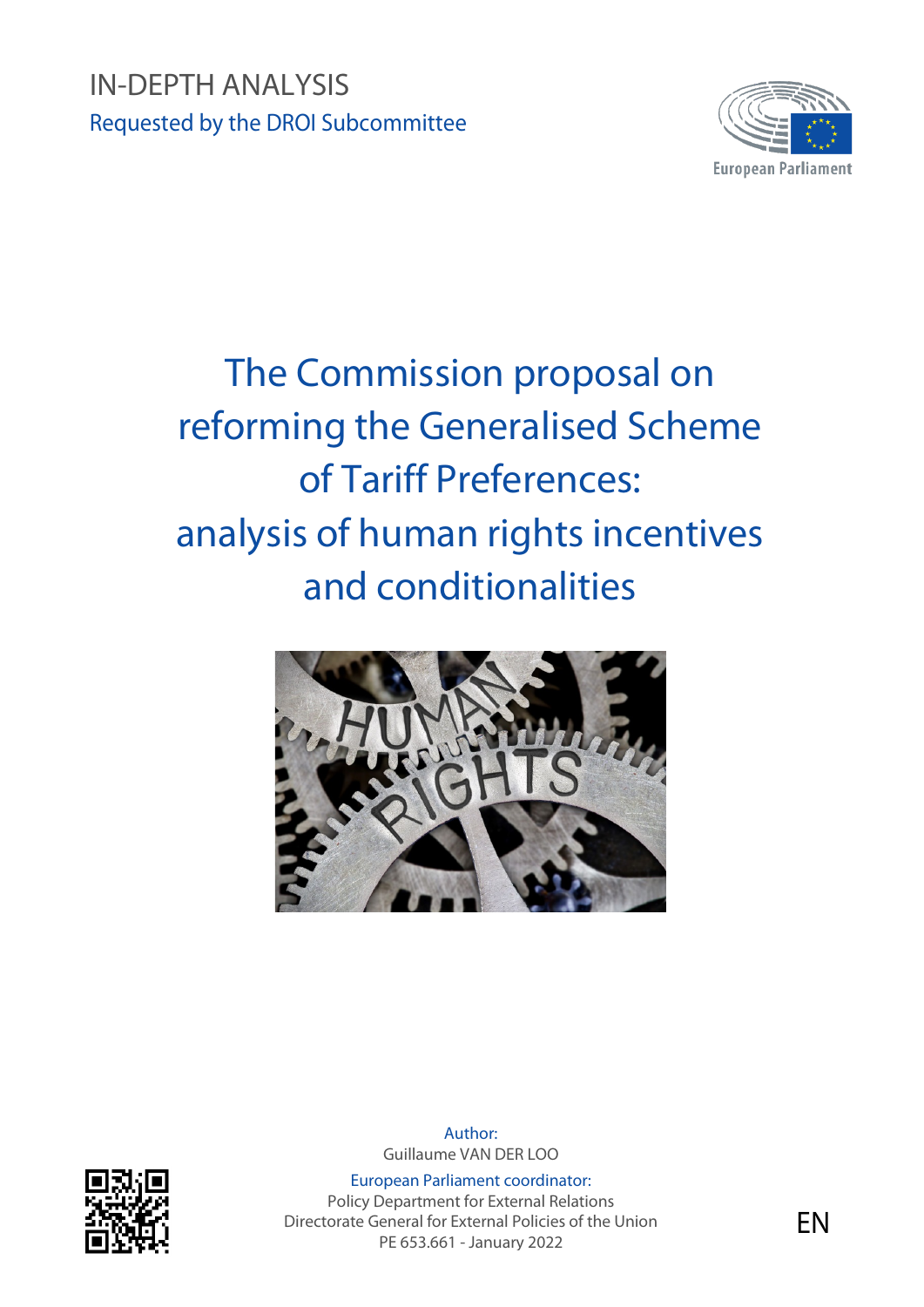

# IN-DEPTH ANALYSIS

# The Commission proposal on reforming the Generalised Scheme of Tariff Preferences: analysis of human rights incentives and conditionalities

#### **ABSTRACT**

This study looks at the European Commission's proposal for a new GSP Regulation from human rights and sustainable development perspectives. It focuses on proposed changes to the conditionality provisions with their linked monitoring and dialogue processes that aim to promote human rights, sustainable development and good governance in the beneficiary countries. The Commission's proposal is not revolutionary as it foresees retention of the three existing arrangements (Standard GSP, GSP+ and EBA). However, a limited set of targeted amendments were introduced not only to improve this scheme's response to the evolving needs and challenges of GSP countries but also to reinforce its human rights, labour, environmental and climate dimensions. This In-Depth Analysis provides a detailed examination of these proposed changes to the GSP regulation and formulates various recommendations to strengthen the GSP as a tool for promoting human rights, sustainable development and good governance. It is argued that positive conditionality should be extended to Standard GSP beneficiaries based on a differentiated and staged approach. Moreover, several innovations and amendments need to be clarified, made more ambitious and legally enshrined in the GSP Regulation or other legal acts.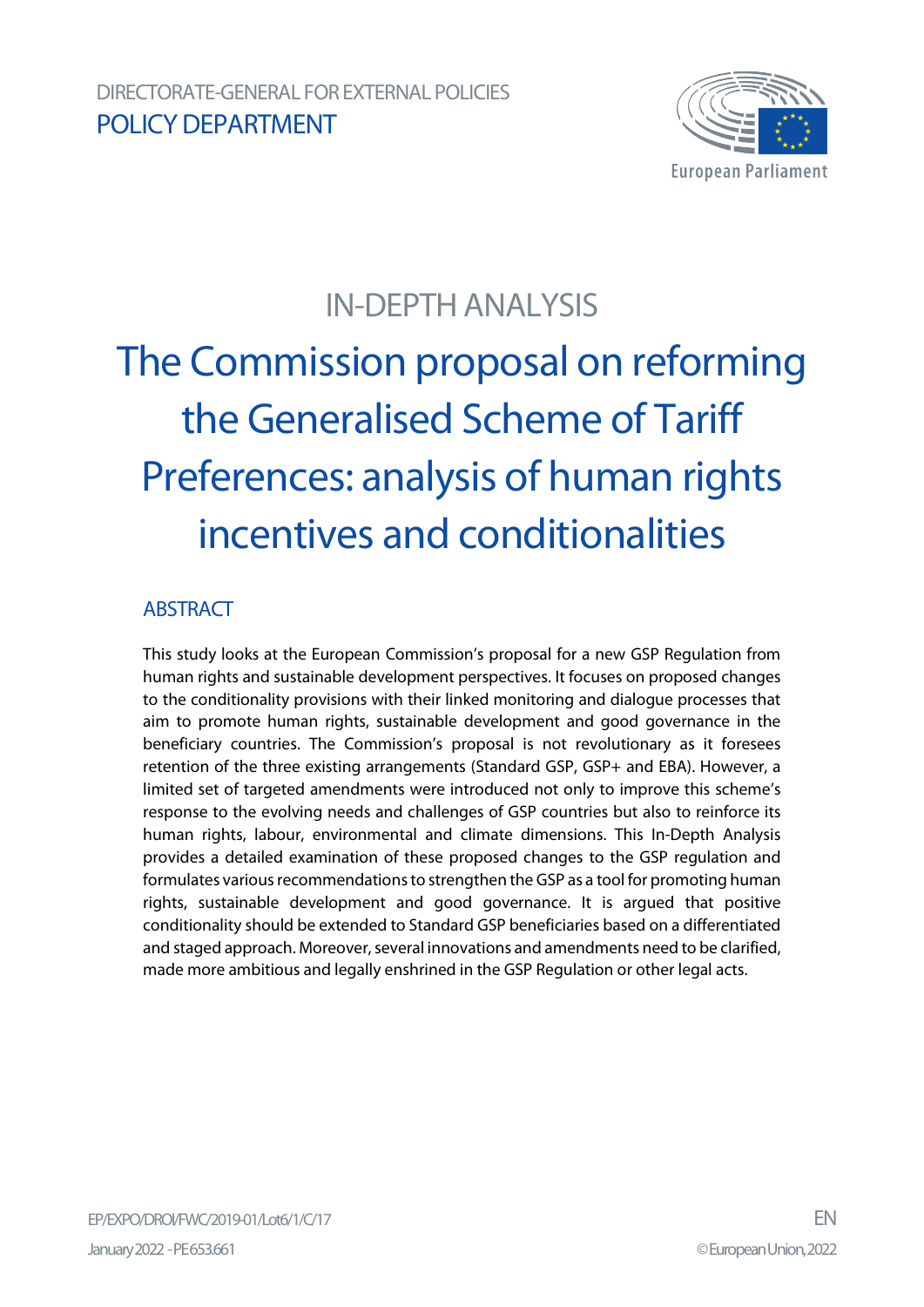Policy Department, Directorate-General for External Policies

#### **AUTHORS**

• Guillaume VAN DER LOO, Research Fellow Egmont Institute and the European Policy Centre; Visiting Professor Ghent University,

#### **PROJECT COORDINATOR (CONTRACTOR)**

• Trans European Policy Studies Association (TEPSA)

This paper was requested by the European Parliament's Subcommittee on Human Rights (DROI)

The content of this document is the sole responsibility of the authors, and any opinions expressed herein do not necessarily represent the official position of the European Parliament.

#### **CONTACTS INTHE EUROPEANPARLIAMENT**

Coordination: Marika LERCH, Policy Department for External Policies Editorial assistant: Daniela ADORNA DIAZ Feedback is welcome. Please write to [Marika.Lerch@europarl.europa.eu](mailto:Marika.Lerch@europarl.europa.eu) To obtain copies, please send a request to **[poldep-expo@europarl.europa.eu](mailto:poldep-expo@europarl.europa.eu)** 

#### **VERSION**

English-language manuscript completed on 26 January 2022.

#### **COPYRIGHT**

Brussels © European Union, 2022

Reproduction and translation for non-commercial purposes are authorised, provided the source is acknowledged and the European Parliament is given prior notice and sent a copy.

©Image on cover page used under licence from Adobe Stock.

This paper will be published on the European Parliament's online database, ['Think Tank'](http://www.europarl.europa.eu/thinktank/en/home.html)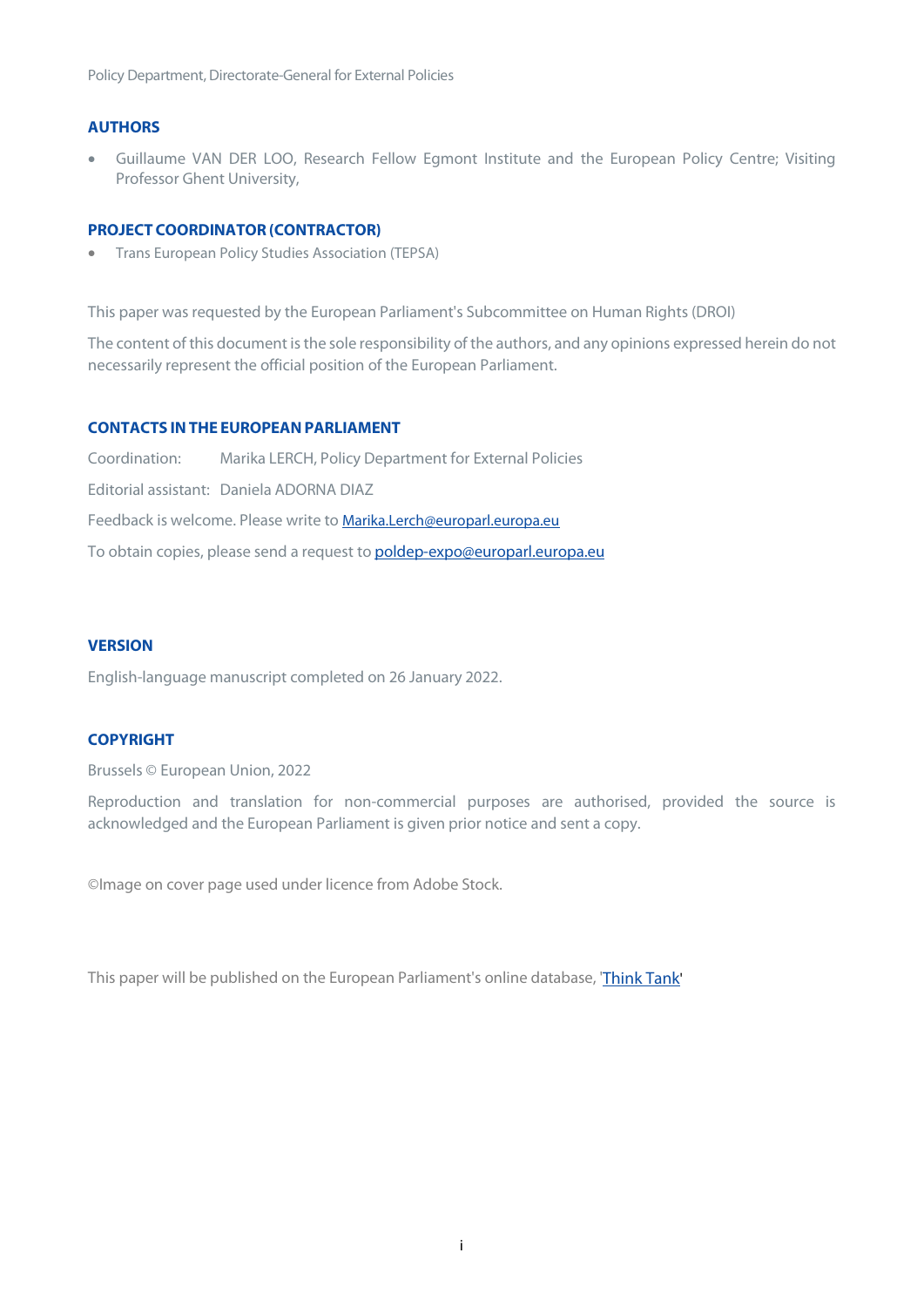# Table of contents

| 1. |                          | <b>Introduction</b>                                                                                                                                                                                                                                                                                                                                                               |                                            |
|----|--------------------------|-----------------------------------------------------------------------------------------------------------------------------------------------------------------------------------------------------------------------------------------------------------------------------------------------------------------------------------------------------------------------------------|--------------------------------------------|
| 2. | 2.1<br>2.2<br>2.3        | Key elements of the proposed GSP Regulation<br>Evolution of the EU's GSP regime<br>Background of the proposed GSP Regulation<br>Key changes proposed in the new GSP regulation:<br>an overview                                                                                                                                                                                    | 2<br>$\overline{2}$<br>$\overline{3}$<br>4 |
| 3. |                          | An evaluation of conditionality mechanisms under<br>the current GSP Regulation                                                                                                                                                                                                                                                                                                    | 8                                          |
| 4. | 4.1<br>4.2<br>4.3<br>4.4 | An assessment of the proposed withdrawal mechanisms<br>(negative conditionality)<br>Expanding negative conditionality to environmental and<br>good governance convention<br>Proposals for improving the withdrawal procedure<br>The additional withdrawal criterion related to readmission<br>of own nationals<br>No withdrawal of preferences for specific economic<br>operators | 11<br>12 <sup>2</sup><br>13<br>15<br>19    |
| 5. | 5.1<br>5.2               | <b>Extending positive conditionality to Standard GSP and</b><br><b>EBA arrangements</b><br>Costs and risks related to extending positive conditionality<br>to Standard GSP and EBA arrangements<br>A staged and differentiated extension of positive<br>conditionality to Standard GSP beneficiaries                                                                              | 21<br>21<br>24                             |
| 6. | 6.1<br>6.2<br>6.3        | Monitoring, transparency and civil society involvement<br>The European Commission's margin of discretion in GSP<br>procedures<br>The proposed Action Plan and extended monitoring cycle 28<br>Introducing a complaint mechanism: the Single Entry Point29                                                                                                                         | <b>26</b><br>26                            |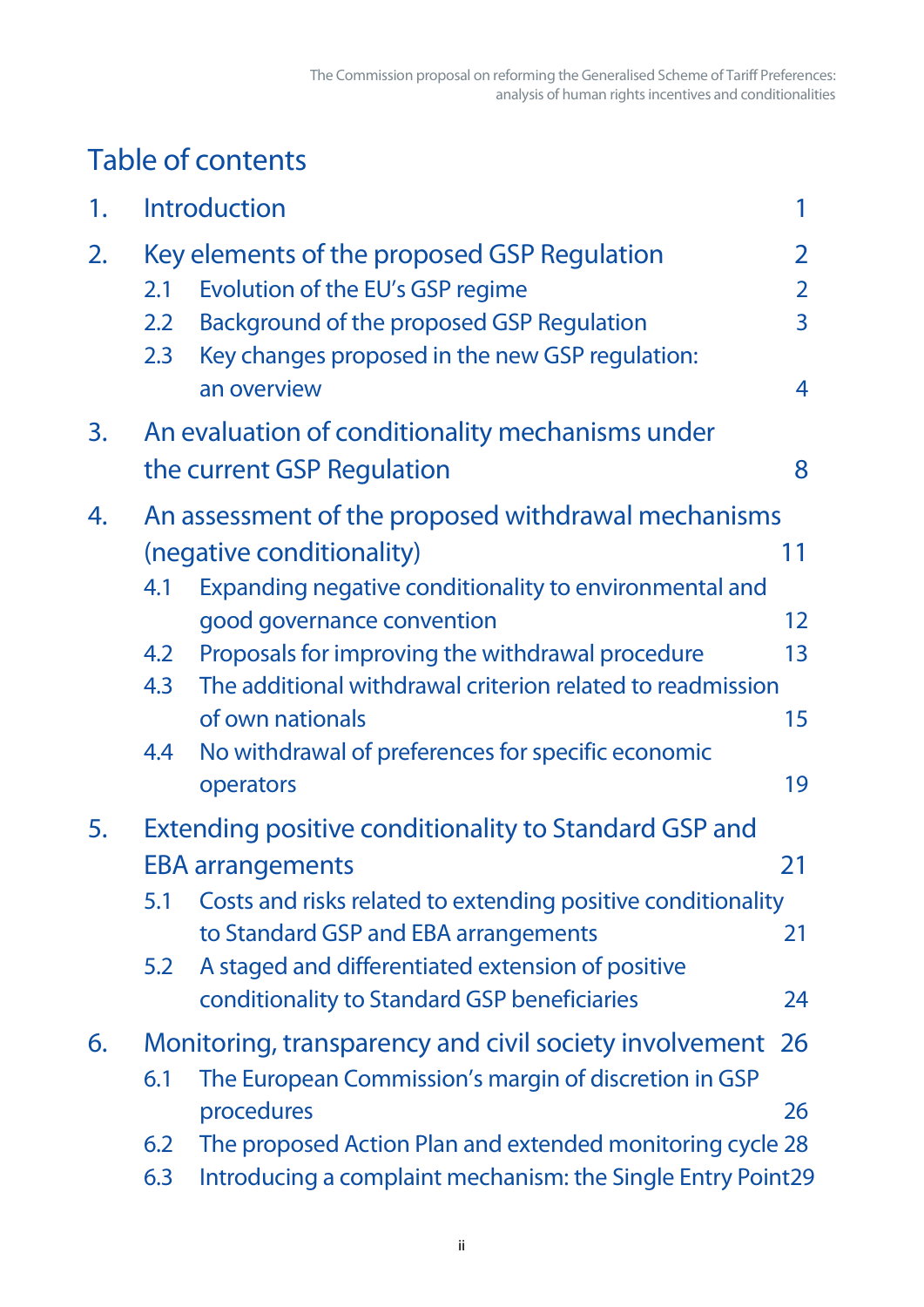|                     | 6.4 Transparency and civil society involvement                    | 31 |
|---------------------|-------------------------------------------------------------------|----|
|                     | 7. Conclusion and recommendations                                 | 33 |
| <b>Bibliography</b> |                                                                   | 37 |
|                     | Annex 1 - GSP beneficiaries and state of play of the ratification |    |
|                     | of the listed conventions in GSP Regulation No 978/2012           | 40 |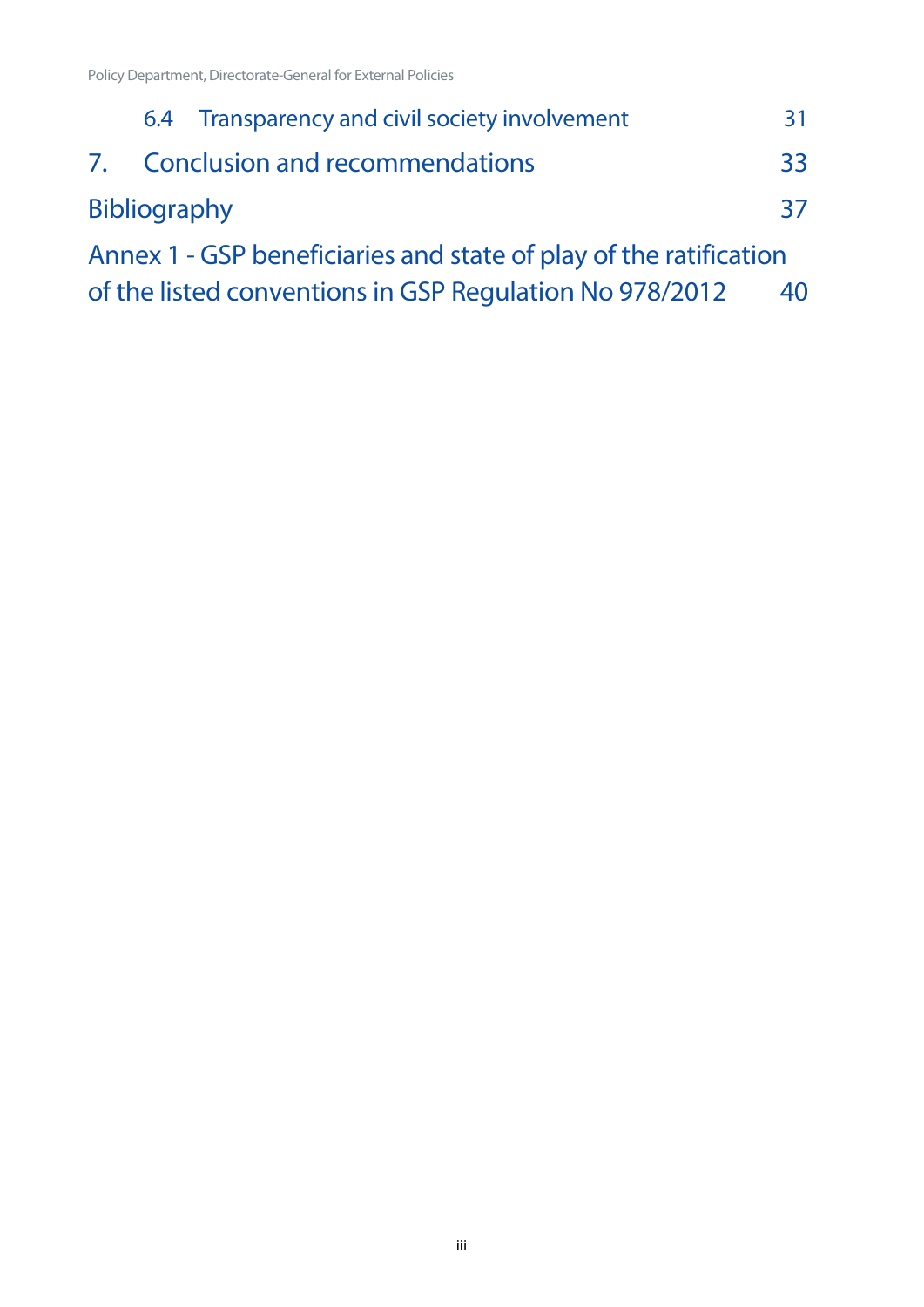# List of abbreviations

| <b>CFSP</b> | <b>Common Foreign and Security Policy</b>                |
|-------------|----------------------------------------------------------|
| <b>CJEU</b> | Court of Justice of the European Union                   |
| <b>CSO</b>  | Civil Society Organisation                               |
| <b>DAG</b>  | Domestic Advisory Group                                  |
| EBA         | <b>Everything But Arms</b>                               |
| <b>EEAS</b> | <b>European External Action Service</b>                  |
| EU          | <b>European Union</b>                                    |
| <b>FTA</b>  | <b>Free Trade Agreement</b>                              |
| <b>GATT</b> | General Agreement on Tariffs and Trade                   |
| GSP         | <b>Generalised Scheme of Preferences</b>                 |
| <b>ILO</b>  | International Labour Organization                        |
| <b>LDC</b>  | <b>Least Developed Country</b>                           |
| <b>MFN</b>  | Most-Favoured-Nation                                     |
| <b>MTE</b>  | <b>Midterm Evaluation</b>                                |
| <b>NGO</b>  | Non-Governmental Organisation                            |
| <b>REX</b>  | Registered Exporter system                               |
| <b>SDG</b>  | Sustainable Development and Sustainable Development Goal |
| <b>SEP</b>  | Single Entry Point                                       |
| <b>SOE</b>  | <b>State-Owned Enterprise</b>                            |
| TBR         | <b>Trade Barrier Regulation</b>                          |
| <b>TFEU</b> | Treaty on the Functioning of the European Union          |
| <b>TSD</b>  | <b>Trade and Sustainable Development</b>                 |
| <b>UN</b>   | <b>United Nations</b>                                    |
| <b>UNIC</b> | Unione nazionale industria conciaria                     |
| <b>USA</b>  | <b>United States of America</b>                          |
| VSS         | <b>Voluntary Sustainability Schemes</b>                  |
| <b>WTO</b>  | <b>World Trade Organization</b>                          |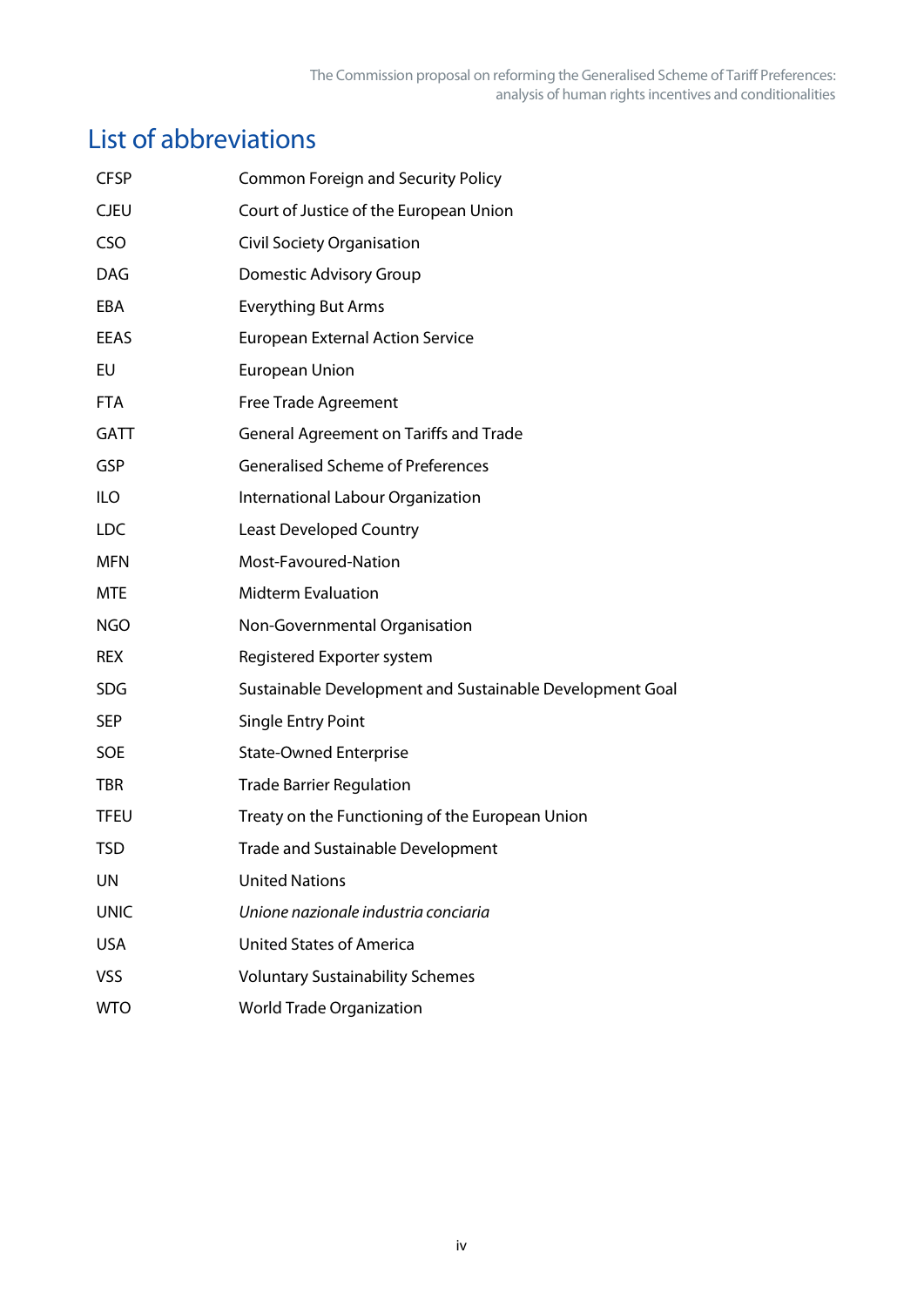# <span id="page-6-0"></span>1. Introduction

The European Union (EU) has granted trade preferences to developing countries through the Generalised Scheme of Preferences (GSP) since 1971. The GSP offers preferential access to the EU market for goods exported from developing countries by eliminating or reducing import tariffs unilaterally (i.e. on a nonreciprocal basis). The GSP's rationale is to make exporting to the EU market easier for developing countries, thereby promoting their sustainable economic, social and environmental development, with the primary objective of reducing poverty.

The current GSP scheme consists of three distinct arrangements with different beneficiary countries (67 in all) and levels of preferences (see Annex 1).

- [1](#page-6-1). The Standard GSP<sup>1</sup>: for low and lower-middle income countries, providing for a reduction or full removal of customs duties on about two-thirds of the EU's tariff lines. This arrangement currently has 11 beneficiaries.
- 2. **GSP+**: a special incentive arrangement for sustainable development and good governance. To qualify for GSP+, applicant countries must be considered 'vulnerable' in terms of the low diversification level of their exports to the EU and insufficient integration into the international trading system. Under this scheme import duties are reduced to 0 % for the same tariff lines as Standard GSP for countries that have ratified and implemented 27 conventions related to human rights, labour rights, protection of the environment and good governance. This arrangement currently has nine beneficiaries.
- 3. **Everything But Arms (EBA)**: a special arrangement for least developed countries (LDCs), providing them with duty-free, quota-free access to the EU market for all products except arms and ammunition. The arrangement currently has 47 beneficiary countries.

The GSP currently applies 'positive conditionality' to the GSP+ arrangement, which implies that beneficiaries must ratify and implement the international conventions on human rights, labour rights, environmental protection and good governance listed in Annex VIII of the Regulation (hereafter: 'the listed conventions') in order to benefit from the GSP+ tariff preferences. Conversely, the 'negative conditionality', which applies to all three GSP arrangements, implies that the tariff preferences for beneficiaries can be (partially) withdrawn in cases of grave human or labour rights abuses, including failure to respect the listed human and labour rights conventions' main principles.

The present legal basis for all schemes, Regulation (EU) 978/2012 of 25 October 2012 (hereafter 'the Regulation' or 'the current GSP Regulation'), will expire at the end of 2023. Accordingly, unless a new regulation is adopted, the Standard GSP and GSP+ arrangements will cease to apply on 1 January 2024. Imports from developing countries under the Standard GSP and GSP+ arrangements would thus be subject to the EU's Most-Favoured-Nation (MFN) tariff. However, imports from LDCs would still be covered by the EBA arrangement, which does not carry an expiry date<sup>[2](#page-6-2)</sup>.

On 22 September 2021, the European Commission adopted proposalsfor a new GSP Regulation (hereafter 'the proposed Regulation') which aims to renew the scheme for a further 10 years (European Commission, 2021). The Commission is proposing to improve some of the scheme's key features, responding to the evolving needs and challenges of GSP countries as well as reinforcing the scheme's social, labour, environmental and climate dimensions. The Commission's overarching objectives with the revised GSP Regulation aim to maintain the present Regulation's essential features, namely poverty eradication as well as support for sustainable development and good governance, while at the same time not jeopardising EU

<span id="page-6-1"></span><sup>1</sup> Throughout this paper, the term 'Standard GSP' is used when referring to the first arrangement described above. The term 'GSP' refers to the whole GSP scheme comprising all three arrangements.

<span id="page-6-2"></span><sup>2</sup> See Art. 43(3) Regulation (EU) 978/2012.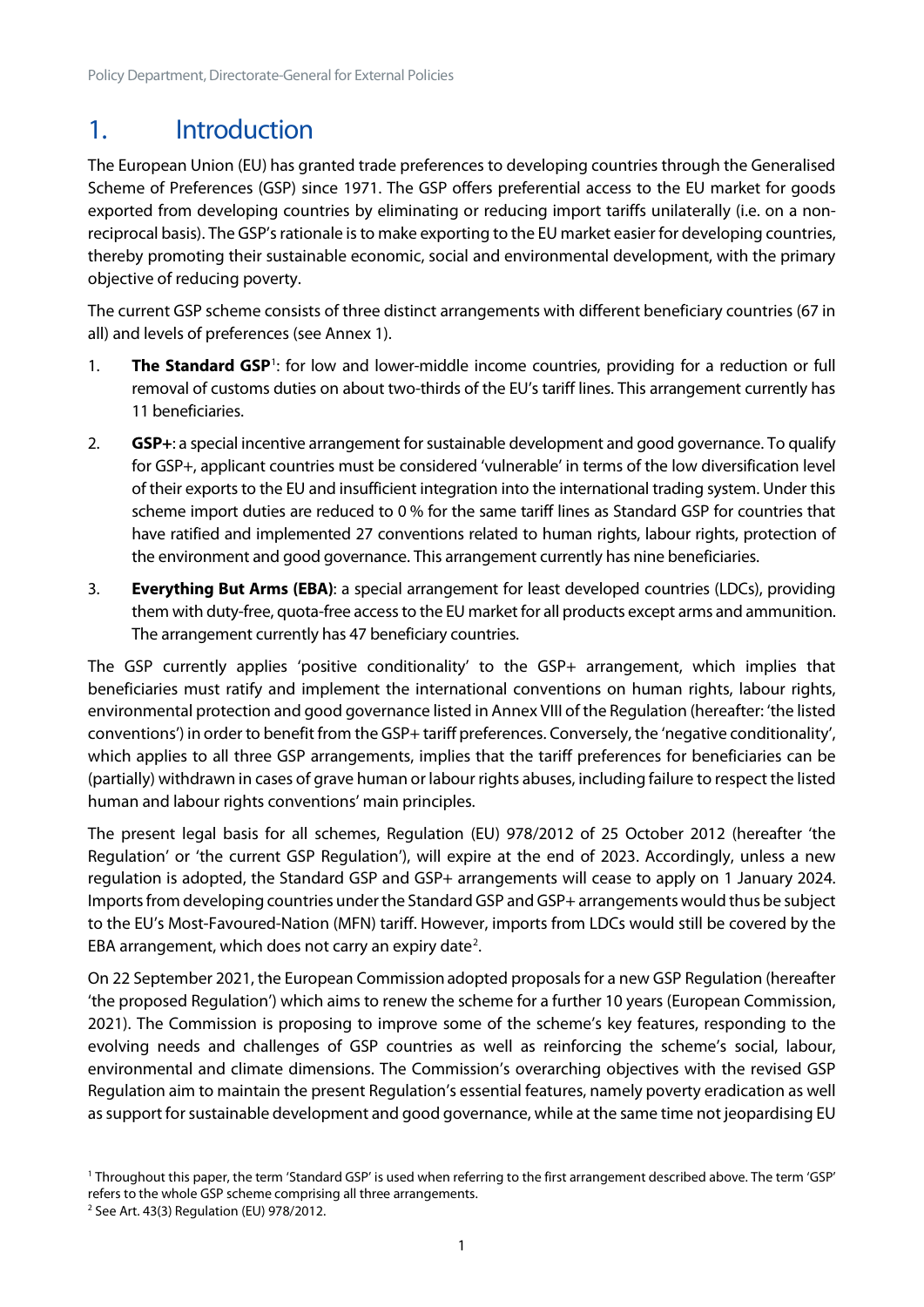interests (European Commission, 2021a). The Commission wants to update the GSP to improve its overall efficiency and effectiveness in response to future challenges for beneficiary countries, whilst at the same time bringing the scheme closer into line with the EU's trade sustainability principles. As noted by Executive Vice-President and Commissioner for Trade Valdis Dombrovskis when presenting the new proposal, the GSP 'has helped beneficiary countries to diversify their economies and create jobs [and] has also galvanised beneficiary countries into improving human and labour rights, the environment and good governance. [The proposed Regulation] continues to offer generous trade preferences while spurring on more positive change in beneficiary countries' (European Commission, 2021h).

The proposed Regulation envisages making the EU's GSP more focused on reducing poverty and increasing export opportunities for low-income countries, thereby incentivising sustainable economic growth in low-income countries as well as offering new room for engagement on environmental and good governance issues. One of the proposed GSP Regulation's key objectives is to strengthen its contribution to sustainable development, good governance, together with human and labour rights in beneficiary countries. Accordingly, the Commission has proposed various changes to conditionality mechanisms that are embedded in the GSP scheme. Moreover, to improve the effectiveness and efficiency of these conditionality mechanisms still further, the Commission has proposed a number of innovations to provisions for monitoring, transparency and inclusiveness (i.e. engagement with civil society) related to the GSP's conditionality.

This paper will analyse the Commission's new GSP Regulation proposal from a human rights perspective, focusing on suggested changes to conditionality provisions as well as the monitoring and dialogue processes linked to these conditionalities. This paper will first discuss the GSP scheme's key features (Chapter 2) by providing a brief overview of the mechanism's evolution (2.1), the new proposals' background (2.2) and key innovations introduced by the Commission (2.3). Thereafter, an evaluation of the conditionality mechanisms is provided (Chapter 3), followed by a detailed assessment of proposals concerning the withdrawal mechanism (negative conditionality) (Chapter 4), the potential extension of positive conditionality (Chapter 5) and the conditionality mechanisms related to transparency, monitoring and civil society involvement (Chapter 6). Throughout this analysis a number of recommendations are formulated to improve the Commission's proposal, which are summarised in the final chapter (Chapter 7).

# <span id="page-7-0"></span>2. Key elements of the proposed GSP Regulation

# <span id="page-7-1"></span>2.1 Evolution of the EU's GSP regime

The EU's first GSP scheme was introduced in 1971, when a waiver to the MFN principle in Article I of the General Agreement on Tariffs and Trade (GATT) was adopted, enabling developed countries to provide preferential market access to developing countries. This legal basis was made permanent by the GATT's Enabling Clause in 1979, which grants permanent exemption from the MFN principle, thus making it possible for developed countries to unilaterally reduce tariffs paid on imports from developing countries. Since its adoption in 1971, the EU's GSP scheme has undergone several reforms. The first programme was introduced for an initial 10-year period and subsequently renewed until 1991 (UNCTAD, 2016). Major revisions then took place, firstly following the conclusion of negotiations for the GATT Uruguay Round in 1994 and secondly in 2001 by Council Regulation (EC) No 2820/98, which introduced five different GSP arrangements. However, one of these arrangements, for combatting drug production, was challenged by India in the World Trade Organization (WTO), arguing that it was inconsistent with the MFN clause and not justified under the Enabling Clause (Ott, Van der Loo, 2018). In December 2003, the WTO Panel concluded that the 'GSP drug arrangement' was indeed inconsistent with Article I:1 GATT (the MFN principle) and not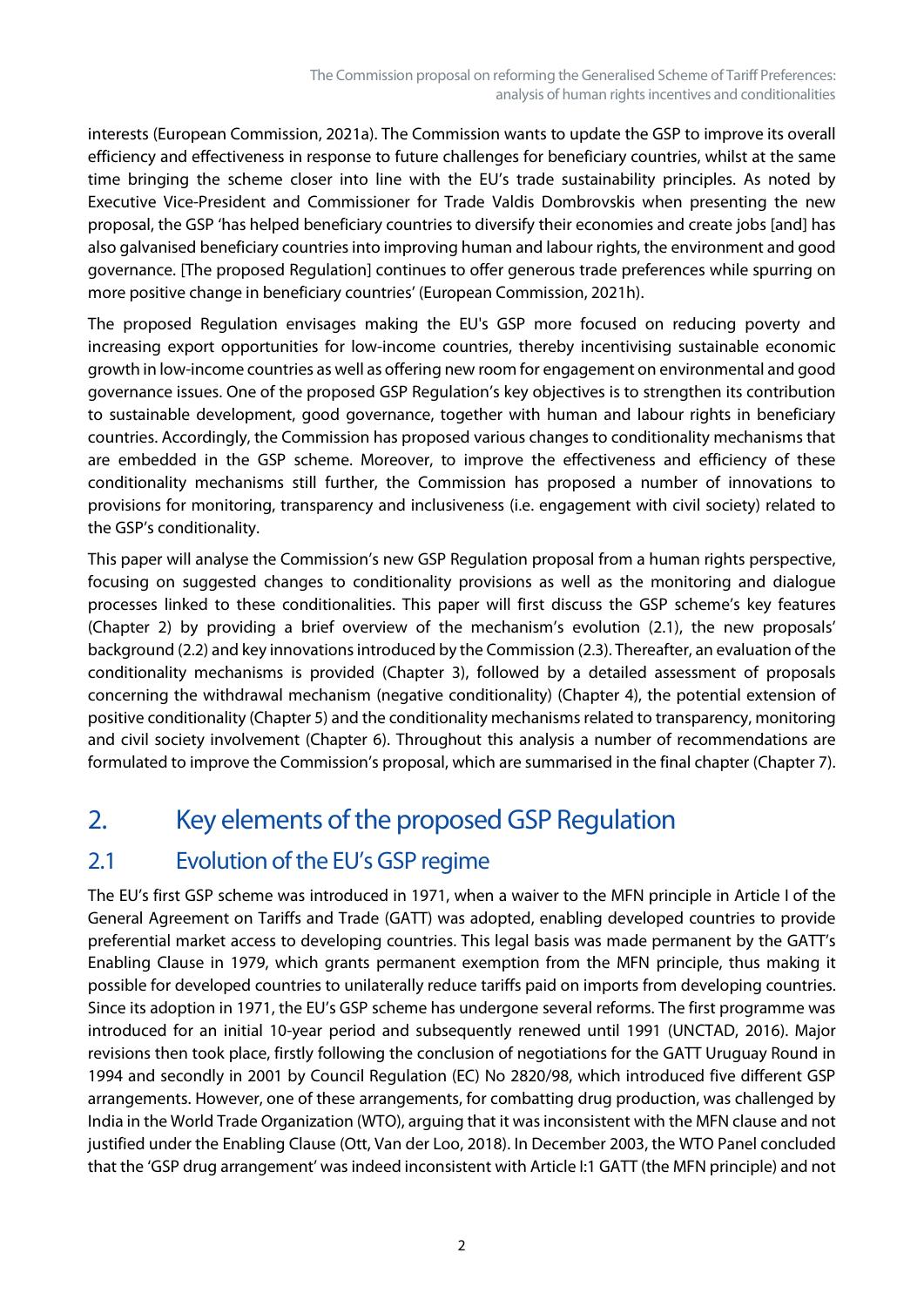justified under the Enabling clause<sup>[3](#page-8-1)</sup>. On appeal, the Appellate Body also concluded in 2004 that GSP preferences must be based on clear criteria; identical treatment should be available to all similarly situated GSP beneficiaries; and there must be a clear link between the preferential treatment provided and the development objective<sup>[4](#page-8-2)</sup>. In response to this WTO ruling, the EU repealed its arrangement and in 2006 introduced Regulation (EC) No. 980/2005, which established the basic structure for the three GSP regimes that are in place today: a general arrangement (Standard GSP); a special incentive arrangement for sustainable development and good governance (GSP+); and the EBA regime for LDCs (Bartels, 2007). This scheme was extended until December 2013, after which Regulation (EU) No. 978/2012 (the current GSP Regulation) was adopted. The current GSP Regulation's key objectives were to: focus better on the countries 'most in need'; improve promotion of core principles for sustainable development and good governance; and enhance stability as well as predictability for all operators (European Commission, 2013). This reform reduced the number of GSP countries from 177 to 88 in 2014 due to stricter eligibility requirements (Gstöhl andDe Bièvre, 2018). For example, countries which the World Bank classified as either 'high-income' or 'upper-middle income' for three consecutive years were no longer eligible and nor were GSP beneficiaries that concluded preferential trade agreements with the EU. Moreover, this Regulation loosened the vulnerability criteria for GSP+ beneficiaries<sup>[5](#page-8-3)</sup> and introduced a relaxation of the product graduation threshold (to offset the impact caused by the reduction in GSP beneficiaries) (Siles-Brügge, 2014).

### <span id="page-8-0"></span>2.2 Background of the proposed GSP Regulation

As noted earlier, because the current GSP Regulation will expire on 31 December 2023, the Commission proposed a new GSP Regulation to cover 2024-2034. The Midterm Evaluation (MTE) of the Regulation's implementation concluded that overall GSP was delivering on its objectives but nevertheless put forward a number of recommendations to improve the scheme's effectiveness and efficiency, such as: promoting greater awareness of the scheme in beneficiary countries; using safeguard provisions more effectively; updating the list of conventions on core human and labour rights, environment and good governance principles; as well as ensuring coherence between the EU's GSP and the various free trade agreement (FTA) regimes (European Commission, 2018). Moreover, the MTE called for greater transparency and inclusiveness for stakeholders involved in the GSP. To address these concerns, in 2020 the Commission launched a dedicated two-year project: the Action on GSP Trade Preferences ('GSP Hub'). This initiative aims at increasing the GSP's effectiveness, inclusiveness and transparency, including the GSP+ monitoring process, via a dedicated platform/website along with other activities and engagements with stakeholders<sup>[6](#page-8-4)</sup>. Most respondents to the open public consultation on GSP reform (March 2020-July 2020) also considered that the current Regulation had a limited but positive impact on its sustainable development objectives<sup>[7](#page-8-5)</sup>. In line with the MTE's conclusions, the supporting External Study for the Commission's own Impact Assessment for a new GSP Regulation (hereafter 'the External Study') concluded that the current GSP Regulation delivered on most of its objectives but made several recommendations to improve the GSP instrument's effectiveness (both the MTE and the External Study are discussed throughout this paper) (European Commission, 2021c).

<span id="page-8-1"></span><sup>&</sup>lt;sup>3</sup> For the report, see: WTO, **European Communities – Conditions for the Granting of Tariff Preferences to Developing Countries,** [Report of the Panel,](https://www.wto.org/english/tratop_e/dispu_e/cases_e/ds246_e.htm) WT/DS246/R, 1 December 2003.

<span id="page-8-2"></span><sup>4</sup> For the report, see: WTO, European Communities – [Conditions for the Granting of Tariff Preferences to Developing Countries, AB-](https://www.wto.org/english/tratop_e/dispu_e/cases_e/ds246_e.htm)[2004-1, Report of the Appellate Body,](https://www.wto.org/english/tratop_e/dispu_e/cases_e/ds246_e.htm) WT/DS246/AB/R, 7 April 2004.

<span id="page-8-3"></span><sup>&</sup>lt;sup>5</sup> The vulnerability criterion implies that a country can only benefit from GSP+ if it is not competitive on the EU market (importshare ratio) and it does not have a diversified export base (diversification ratio).

<span id="page-8-4"></span><sup>6</sup> See [EU GSP Hub](https://gsphub.eu/) webpages.

<span id="page-8-5"></span><sup>&</sup>lt;sup>7</sup> A summary of the stakeholder consultation is included in Annex 2 of the Commission's Accompanying Impact Assessment Report (European Commission, 2021b).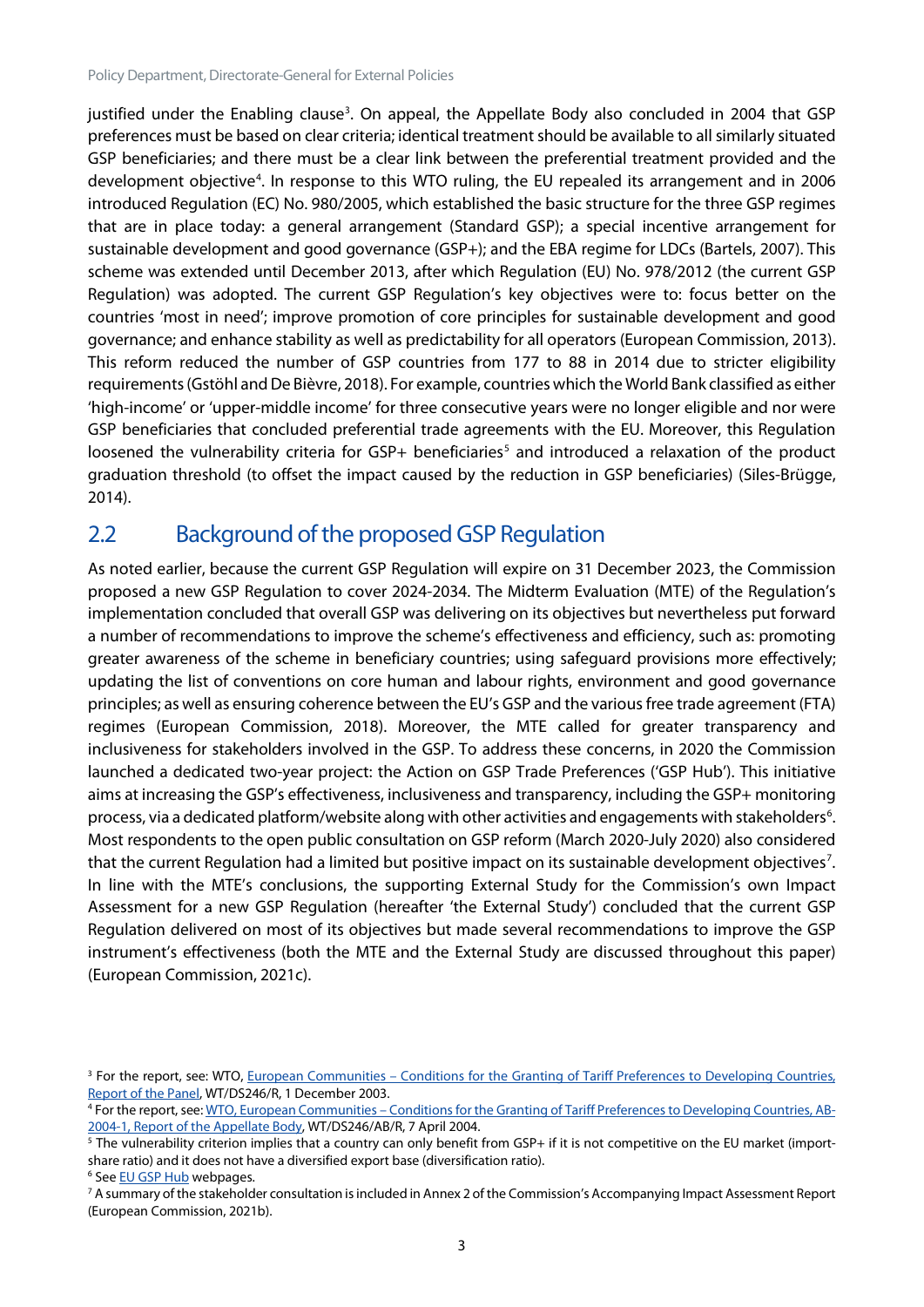On 14 March 2019, the European Parliament adopted a non-legislative resolution on the implementation of the GSP Regulation (European Parliament, 2019) which: acknowledged the overall positive impact of GSP on developing countries; welcomed the current GSP Regulation's ability to have brought about an increase in exports from beneficiaries from the EBA and GSP+ arrangements; and officially recognised the important role played by the GSP+ arrangement in promoting international labour rights, human rights, good governance and environmental protection standards in beneficiary countries. However, the European Parliament made a number of recommendations for improving the scheme, including: further encouraging export diversification of beneficiary countries; placing more emphasis on improving environmental standards; reinforcing stakeholders' involvement to ensure better monitoring of the scheme's implementation; introducing additional tariff preferences for products that have demonstrably been produced sustainably; updating the list of conventions with the Paris Climate Agreement; increasing transparency in the GSP+ monitoring procedures; and making targeted use of the withdrawal procedure as a measure of last resort.

The GSP review also fits with the Commission's recent Trade Policy Review, adopted in February 2021 (European Commission, 2021d). 'Sustainability and fairness' are the key elements that underpin the EU's concept of Open Strategic Autonomy, which is central to the Trade Policy Review. The Commission underlined in this document that 'making globalisation more sustainable and fairer should be the underlying driver of trade policy' and that 'EU trade policy should use all the tools at its disposal to support social fairness and environmental sustainability'. The Commission states that its GSP review is one of the main instruments to reach this objective, as it aims'to further increase trading opportunities for developing countries to reduce poverty and to create jobs based on international values and principles, such as labour and human rights.'

Continuation of the GSP scheme is also in line with EU Policy Coherence for Development (embedded in Article 208 of the Treaty on the Functioning of the European Union (TFEU)) which constitutes a key pillar of EU efforts to enhance development cooperation's positive impact and effectiveness. Moreover, it is part of the EU's political commitment to support sustainable development globally, as reflected in implementation of the United Nations (UN) Agenda 2030 for Sustainable Development and Sustainable Development Goals (SDGs).

At the time of writing of this analysis, both the Council of the EU and the European Council have yet to take positions on the Commission's proposal for a new GSP Regulation<sup>[8](#page-9-1)</sup>. In the European Parliament, the rapporteurs have started their work, but the vote in the lead committee and plenary were outstanding<sup>[9](#page-9-2)</sup>.

### <span id="page-9-0"></span>2.3 Key changes proposed in the new GSP regulation: an overview

As noted earlier, the Commission is not proposing any revolutionary reform of the GSP scheme (the proposal keeps the three existing arrangements in place), but instead introduces a number of targeted amendments that aim to improve some of the scheme's key features. The proposal's objective is not only to improve response to GSP countries' evolving needs and challenges, but also to reinforce the scheme's social, labour, environmental and climate dimensions, whilst at the same time not jeopardising EU interests. In particular, the Commission puts forward GSP improvements which respond to the following future challenges:

<span id="page-9-1"></span><sup>8</sup> For example, on 21 and 22 October 2021 the European Council merely 'held a strategic discussion on EU trade policy', without adopting specific conclusions on the Commission's GSP proposal or other trade issues. The Foreign Affairs Council (Trade) on 11 November 2021 discussed the ongoing review of the implementation and enforcement of sustainable development chapters in EU trade agreements, but did not discuss the Commission's proposal for a new GSP Regulation (see Council of the EU, Outcome of the Council meeting, 13620/21, 11 November 2021).

<span id="page-9-2"></span><sup>&</sup>lt;sup>9</sup> The status of the procedure in Parliament is regularly updated in th[e legislative observatory.](https://oeil.secure.europarl.europa.eu/oeil/popups/ficheprocedure.do?reference=2021/0297(COD)&l=en)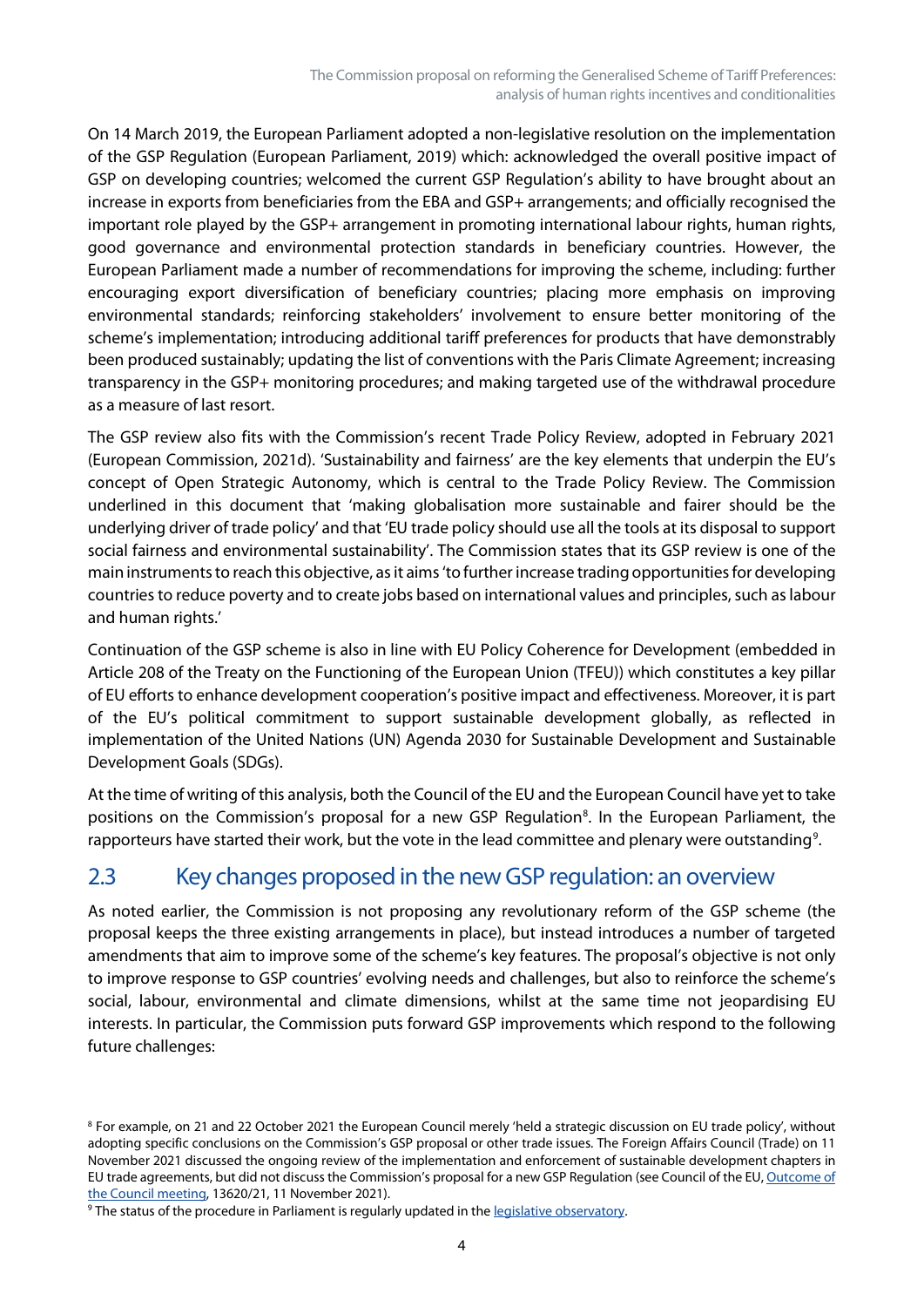- 1. Facilitate access to GSP+ arrangements for a growing number of LDCs which are graduating from the EBA status;
- 2. Adjust product graduation thresholds to focus better on preferences forless competitive products and countries;
- 3. Reflect evolving priorities such as those underpinning the European Green Deal by also extending negative conditionality to environmental and good governance conventions;
- 4. Update the list of international conventions in a targeted and manageable way, while at the same time not jeopardising the monitoring process;
- 5. Make the preferences withdrawal process more responsive in urgent cases;
- 6. Enhance the monitoring and implementation of GSP+ commitments, for instance through increased transparency and participation of relevant stakeholders, *inter alia* through the recently created Single Entry Point (SEP) mechanism for non-compliance related complaints (European Commission, 2021a).

This analysis focuses on proposed changes concerning the GSP's conditionality and related monitoring, transparency and inclusiveness mechanismsthat aim to strengthen the GSP's potential for contributing to sustainable development, human rights and good governance in beneficiary countries.

However, the Commission has also proposed several targeted innovations that aim to: (i) contribute to the GSP's objective of contributing to poverty eradication for countries most in need; and (ii) further ensure the protection of EU economic interests in the scheme's functioning. With regard to the former, although the preferences enjoyed by GSP beneficiary countries complying with the requirements of the three arrangements remain unchanged, the Commission has proposed a number of innovations to the GSP Regulation to make sure that trade preferences go to countries that need them the most. Firstly, considering that certain LDCs currently benefitting from the EBA arrangement are expected to graduate from LDC status over the next 10 years<sup>10</sup>, the proposed GSP Regulation facilitates access to the GSP+ arrangement for those 'EBA graduates' by removing the export competitiveness vulnerability criterion for GSP+ qualification (Article 9.2)<sup>[11](#page-10-1)</sup>. This implies that graduating EBA countries will be able to apply for the GSP+ arrangement if they comply with entry criteria, providing them with the opportunity to retain preferential access to the EU market<sup>[12](#page-10-2)</sup>. Secondly, the Commission proposed adjusting the product graduation thresholds (the temporary suspension of tariff preferences for highly competitive products) for the Standard GSP arrangement (a reduction of 10 %) to improve the focussing of preferences on less competitive products and to create more opportunities for other GSP beneficiaries, in particular the LDCs (Annex IV of the proposed Regulation). Thirdly, the proposed GSP Regulation introduces the possibility of updating the eligible countries list based on changes in their trade and development needs (Article 3.2). For example, the Commission proposed the removal of Russia, China, Hong Kong and Macau from the list of eligible countries, which will no longer be considered as developing countries within the revised GSP. Finally, the Commission has introduced a specific process to make sure that cross-regional and extended cumulation of rules of origin responds to the requesting country's development, financing and trade needs (Article 2.13 and 2.14).

<span id="page-10-0"></span><sup>&</sup>lt;sup>10</sup> 12 LDCs are expected to graduate from EBA over the next 10 years. The economic impact of this would be significant for at least six countries, in particular for Bangladesh (the others are Lao PDR, Myanmar, Nepal, São Tomé and Príncipe and the Solomon Islands (European Commission 2021b; 2021c).

<span id="page-10-1"></span><sup>11</sup> Under the current vulnerability criteria, all the countries expected to graduate from LDC status over the next 10 years could accede to GSP+ to maintain duty free access to the EU market, with the notable exception of Bangladesh (European Commission, 2021c).

<span id="page-10-2"></span><sup>&</sup>lt;sup>12</sup> The Commission proposed to abolish the 'limited export competitiveness' criterion and only keep the 'lack of export diversification' criterion as measure of beneficiaries' vulnerability (Article 9.2).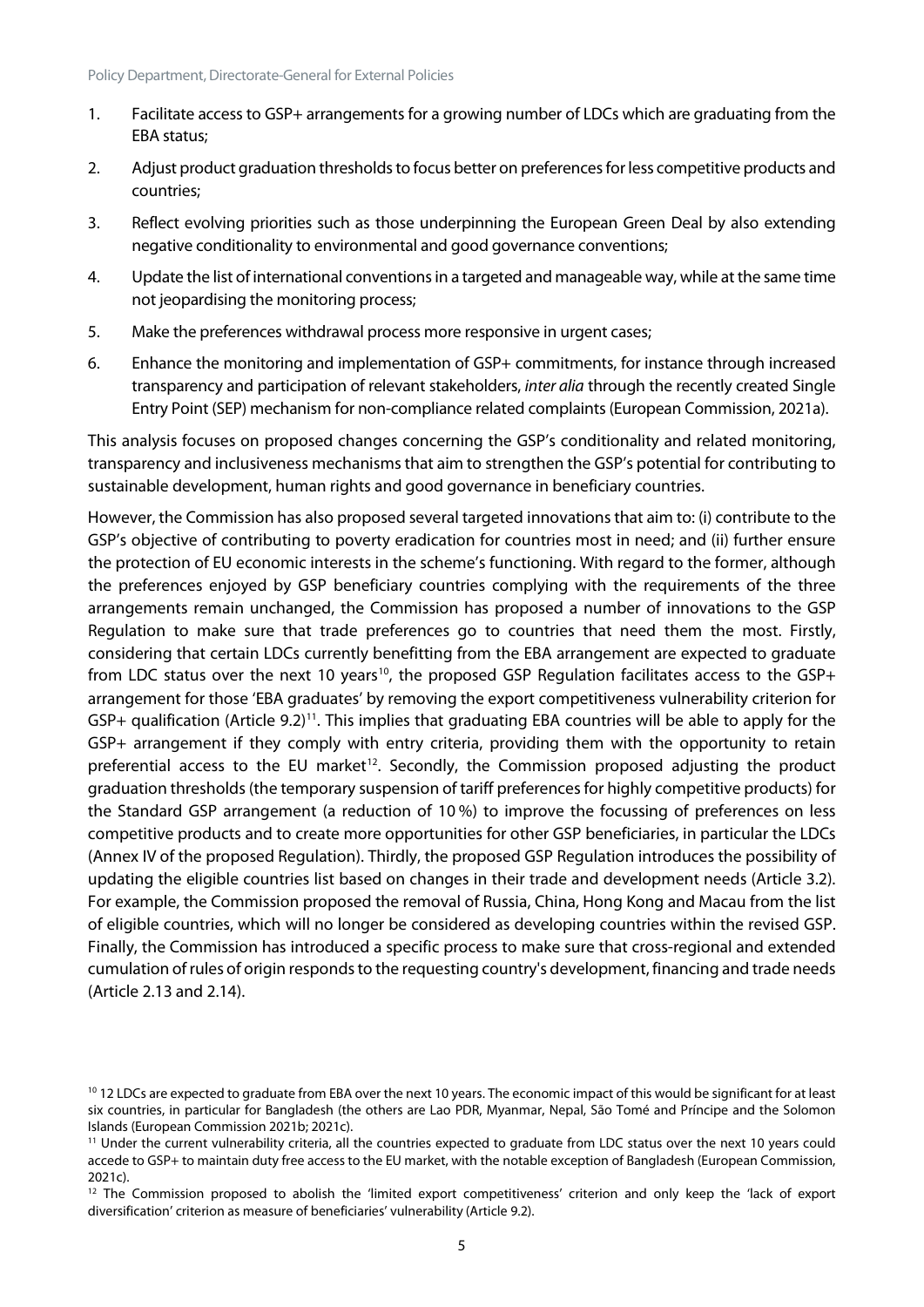To ensure protection of EU economic interests in the new GSP scheme's functioning, the Commission considered that no major changes were required. Hence, the proposed GSP Regulation has introduced only a few technical adjustments aimed at better aligning the automatic safeguards with product graduation (e.g. by changing the calculation method of safeguard thresholds to use import values, rather than volumes) (Article 29.1).

Most of the GSP scheme's proposed changes target the conditionality mechanisms that are embedded within the GSP, including the related monitoring, transparency and inclusiveness mechanisms. The Commission proposed extending negative conditionality (i.e. the withdrawal procedure) for all beneficiaries to environmental and good governance conventions, in addition to core human and labour rights conventions (Annex VI). The Commission also expanded its list of international conventions that need to be complied with by adding: two additional human rights instruments dealing with the rights of people with disabilities and children's rights; two labour rights conventions on labour inspections and tripartite dialogue; one governance convention on transnational organised crime; and the Paris Agreement on Climate change, replacing the Kyoto Protocol (now included in one single list in Annex VI of the proposed Regulation)<sup>[13](#page-11-0)</sup>. Transitional measures (i.e. a transition period of two years) are foreseen for current GSP+ beneficiaries, which would have to reapply to fulfil these new requirements for GSP+ (i.e. ratification of the six additional conventions) (Article 10.8).

Certain changes are also proposed for the withdrawal mechanism: a new urgent withdrawal of preferences procedure is introduced when a rapid response is needed in exceptionally grave circumstances in a beneficiary country, such as grave violations of international standards (Articles 19.16 and 19.17); an assessment of the socio-economic effects for any proposed withdrawal, to consider any negative impact on vulnerable populations (Articles 19.10 and 15.9); the introduction of a withdrawal criterion related to readmission of own nationals by beneficiary countries (Article 19.1(c)); opportunities for extending the withdrawal measures' scope where additional reasons or violations occur (Articles 20 and 16); and increased flexibility for reviewing the scope of withdrawal, by postponing or suspending its application in the event of exceptional circumstances such as a global health or sanitary emergency (Article 19.14).

Finally, the Commission proposed several improvements to the monitoring procedures covering compliance with GSP+ requirements together with increased transparency and the involvement of civil society in its application: the GSP reporting period has been extended from two to three years, thus aligning with monitoring reports of UN international bodies and organisations (Article 14); a requirement has been added for countries applying for GSP+ status to submit a plan of action to demonstrate their effective implementation of the relevant conventions (Article 9.1(d)); and the monitoring and implementation of GSP+ commitments has been modified through increased transparency and participation of relevant stakeholders, including use of the recently created SEP mechanism for noncompliance complaints (recitals 17 and 18).

The specific proposals concerning these GSP conditionality mechanisms, including the related monitoring, transparency and inclusiveness provisions, are detailed further in the following chapters.

<span id="page-11-0"></span><sup>&</sup>lt;sup>13</sup> These are: Optional Protocol to the Convention on the Rights of the Child on the Involvement of Children in Armed Conflict (2000); Convention on the Rights of Persons with Disabilities (2007); Convention on Labour Inspection No 81 (1947); Convention on Tripartite Consultations No 144 (1976); The Paris Agreement on climate change (2015); United Nations Convention against Transnational Organised Crime (2000).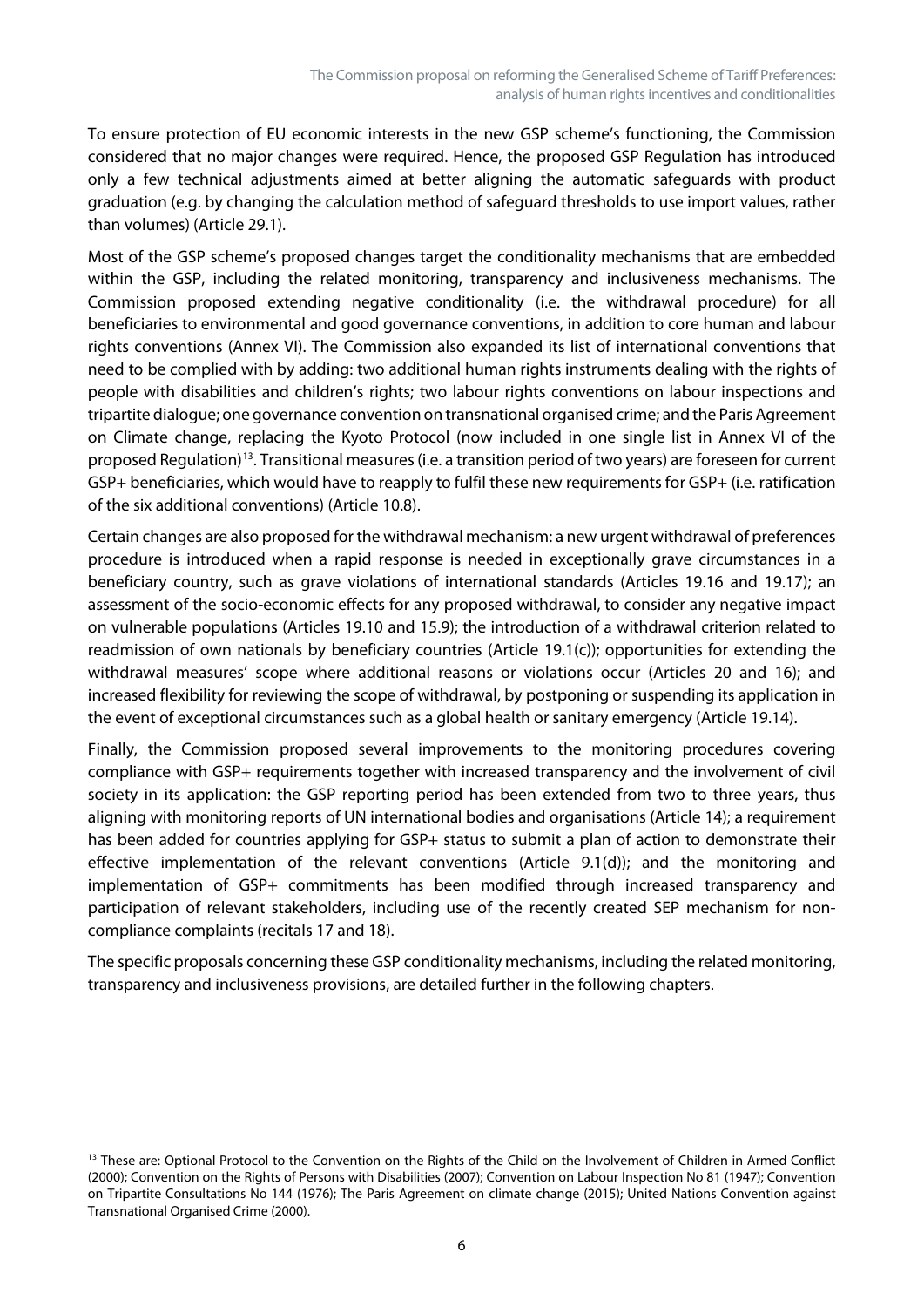#### **Table 1. Overview of the proposed changes related to positive and negative conditionality**

|                                                                | <b>Current GSP Regulation</b><br>(No 978/2012)                                                                                                                                                                            | <b>Proposed GSP Regulation</b>                                                                                                                                                                 |
|----------------------------------------------------------------|---------------------------------------------------------------------------------------------------------------------------------------------------------------------------------------------------------------------------|------------------------------------------------------------------------------------------------------------------------------------------------------------------------------------------------|
|                                                                | Withdrawal mechanism can be triggered<br>only in the event of 'serious and<br>systematic violation' of principles laid<br>down in the 'Core human and labour<br>rights UN/ILO Conventions'.<br>(Art. 19.1(a); Annex VIII) | Withdrawal mechanism is extended to<br>'Conventions related to the climate,<br>environment and to good governance<br>principles' (one single list of conventions).<br>(Art. 19.1(a); Annex VI) |
|                                                                |                                                                                                                                                                                                                           | Faster withdrawal mechanism whenever<br>'the exceptional gravity of the violations<br>calls for a rapid response'.<br>(Art. 19.16 and 19.17)                                                   |
|                                                                |                                                                                                                                                                                                                           | Assessment of the socio-economic effects<br>of any proposed withdrawal.<br>(Art. 19.10 and 15.9)                                                                                               |
| <b>Negative</b><br><b>Conditionality</b>                       |                                                                                                                                                                                                                           | Introduction of a withdrawal criterion<br>related to readmission of own nationals by<br>beneficiary countries.<br>(Art. 19.1(c))                                                               |
|                                                                |                                                                                                                                                                                                                           | Possibility of extending the scope of<br>withdrawal measures where additional<br>reasons or violations occur.<br>(Art. 16 and 20)                                                              |
|                                                                |                                                                                                                                                                                                                           | Possibility of postponing or suspending<br>withdrawal in the event of exceptional<br>circumstances such as global health or<br>sanitary emergencies.<br>(Art. 19.14)                           |
|                                                                | 'Export of goods made by prison labour' is<br>listed as a reason that can trigger the<br>withdrawal procedure.<br>(Art. 19.1(b))                                                                                          | Export of goods made 'by internationally<br>prohibited child labour and forced labour,<br>including slavery and prison labour' can<br>trigger the withdrawal procedure.<br>(Art. 19.1(b))      |
| <b>Positive</b><br><b>Conditionality</b>                       | 27 international conventions listed in<br>Annex VIII.                                                                                                                                                                     | 32 international conventions listed in<br>Annex VI (six conventions added, whereby<br>the Paris Agreement replaces the Kyoto<br>Protocol).<br>(Annex VI)                                       |
|                                                                |                                                                                                                                                                                                                           | Transitional period of two years for GSP+<br>beneficiaries to ratify and implement the six<br>new conventions. (Art. 10.8)                                                                     |
|                                                                | No complaint mechanism.                                                                                                                                                                                                   | Complaint mechanism introduced through<br>SEP (recitals 17 and 18)                                                                                                                             |
| Monitoring,<br><b>Transparency and</b><br><b>Inclusiveness</b> |                                                                                                                                                                                                                           | GSP+ applicants need to submit a 'plan of<br>action' on implementation of the listed<br>conventions.<br>(Art. 9.1(d))                                                                          |
|                                                                | GSP Monitoring cycle two years (Art. 14<br>and 40)                                                                                                                                                                        | GSP Monitoring cycle three years.<br>(Art. 14 and 40)                                                                                                                                          |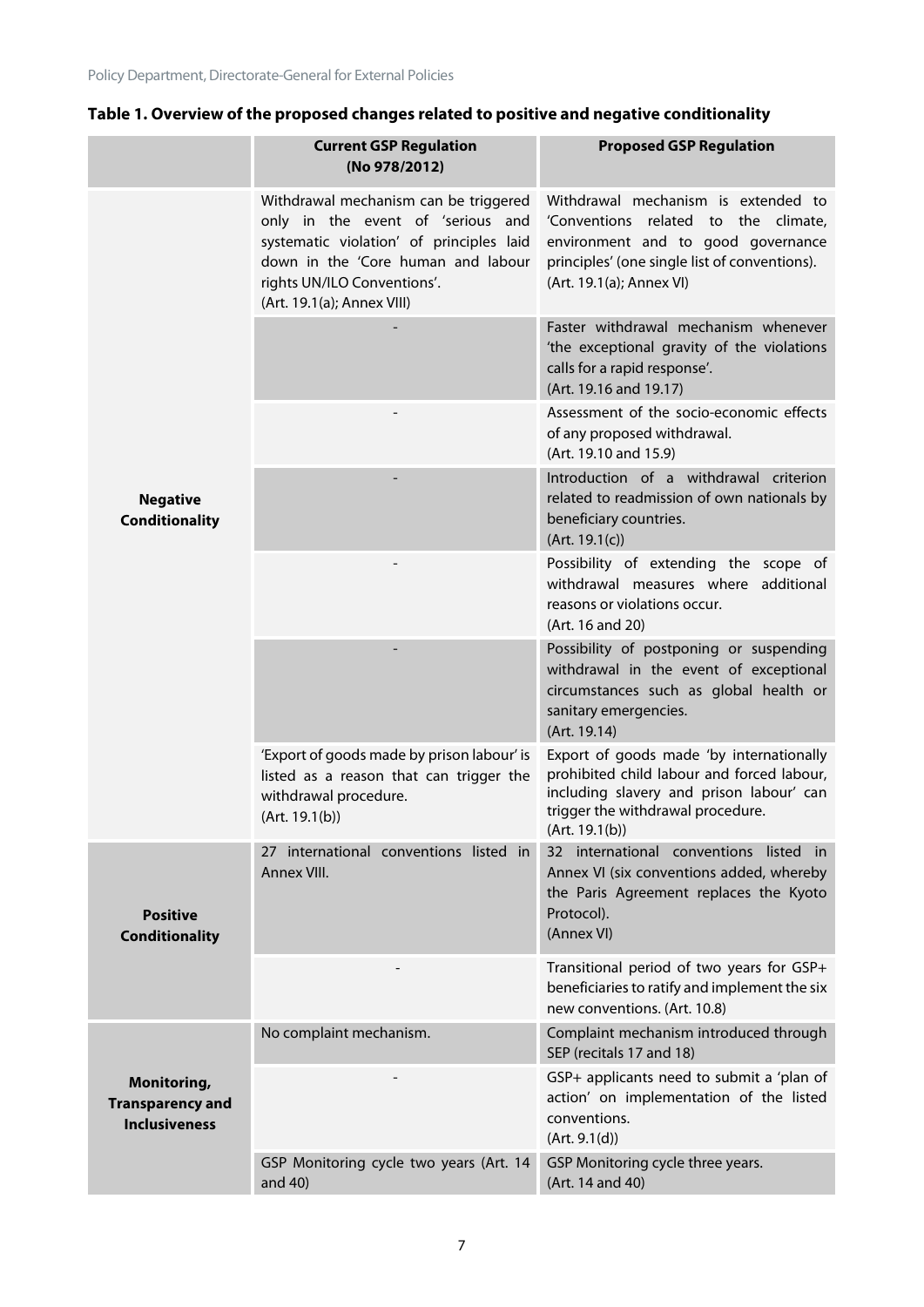# <span id="page-13-0"></span>3. An evaluation of conditionality mechanisms under the current GSP Regulation

Conditionality is a key feature of the EU's GSP. As noted above, the current GSP Regulation makes tariff liberalisation for beneficiary countries conditional on respect of international conventions on human rights, labour rights, environmental protection and good governance. The GSP Regulation applies two types of conditionality:

- 1. **Positive conditionality** applies only to GSP+ beneficiaries as this requires the ratification and implementation of 27 conventions on human and labour rights, environmental protection and good governance listed in Annex VIII. Compliance with these conventions is monitored by the European Commission to ensure that there is no serious failure in their effective implementation<sup>[14](#page-13-1)</sup>. Standard GSP and EBA countries do not have to ratify these conventions to benefit from their respective trade preferences.
- 2. **Negative conditionality** applies to all GSP beneficiaries (i.e. Standard GSP, EBA and GSP+) with respect to human and labour rights. Article 19.1(a) of the GSP Regulation provides that GSP preferences can be withdrawn temporarily in cases of serious and systematic violation of principles enshrined in the human and labour rights conventions listed in Part A of Annex VIII in the GSP Regulation. However, this negative conditionality does not apply to the environmental or good governance conventions listed in Part B of Annex VIII<sup>[15](#page-13-2)</sup>.

In its Impact Assessment Report accompanying the proposals, the Commission highlighted a key problem with the new GSP Regulation, in that its potential for contributing to sustainable development and good governance in beneficiary countries is not being fully exploited (European Commission 2021b).

The **positive conditionality** embedded in GSP+ arrangementsis considered to have a limited but positive impact on sustainable development and good governance in beneficiary countries, although it is recognised that this largely depends on their specific domestic circumstances (e.g. domestic political situation, administrative capacity, willingness of the authorities to cooperate) (European Commission, 2021c). Moreover, any causal relationship between the GSP regime and domestic changes in beneficiary countries is difficult to prove. The latest biennial Commission Report concluded that the GSP+ scheme contributed to effective implementation of all 27 listed international conventions (European Commission, 2020a). Progress was noted in relation to children's rights and child labour in a number of GSP+ beneficiaries such as Mongolia, Sri Lanka, Paraguay and Cape Verde. Moreover, various countries have maintained their GSP+ commitments even after having 'graduated' from this arrangement<sup>16</sup>. All GSP+ countries have ratified the eight environmental conventions listed in Annex VIII (see Annex 1), with a number having taken up additional commitments. For example, all beneficiaries under this arrangement have signed the Paris Climate Agreement, sometimes in response to requests from GSP+ monitoring missions (e.g. the Philippines) (European Commission, 2020a). Moreover, countries aiming to join the GSP+ arrangement are encouraged to ratify and implement the listed conventions, as in the case of Uzbekistan<sup>[17](#page-13-4)</sup>. Furthermore, the External Study concluded that GSP+ beneficiaries perform better in reporting on their obligations under human rights and labour rights conventions (European Commission 2020c).

<span id="page-13-1"></span><sup>&</sup>lt;sup>14</sup> Articles 13 and 14 of the GSP Regulation.

<span id="page-13-2"></span><sup>&</sup>lt;sup>15</sup> In addition, Article 10.5 addresses the removal of a country from the list of GSP+ beneficiaries if one of the conditions are no longer met. Article 15 concerns the temporary withdrawal of preferences for GSP+ countries.

<span id="page-13-3"></span><sup>&</sup>lt;sup>16</sup> For example, in 2019, after its graduation from the GSP+ scheme, Paraguay issued its voluntary mid-term report on the implementation of the recommendations of the Universal Periodic Review of the UN Human Rights Council.

<span id="page-13-4"></span><sup>&</sup>lt;sup>17</sup> For example, Uzbekistan adopted a law on accession to the Cartagena Biosafety Protocol, as part of its agenda to apply for GSP+ (European Commission, 2020).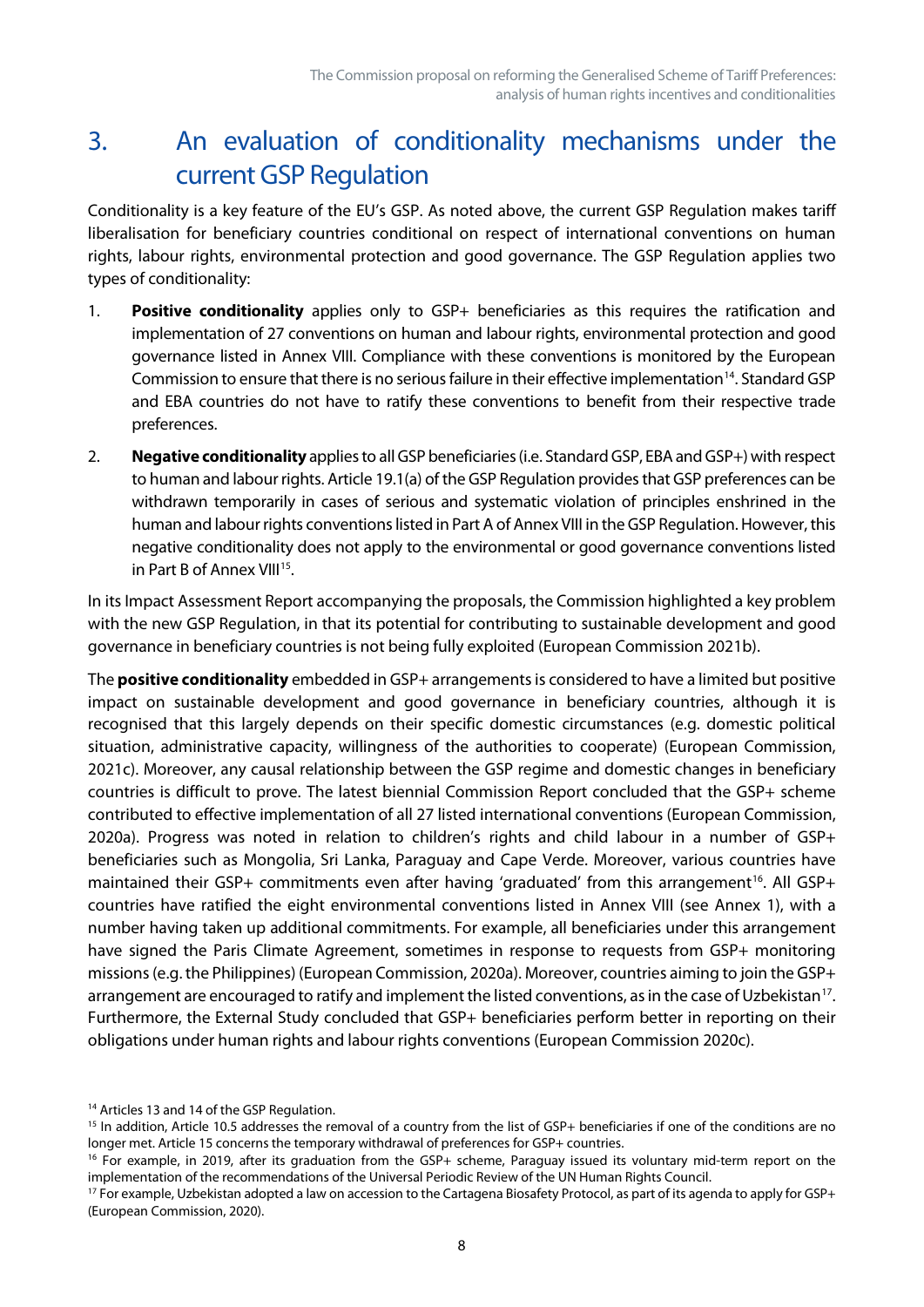However, not only are there still outstanding challenges related to compliance with GSP+ requirements, but cases of deterioration have also been reported. In certain GSP+ countries the conditions for freedom of association, freedom of expression and civil society space are shrinking, with many examples of this trend in Pakistan, Bolivia, the Philippines and Cambodia (European Commission, 2020a). Indeed, the Philippines constitutes a noted example, where a number of human rights violations in the context of 'the war on drugs and terrorism' have been reported (European Commission, 2020b). Regarding labour rights, concerns on freedom of association remain in Sri Lanka, Pakistan, Bangladesh, Myanmar and Kyrgyzstan (European Commission, 2020a). In the area of environment and climate, GSP+ countries have a good trackrecord on ratification of the listed conventions, albeit the level of implementation often remains problematic, as with the Montreal Protocol (European Commission 2021c).

These observations are in line with a body of literature on the GSP's positive conditionality. It is argued that the GSP+ arrangement has had at least a positive impact on the ratification of international conventions, such as the listed International Labour Organization (ILO) conventions (Bartels, 2008; Beke and Hachez, 2015; Orbie and Tortell, 2009). The MTE notes that positive conditionality in the GSP+ arrangement and related monitoring procedures also resulted in better informed and deeper structural dialogues between the EU and GSP+ beneficiaries, which has contributed to improving implementation of the ratified conventions (European Commission, 2018a). However, several authors note that progress in ratification is not always matched with progress in implementation on the ground (Wardhaugh, 2013). The External Study concludes that 'while some beneficiary countries may struggle with capacity constraints and challenges in implementation and enforcement that may be overcome only in a long-term, for others (or certain groups therein) the existence of a possibility of losing preferences does not provide a sufficient deterrent from pursuing their own agendas which may not be compatible with the objectives of the GSP Regulation' (European Commission, 2021c). Some authors also call for more clarity, transparency and stakeholder involvement in the GSP+ monitoring system, for example by applying greater transparency about the list of issues ('scorecards', discussed in Chapter 6) (European Commission, 2018).

Most studies are much more critical about the GSP's **negative conditionality**. Many authors have criticised the effectiveness of withdrawal mechanisms, or their infrequent and inconsistent use (Zamfir, 2018; Borchert et. al, 2020; Beke and Hachez, 2015; Portela and Orbie, 2014; Velluti, 2016; van der Ven, 2018). The Commission has indeed used this mechanism only in a limited number of cases: Belarus (2007); Sri Lanka (which was downgraded from GSP+ to GSP in 2010); Myanmar (1997); and more recently Cambodia under the current GSP Regulation (2020). Insufficient transparency and monitoring related to withdrawal procedure have also been criticised (van der Ven, 2018).

For example, various studies and stakeholders in the consultation criticised the Commission for not withdrawing GSP preferences in relation to Myanmar and the Philippines, despite reports of severe human rights violations in these countries (Zamfir, 2018; Borchert et al., 2020). The Commission is reluctant to withdraw preferences and favours instead the fullest use of more 'constructive' instruments such as structured dialogues (European Commission, 2018a). As set out in the Trade for All Communication of 2015 (European Commission, 2015), the European Commission and the European External Action Service (EEAS) initiated in 2017 an 'Enhanced Engagement' process with Bangladesh, Cambodia and Myanmar. Through this process, the EU is asking for concrete actions and sustainable solutions to serious and systematic shortcomings in respecting fundamental human and labour rights. The European Commission's report on Enhanced Engagement in 2020 confirms that the withdrawal procedure will be triggered in these cases only 'as a last resort' if the Enhanced Engagement fails (European Commission, 2020c). Based on serious concerns about the deterioration of political, human, land and labour rights in Cambodia, the Commission opened a procedure in February 2019 for withdrawal of EBA preferences granted to the country, which eventually led to partial withdrawal of the EBA preferences for Cambodia in 2020 (see below).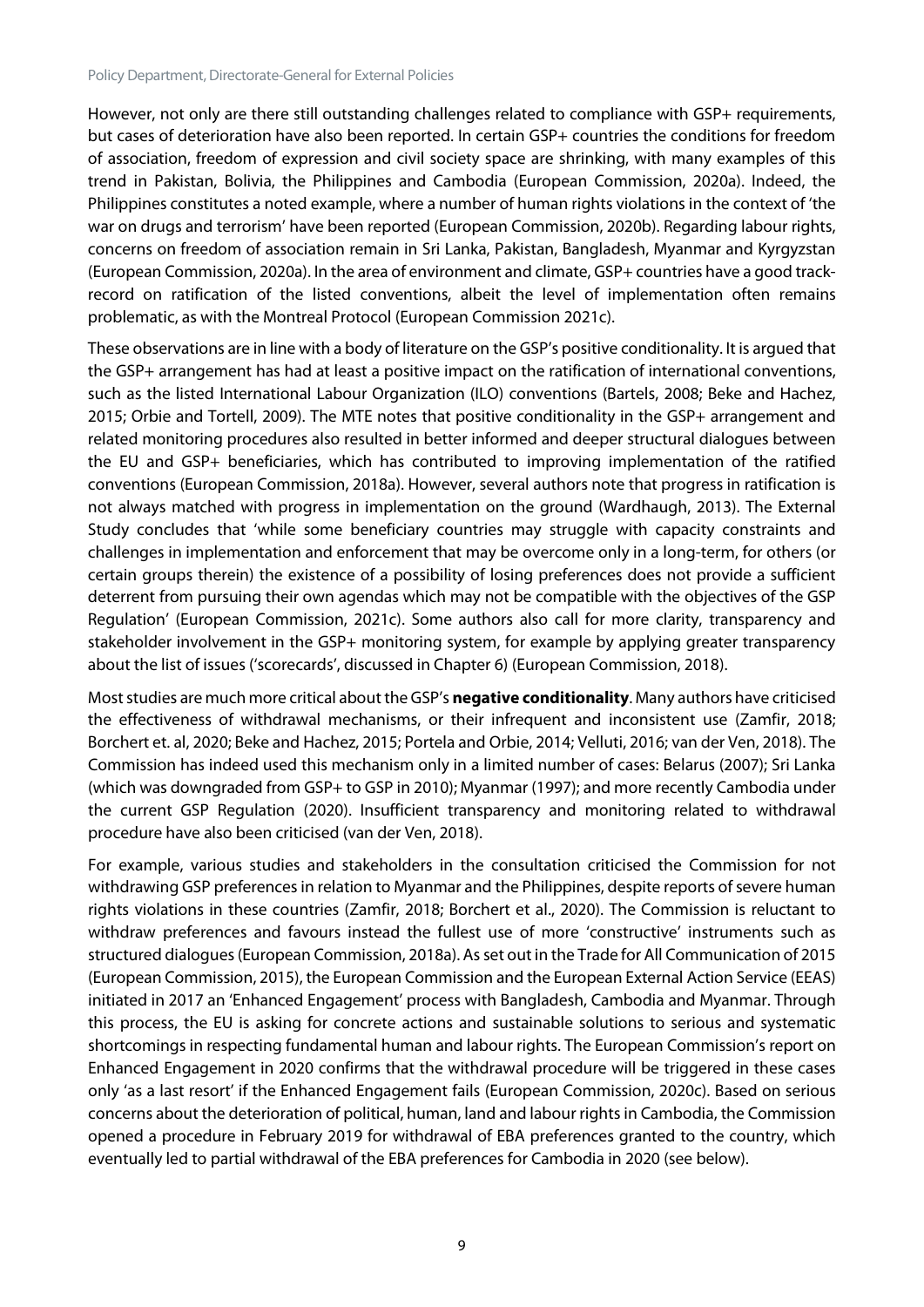The MTE concluded that the GSP's negative conditionality constitutes no effective deterrent for preventing the violation of human or labour rights. As mentioned above, it has been argued that the Commission prefers to use dialogue in attempting to remedy human rights violations instead of activating the withdrawal mechanism due to the limited impact of negative conditionality (Velluti, 2016). Whereas some beneficiary countries struggle with capacity constraints to ratify and implement international conventions, other countries are not sufficiently deterred by the (threat of) withdrawal of GSP preferences.

Hence, negative conditionality in the GSP scheme is regarded as a 'blunt instrument' (Portela and Orbie, 2014; Portela, 2021; Fürrutter, 2019). Certain authors even warn about negative side effects that this procedure may trigger. For instance, Portela has stressed the withdrawal procedure's 'crudeness', in that it 'hits the wrong targets' (Portela, 2018; 2021). She argues that this procedure may hurt the local population or economic sectors in beneficiary countries more than the rights-violating governments or non-state actors, which can even contribute to a deterioration of the human and labour rights situation. For example, the withdrawal procedure towards Myanmar mostly hit its textile industry, a sector unconnected to the country's authorities or violations that triggered this procedure (Portela, 2021) (further discussed in Chapter 4 and 6).

Various studies have also criticised the withdrawal procedure's monitoring mechanisms. Whereas such mechanisms are in place for GSP+ countries in the context of positive conditionality, detailed monitoring procedures are lacking in the other two GSP arrangements<sup>[18](#page-15-0)</sup>. This makes it difficult to conduct a systematic evaluation of compliance with the conventions listed in Part A of Annex VIII, particularly as the Commission cannot always rely on reports from the relevant international organisations charged with monitoring the implementation of these conventions<sup>[19](#page-15-1)</sup>. Other authors criticise the lack of transparency in this procedure and call for more clarity about the thresholds which trigger the Commission's decisions for withdrawal.

The **European Parliament** has also called on the Commission to strengthen GSP conditionality mechanisms. In its resolution of 14 March 2019 about GSP implementation, the European Parliament recognised that the GSP+ arrangement can play an important role in promoting international labour rights, human rights, good governance and environmental protection standards in its beneficiary countries. Regarding positive conditionality, the European Parliament stressed that Standard GSP beneficiaries are motivated to ratify and effectively implement international conventions only when they are expecting to join the GSP+ arrangement and receive additional preferences as a result. It is therefore no surprise that in a resolution of 26 November 2020 about the EU Trade Policy Review, the European Parliament called on the Commission to adopt proposals for the new GSP, 'possibly with a view to increasing the number of countries committing to the GSP+ scheme' (European Parliament, 2020).

Concerning negative conditionality, the European Parliament stressed that, in line with the Commission's practice, withdrawal of trade preferences should be seen 'as a measure of last resort applied only in cases of serious shortcomings in the effective implementation of the international conventions and a clear lack of willingness and engagement by the beneficiary country to address them' (European Parliament, 2019). It also called for strengthening the GSP monitoring procedures by using all available information and resources, such as reports from international monitoring bodies, *inter alia* the UN, ILO and the Organisation for Economic Co-operation and Development (OECD), as well as including the direct involvement of civil society and social partners in the process. Moreover, the European Parliament asked the Commission to explore further options for the structured, formal and independent participation of civil society, trade union representatives and the private sector in GSP monitoring procedures. Additionally, it insisted on

<span id="page-15-0"></span><sup>&</sup>lt;sup>18</sup> Articles 13 and 14 of the GSP Regulation.

<span id="page-15-1"></span><sup>&</sup>lt;sup>19</sup> For example, while ILO members are obliged to report on both ratified and non-ratified fundamental conventions, only ratified conventions are considered by the [ILO](https://www.ilo.org/global/standards/lang--en/index.htm) Committee of Experts and the ILO Committee on the Application of Standards (see ILO [webpages\)](https://www.ilo.org/global/standards/lang--en/index.htm).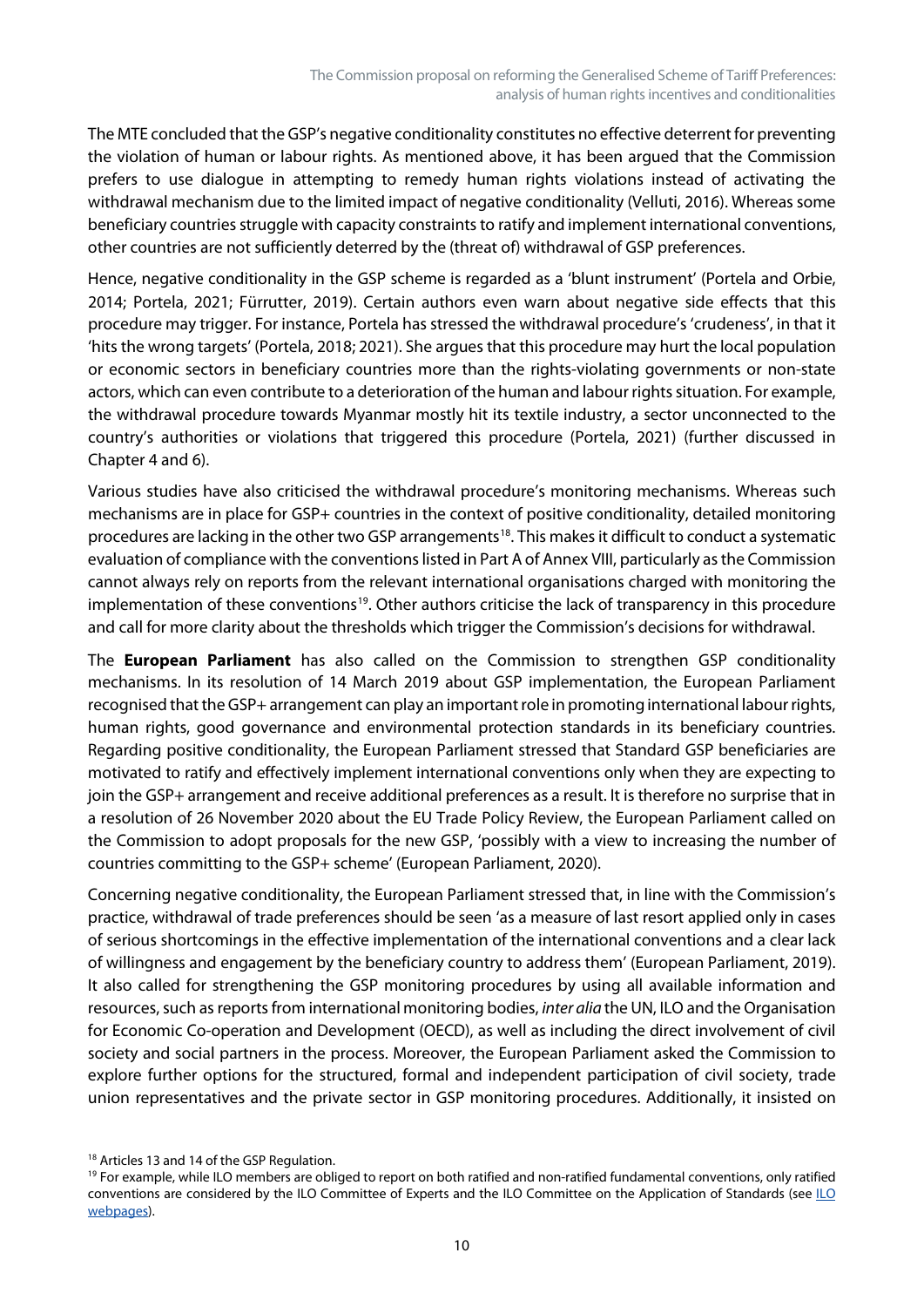greater transparency in the GSP withdrawal processes and GSP+ monitoring procedures, particularly in relation to the 'scorecard exercise' (see below).

Although the European Parliament also considers that the withdrawal procedure should be used as a measure of 'last resort', it has nevertheless on no fewer than 11 occasions urged the Commission to consider withdrawing the preferences of GSP beneficiaries due to their violations of fundamental rights (Ioannides and Inama, 2018; Meissner, 2021). For example, regarding the recent case of Sri Lanka, in a June 2021 resolution the European Parliament asked the Commission to monitor the situation and leverage the GSP+ mechanisms to push for human and labour rights commitments and 'to carefully assess whether there is sufficient reason, as a last resort, to initiate a procedure for the temporary withdrawal' (European Parliament, 2021a). Similarly, in relation to human rights violations by the Myanmar regime, the European Parliament called on the Commission in February 2021 'to launch an investigation pursuant to Article 19(1)(a) of the GSP Regulation with a view to suspending the trade preferences' (European Parliament, 2021b).

After the European Commission's decision for partial withdrawal of Cambodia's tariff preferences under the EBA arrangement as of 12 August 2020, the European Parliament urged the Commission to: (i) insist on clearly defined human rights benchmarks in all its interactions with the Cambodian government; (ii) continue enhanced engagement with authorities; and (iii) assess the effect of partial EBA withdrawal on the most vulnerable segments of civil society (European Parliament, 2021c).

# <span id="page-16-0"></span>4. An assessment of the proposed withdrawal mechanisms (negative conditionality)

Based on this analysis, it can be concluded that the GSP withdrawal procedure's (thus the GSP's negative conditionality) main weaknesses relate to the following issues:

- Inconsistent and infrequent application by the European Commission;
- Lack of transparency (for example about Enhanced Engagement procedures and the thresholds triggering withdrawal procedures);
- Potential negative impact on local populations or economic sectors, which are not responsible for the violations;
- Duration of the procedure (too long).

The Commission has included several new mechanisms and instruments in its GSP proposal that aim to address these points of critique by ensuring that the withdrawal mechanism is a more effective instrument for contributing to effective implementation of the listed conventions. More consistency and transparency in applying the withdraw procedure and preceding Enhanced Engagement process could have a positive impact on social and human rights in GSP beneficiary countries. This would lead all stakeholders involved to a better understanding of the procedural steps and hence beneficiaries would take the threat of withdrawal more seriously. The Commission's proposals concerning the withdrawal procedure are discussed in this chapter.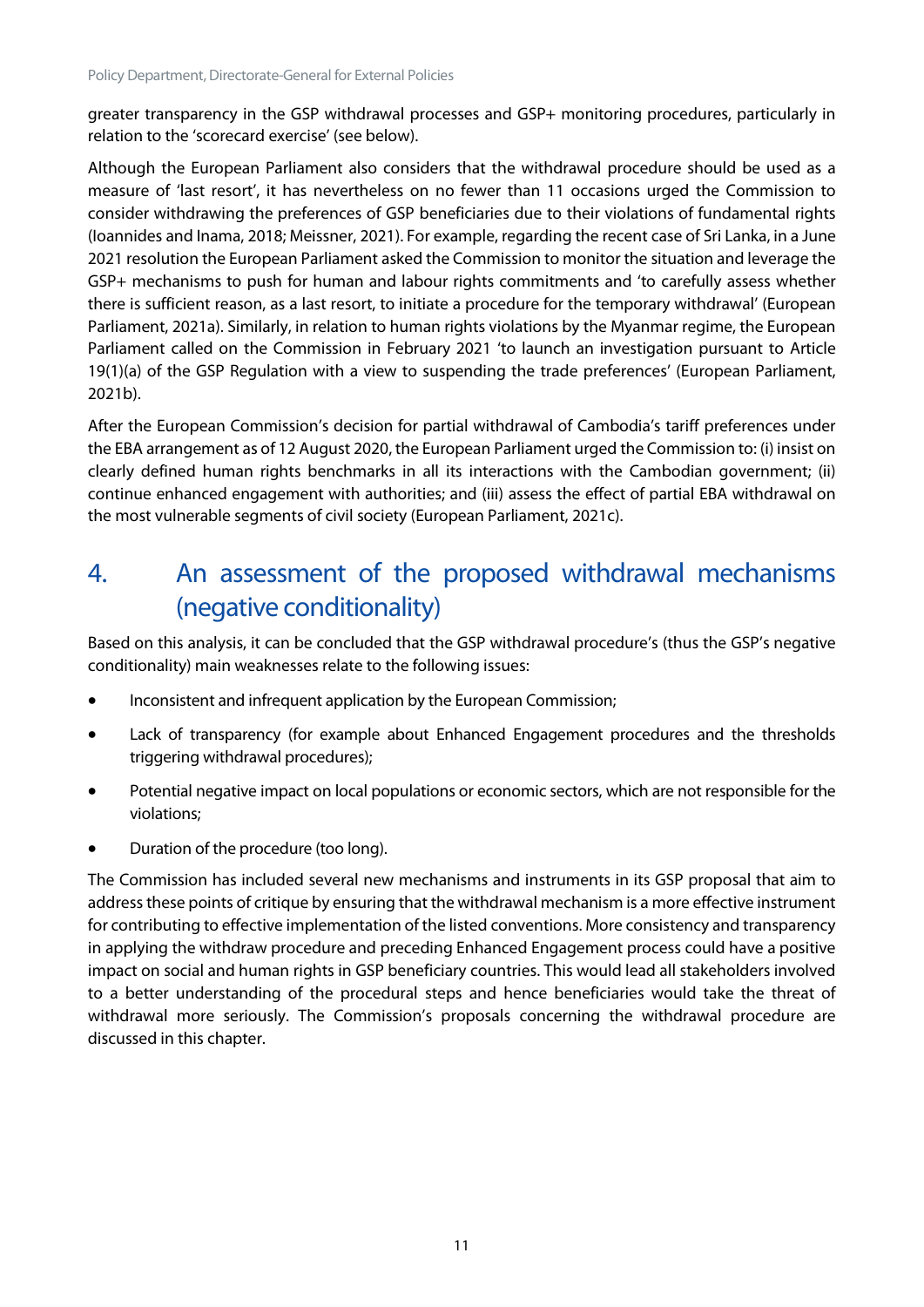# <span id="page-17-0"></span>4.1 Expanding negative conditionality to environmental and good governance convention

As explained above, current GSP arrangements allow the Commission to initiate the withdrawal procedure of Article 19 only in cases of 'serious and systematic violation of principles' as laid down in 'core human and labour rights UN/ILO Conventions', listed in Part A of Annex VIII<sup>20</sup>. Violations against other listed conventions relating to the environment and good governance principles cannot lead to the withdrawal mechanism's initiation.

Building upon both the MTE and External Study, the Commission proposed an extension of negative conditionality (i.e. the withdrawal provisions under Article 19.1, point (a)) to cover environmental and good governance conventions. The Annex listing conventions in the proposed Regulation (Annex VI) no longer distinguishes conventions related to human rights from those related to the environment and good governance. It includes instead a single list with all 32 conventions (including the six proposed additions) relating to core human and labour rights UN/ILO conventions as well as others related to the climate, environment and good governance principles. In light of experience from GSP monitoring and withdrawal mechanisms, as currently applied to human and labour rights conventions, the Commission argues that extension of negative conditionality to environmental and good governance conventions would create similar opportunities to engage with such issues not only by supporting the UN SDGs, but also by contributing to the EU's green agenda for GSP beneficiary countries (European Commission, 2021a).

The extension of negative conditionality to all listed conventions would 'in principle' not have an impact for GSP+ countries, which are already expected to have ratified and implemented them under the positive conditionality mechanism. However, for Standard GSP and EBA countries the scope of international conventions, which in cases of 'serious and systematic violation' can lead to Enhanced Engagement and the withdrawal procedure, is now extended to environmental and good governance conventions.

However, extension of negative conditionality to these environmental conventions can face practical challenges, especially when it comes to identifying violations of principles established in the Multilateral Environmental Agreements. These agreements often lack systematic monitoring mechanisms or rely on voluntary reporting requirements, which can make it extremely demanding for the Commission to monitor compliance (European Commission, 2021c). Moreover, it should be noted that negative conditionality in relation to the proposed additional human and labour rights conventions could potentially make a number of GSP beneficiaries subject to Enhanced Engagement or even the withdrawal procedure. For example, whereas most countries have already ratified the Convention on the Rights of Persons with Disabilities<sup>[21](#page-17-2)</sup>, only 44 out of 67 GSP beneficiaries have ratified ILO Convention No 81 on labour inspections and some (e.g. India, Bangladesh and Pakistan) face major challenges in its implementation (European Commission,  $2021c)^{22}$  $2021c)^{22}$  $2021c)^{22}$ .

The Commission's administrative burden in monitoring 'serious and systematic' violations against the listed international conventions would increase significantly from 15 to 32 conventions, with inclusion of the proposed additions. However, the Commission notes that this would not necessarily be the case if 'no systematic monitoring were to be undertaken, and negative conditionality were to be used only as an instrument of last resort for particularly blatant violations of the conventions' (European Commission, 2021b). Hence, in order to have a meaningful impact, extension of negative conditionality to the

<span id="page-17-2"></span><sup>21</sup> Exceptions are Eritrea, Niue, South Sudan and Timor-Leste.

<span id="page-17-1"></span> $20$  Additional reasons for withdrawal are listed in Article 19(b)-(e) and relate to export of goods made by prison labour; shortcomings in customs controls on the export or transit of drugs or failure to comply with international conventions on antiterrorism and money laundering; unfair trading practices related to raw materials; and sustainable fishery.

<span id="page-17-3"></span><sup>&</sup>lt;sup>22</sup> For further analysis, see Annex B5-3 of the External Study.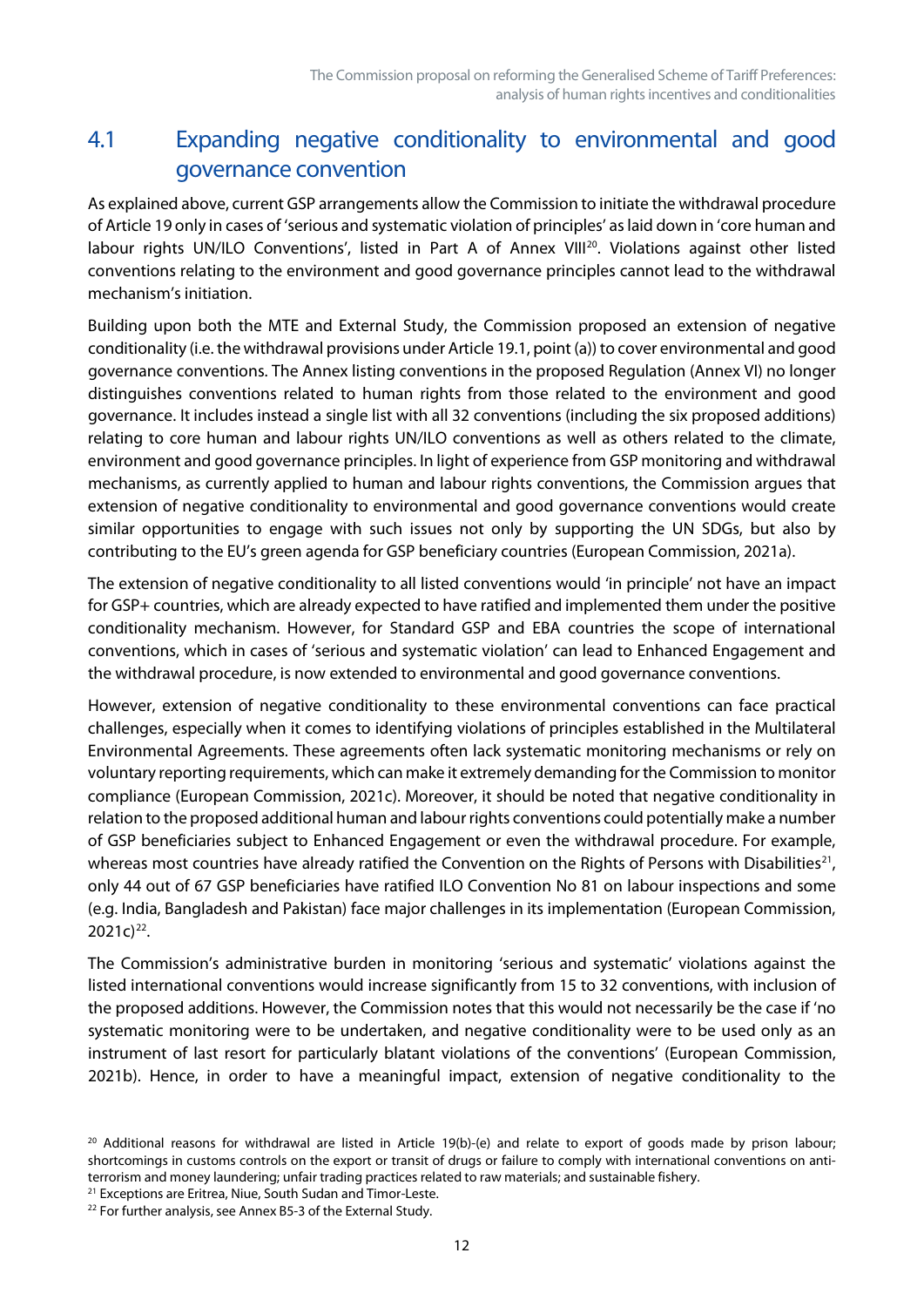environmental and good governance conventions needs to go hand in hand with strengthening the related monitoring procedures by, for instance, increasingly relying on civil society organisations (CSOs) (further discussed in Chapter 6).

## <span id="page-18-0"></span>4.2 Proposals for improving the withdrawal procedure

In its GSP proposals, the Commission has introduced a number of innovations in the procedure preceding or following the decision (i.e. adoption of the implementing act) to initiate the withdrawal process.

Firstly, the Commission has included in both withdrawal procedures (i.e. for GSP+ beneficiaries (Article 15.9) and for all GSP arrangements (Article 19.10)) a provision that allows the Commission to consider the socio-economic impact of potential withdrawal in the beneficiary country. The proposed new Articles 15.9 and 19.10 state that, in adopting the delegated act which temporarily withdraws tariff preferences, the Commission 'may […] consider the socio-economic effect of the temporary withdrawal of tariff preferences in the beneficiary country'. This formulation implies (or may imply) that the Commission would not be obliged to conduct such an *a priori* socio-economic impact assessment of the envisaged temporary tariff withdrawal. This formulation also provides the Commission with a good deal of flexibility in determining the exact format and focus of a socio-economic impact assessment. For example, left open would be the issue of whether the Commission would be required to draft the report itself (possibly in conjunction with the EEAS and EU Delegation in the beneficiary country), or if reliance could be placed on reports from international organisations, non-governmental organisations (NGOs) or civil society. Whereas some level of flexibility is needed to give the Commission freedom to tailor this impact assessment to the beneficiary country's specific circumstances, clearer guidelines would help NGOs and civil society in such beneficiary countries to flag up potentially negative impacts on vulnerable groups or economic sectors. While the withdrawal of preferences should be serious enough to encourage compliance in the future, it should at the same time be proportional and avoid negative economic impact on vulnerable groups and human rights. This would also require a level of transparency for this assessment procedure and the possible involvement of civil society (as further discussed in Chapter 6). Whereas the Regulation itself would not be the appropriate place within which to specify the possible scope, focus and format of such an assessment procedure, these details can be specified by the Commission via a Notice or a new delegated regulation establishing the rules related to withdrawal procedures (which would replace the current Delegated Regulation No 1083/2013 that established procedural rules related to the withdrawal procedure and the adoption of safeguard measures). From the European Parliament's perspective, the latter would be the preferred option as it would be able to object the delegated act under the GSP Regulation, giving the European Parliament a formal veto<sup>[23](#page-18-1)</sup>. It should be specified in general terms under which circumstances the Commission should refrain from withdrawing preferences and how the choice of products should be calibrated to minimise impacts on vulnerable groups and human rights by maximising political pressure on governments while combatting unfair competition in the relevant sectors. The External Study has already suggested several factors that need to be included in such a socio-economic impact analysis: volume of export to the EU and the use of preferences; structure of exports to the EU; impact on vulnerable groups such as women and youth together with job creation; as well as the violation's nature and scope (European Commission, 2021c). Significantly, the European Commission undertook such an assessment when introducing the tariff withdrawal for Cambodia in 2020. Although the details of this assessment are not known, the European Commission took 'the social and economic development objectives of the EBA arrangement into account, while maintaining the necessary pressure on the Cambodian authorities to

<span id="page-18-1"></span><sup>&</sup>lt;sup>23</sup> Delegated acts adopted under the GSP Regulation can enter into force only if no objection has been expressed by either the European Parliament or by the Council within a period of two months of notification of that act or if, before the expiry of that period, the European Parliament and the Council have both informed the Commission that they will not object (Art. 39.6 of the GSP Regulation).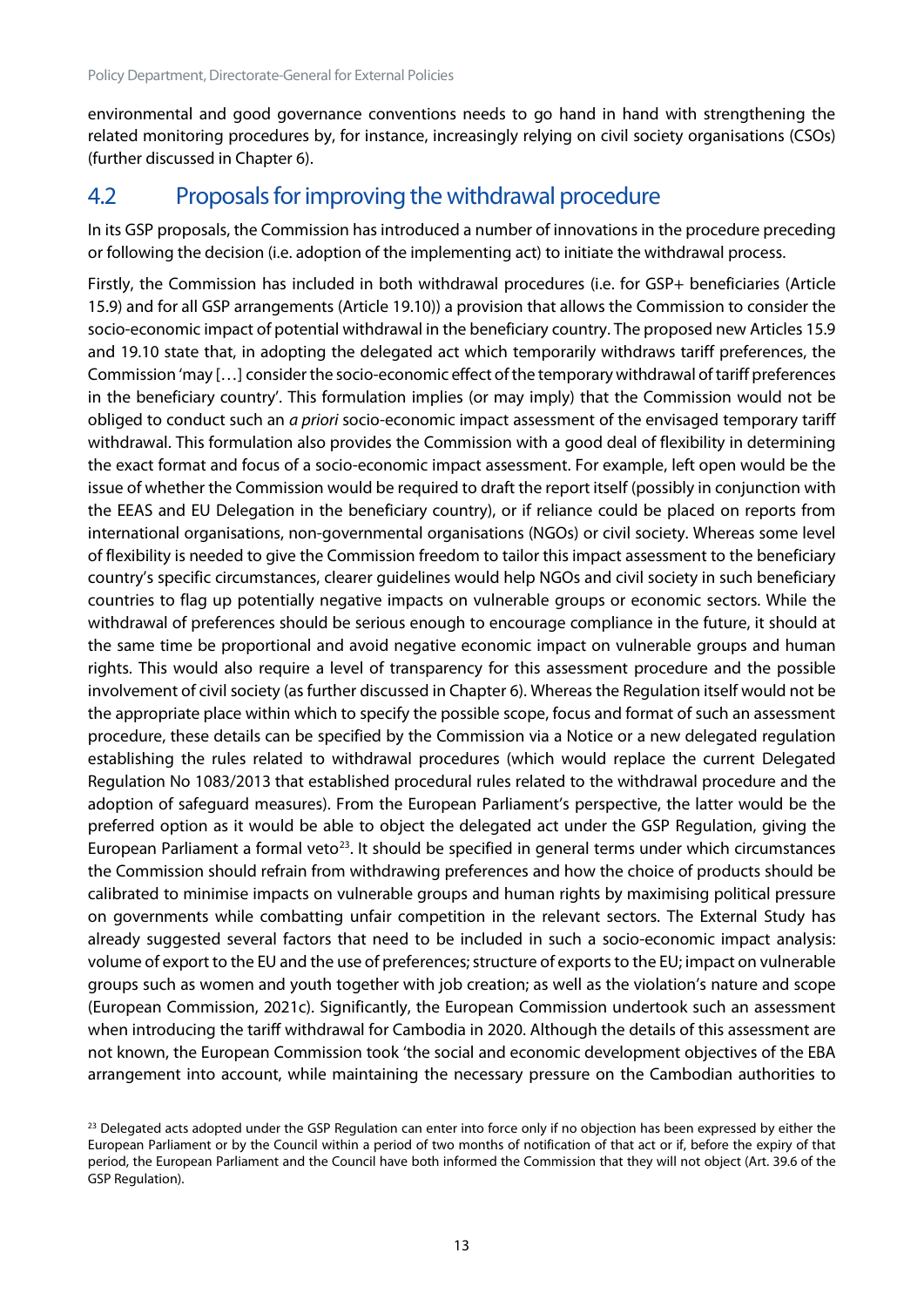address the violations of human rights<sup>'24</sup>. For instance, in this case the Commission 'paid particular attention to preferences for products that require significant training and investment in skills, thus limiting the impact on Cambodia's overall industrial development'. Bicycles and garment products with higher added value were therefore excluded $25$ .

Secondly, to address criticism about the withdrawal procedure often taking too much time (note that the requirement of the socio-economic impact assessment cannot prolong the procedure as provided in the Regulation), the Commission proposed several procedures to deal with urgent cases of exceptionally grave violations. The proposal now provides a shorter withdrawal procedure if the Commission considers that there is sufficient evidence to justify temporary withdrawal due to serious and systematic violations of listed conventions 'and the exceptional gravity of the violations calls for a rapid response in view of the specific circumstances in the beneficiary country' (Articles 19.16 and 19.17). In this case, the withdrawal procedure will be shortened from 18 months under the current Regulation to 7 months maximum<sup>[26](#page-19-2)</sup>. Delegated acts withdrawing the preferences will apply in this procedure one month from its publication in the EU Official Journal.

Thirdly, the Commission also introduced the possibility of extending the withdrawal measure's scope where additional reasons or violations occur (Articles 16 and 20). This implies that the Commission can broaden the scope of tariff withdrawal in cases where violations against the listed conventions further deteriorate after initial withdrawal of preferences. The proposed Regulation also allows the Commission to review (i.e. reduce) the scope of any temporary withdrawal or even postpone and perhaps suspend its application 'in exceptional circumstances, such as a global health or sanitary emergency, natural disaster or other unforeseen events' (Article 19(14)). As with the specific procedure for dealing with cases of grave violations of GSP relevant conventions, any delegated act in this procedure will be adopted with the urgency procedure $27$ .

Finally, the Commission also broadened one of the withdrawal criteria enshrined in Article 19. Whereas under the current regulation 'export of goods made by prison labour' is listed as a reason which can trigger the withdrawal procedure, the proposed Regulation broadened this to 'export of goods made by internationally prohibited child labour and forced labour, including slavery and prison labour' (Article 19(1)b). Child labour and forced labour were already covered in the withdrawal procedure by several ILO conventions listed in Annex VIII.<sup>[28](#page-19-4)</sup> However, these core human and labour rights UN/ILO conventions can serve only as a legal basis for the withdrawal procedure under Article 19.1(a) in the event of serious and systematic violation by a beneficiary country. The additional withdrawal criterion mentioned in Article 19.1(b) refers to 'export of goods' by the beneficiary country made by internationally prohibited child labour and forced labour, including slavery and prison labour. This implies that products resulting from

<span id="page-19-0"></span><sup>&</sup>lt;sup>24</sup> See the Commission's factsheet on the withdrawal of Cambodia's EBA preferences: Factsheet: withdrawal of Cambodia's [preferential access to the EU market \(europa.eu\).](https://trade.ec.europa.eu/doclib/docs/2020/february/tradoc_158631.pdf)

<span id="page-19-1"></span> $25$  The Delegated Regulation withdrawing the preferences also stated that 'in assessing which products should be affected, the Commission takes into account the economic development needs of Cambodia and the objectives of the GSP Regulation, including the need for Cambodia to diversify its export base. The Commission furthermore takes into account the socioeconomic impact of the withdrawal, including the impact on workers and industries' (Commission Delegated Regulation (EU) 2020/550 of 12 February 2020).

<span id="page-19-2"></span> $26$  i.e. two months after the publication of the notice in the Official Journal announcing the initiation for the monitoring and evaluation period instead of six; and then maximum five months to decide whether or not to temporarily withdraw the preferences (instead of six).

<span id="page-19-3"></span><sup>&</sup>lt;sup>27</sup> Delegated acts adopted under this Article shall enter into force without delay and shall apply as long as no objection is expressed by the European Parliament or the Council within two months after the notification by the Commission.

<span id="page-19-4"></span><sup>&</sup>lt;sup>28</sup> Child labour, forced labour and prison labour is covered in Annex VIII by the Convention concerning Forced or Compulsory Labour, No 29; the Convention on the Rights of the Child; the Convention concerning the Abolition of Forced Labour, No 105; the Convention concerning Minimum Age for Admission to Employment, No 138; and the Convention concerning the Prohibition and Immediate Action for the Elimination of the Worst Forms of Child Labour, No 182.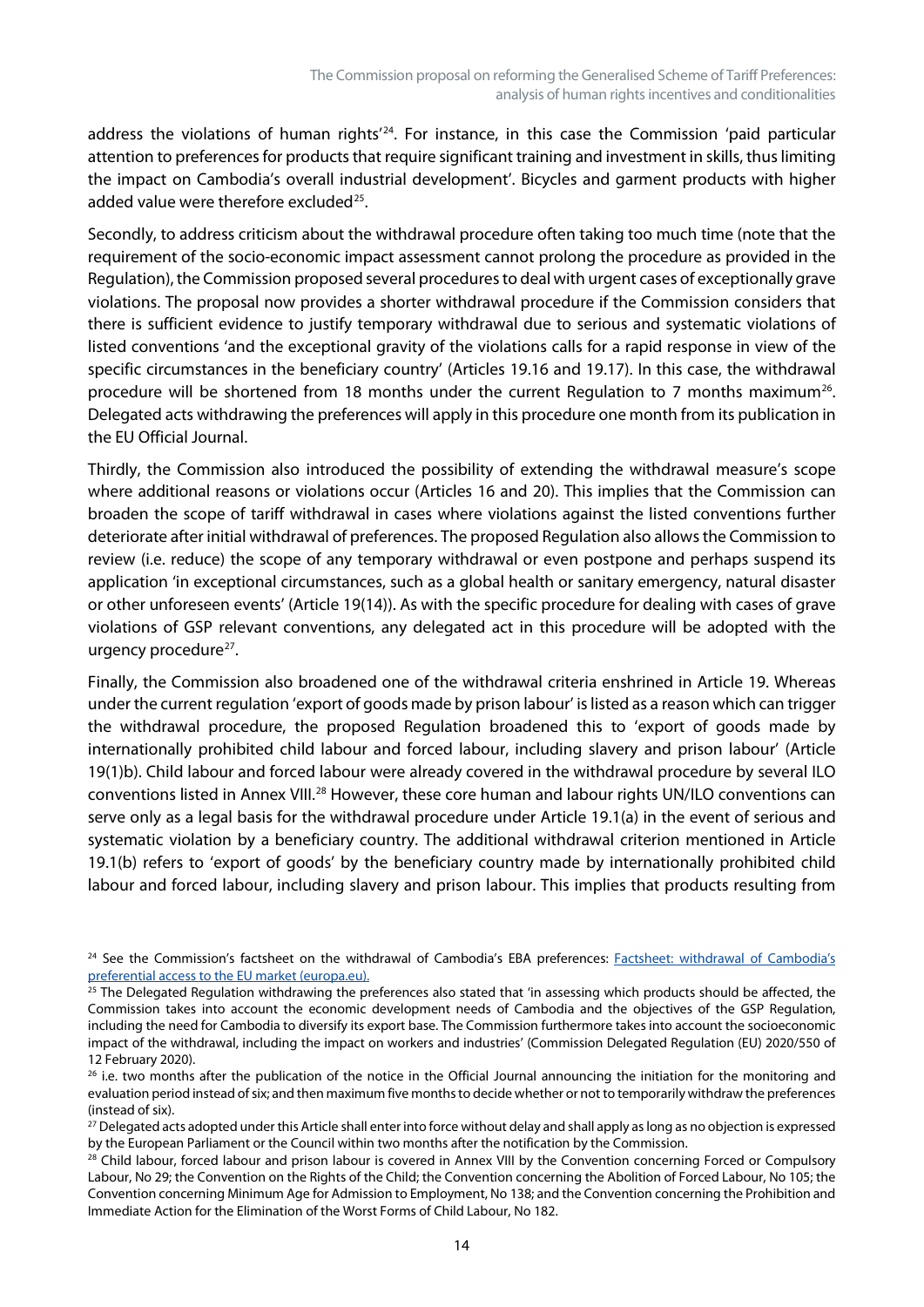child or forced labour (partially) which are manufactured in a third country and then (re)exported to the EU through a beneficiary country can lead to the withdrawal of GSP preferences (even if the beneficiary country complies with the relevant conventions listed in Annex VIII).

#### <span id="page-20-0"></span>4.3 The additional withdrawal criterion related to readmission of own nationals

Readmitting own nationals is also included in the Commission's new proposal, which states that the withdrawal procedure of Article 19 (covering the three GSP arrangements) can be initiated in the event of serious shortcomings 'related to the obligation to readmit the beneficiary country's own nationals' (Article 19.1(c)). This proposal was unexpected as neither the MTE nor the External Study discussed or proposed such a linkage between the beneficiary countries' readmission obligations of their own nationals and the withdrawal procedure.

In its own impact assessment, the Commission argues that withdrawing preferences on the current grounds of 'failure to comply with international conventions on anti-terrorism and money laundering [Article 19.1(c)] should be extended to cover other important areas for which international conventions for the respect of human rights and good governance standards exist', such as the area of migration (European Commission, 2021b). The Commission asserts that it is essential for both origin and destination countries to address common challenges, 'such as stepping up cooperation on readmission of own nationals and their sustainable reintegration in the country of origin, in particular in order to avoid a constant drain in active population in the country of origin, with the ensuing long-term consequences on development, and to ensure that migrants are treated with dignity' (European Commission, 2021b). According to the Commission, adding this violation of an obligation to readmit own nationals within Article 19 contributes to the realisation of a key SDG goal<sup>29</sup>, raises the visibility of migration issues and 'has a beneficial effect on migrants as it guarantees that their basic human rights are to be protected' (European Commission, 2021b).

This approach corresponds with the European Commission's increased attention to readmission in its migration policy and the practice of presenting readmission as a development opportunity for third countries. One priority in the New Pact on Migration and Asylum (hereafter 'the New Pact') is to strengthen the external dimension of EU migration policy (European Commission, 2020d). Under this New Pact, engagement with partner countries will be stepped up across all areas of cooperation, particularly in relation to cooperation on return and readmission. The Commission prioritises full and effective implementation of the 24 existing EU agreements and arrangements on readmission with third countries (the EU has so far concluded 18 readmission agreements<sup>[30](#page-20-2)</sup> and 6 arrangements<sup>[31](#page-20-3)</sup>). The revised Visa Code also introduced a conditionality mechanism related to readmission, as the European Commission can propose the application of restrictive or favourable visa measures, depending on the third country's degree of cooperation on readmission<sup>[32](#page-20-4)</sup>. The Commission is now also required to assesses readmission cooperation with non-EU countries annually and report to the Council. The New Pact and itsimplementing documents demonstrate that the Commission aims to link readmission cooperation to other relevant EU policies, instruments and tools, pulling these together strategically. However, a specific link with EU trade policy instruments, in particular the GSP, is not explicitly mentioned anywhere in these documents.

<span id="page-20-2"></span><sup>30</sup> Hong Kong, Macao, Sri Lanka, Albania, Russia, Ukraine, North Macedonia, Bosnia and Herzegovina, Montenegro, Serbia, Moldova, Pakistan, Georgia, Armenia, Azerbaijan, Turkey, Cape Verde, Belarus.

<span id="page-20-3"></span><sup>31</sup> Afghanistan, Gambia, Guinea, Bangladesh, Ethiopia and Ivory Coast.

<span id="page-20-1"></span><sup>&</sup>lt;sup>29</sup> The Commission refers to SDG target 10.7: 'Facilitate orderly, safe, regular and responsible migration and mobility of people, including through the implementation of planned and well-managed migration policies' (European Commission, 2021b).

<span id="page-20-4"></span><sup>32</sup> Article 25a(5) Visa Code (EUR-Lex - [02009R0810-20200202 -](https://eur-lex.europa.eu/legal-content/EN/TXT/?uri=CELEX%3A02009R0810-20200202) EN - EUR-Lex (europa.eu))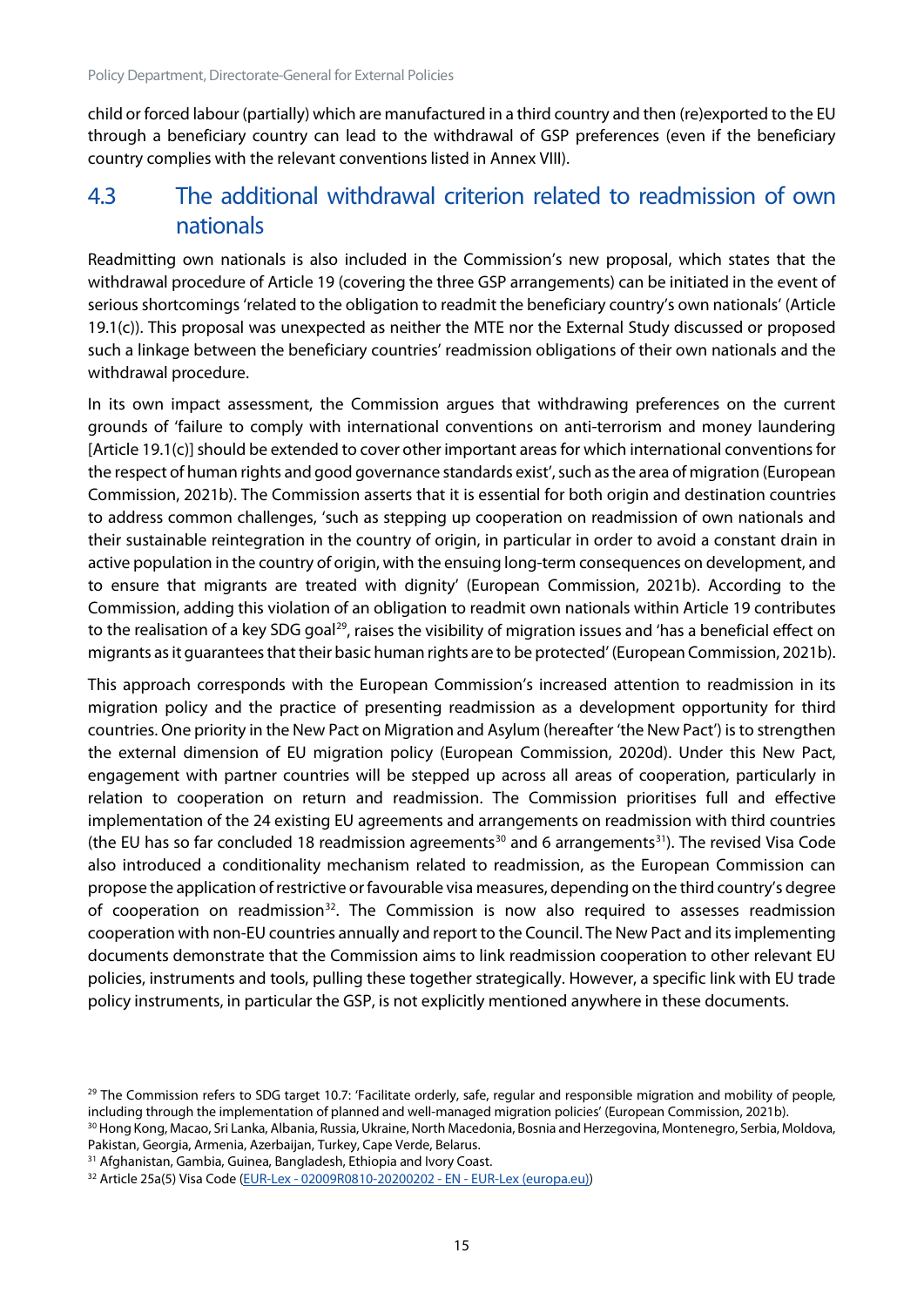The inclusion of this new 'readmission withdrawal criterion', as proposed by the Commission, raises certain questions. Firstly, it is not clear if the Commission can trigger the withdrawal procedure when GSP beneficiaries do not comply only with international law obligations related to readmission, or if an insufficient implementation of the beneficiaries' bilateral readmission agreement with the EU would already suffice to trigger the withdrawal procedure<sup>33</sup>. In the spirit of the GSP scheme, which mainly relies on international agreements and conventions, one would assume that it would be the former. Several recitals in the GSP Proposal on this issue refer to international law obligations such as international customary law and multilateral international conventions such as the Chicago Convention on International Civil Aviation[34.](#page-21-1) However, important relevant international conventions or instruments such as the 1951 Refugee Convention and its 1967 Protocol are not mentioned. Nor is there any reference to the UN Global Compact for Safe, Orderly and Regular Migration (hereinafter: 'the Global Compact'), which was formally endorsed by the UN General Assembly on 19 December 2018. This is probably to do with certain EU Member States not having signed the Global Compact<sup>[35](#page-21-2)</sup>. Moreover, considering the lack of international bodies that regularly monitor and report on migration issues, in particular readmission obligations, the European Commission would to a large extent find itself facing the exacting task of monitoring the implementation of international readmission obligations by all GSP beneficiary countries<sup>36</sup>.

Many GSP beneficiaries already have readmission agreements with the EU (Sri Lanka, Pakistan, Armenia and Cape Verde) or have non-binding readmission arrangements in place (Afghanistan, Guinea, Bangladesh, Gambia and Ethiopia). Although the Commission's first assessment report on readmission cooperation does not provide details about specific countries, it nevertheless concludes that for more than one third of the countries assessed, the level of cooperation needs to be improved (European Commission, 2021g). Considering the weaker administrative capacities of certain GSP countries which have readmission agreements in place, some of these beneficiaries would face the risk of being subject to the withdrawal procedure if the Commission were to opt for a strict application of this new criterion based on the implementation of bilateral readmission agreements.

Significantly, in a Resolution adopted in May 2021 the European Parliament criticised the European Commission and several Member States for overusing informal agreements on the return and readmission of irregular migrants, which are concluded without due democratic scrutiny and parliamentary oversight. The Parliament urged the European Commission to negotiate and sign formal readmission agreements with third countries instead and called for the Commission to ensure that readmission agreements and agreements for cooperation on border management are concluded only with those third countries that explicitly commit to respecting human rights, including the principle of non-refoulement and rights enshrined in the UN Refugee Convention (European Parliament, 2021d).

Secondly, it is not clear how the proposed readmission withdrawal criterion would contribute to the GSP's key objectives of supporting the eradication of poverty as well as promoting sustainable development and human rights. As mentioned above, the Commission argues in its Impact Assessment Report on the

<span id="page-21-0"></span><sup>&</sup>lt;sup>33</sup> The Commission refers in its impact assessment only to 'the obligation to readmit own nationals in compliance with international standards' (European Commission, 2021b).

<span id="page-21-1"></span><sup>&</sup>lt;sup>34</sup> Recital 26 and 27 of the proposed GSP Regulation.

<span id="page-21-3"></span><span id="page-21-2"></span><sup>&</sup>lt;sup>35</sup> The Global Compact for Safe, Orderly and Regular Migration was adopted at the December 2018 Intergovernmental Conference in Marrakech, Morocco (it was signed by 19 Member States) and was subsequently endorsed by the UN General Assembly in its resolution 73/195 of 19 December 2018. The Czech Republic, Hungary, and Poland voted against the Global Compact. 5 EU Member States abstained (Austria, Bulgaria, Italy, Latvia, Romania). Slovakia did not attend the vote at the UN General Assembly. <sup>36</sup> Since 2000, the International Organisation for Migration has been producing 'world migration reports'. However, these reports do not cover readmission commitments. The biennial reports adopted by UN Secretary-General, drawing on the United Nations Network on Migration, to report to the Assembly on the implementation of the Global Compact give neither a detailed report of readmission commitments. For the first biennial report on the Global Compact, see [here.](https://migrationnetwork.un.org/sites/g/files/tmzbdl416/files/docs/sg_report_from_promise_to_action.pdf)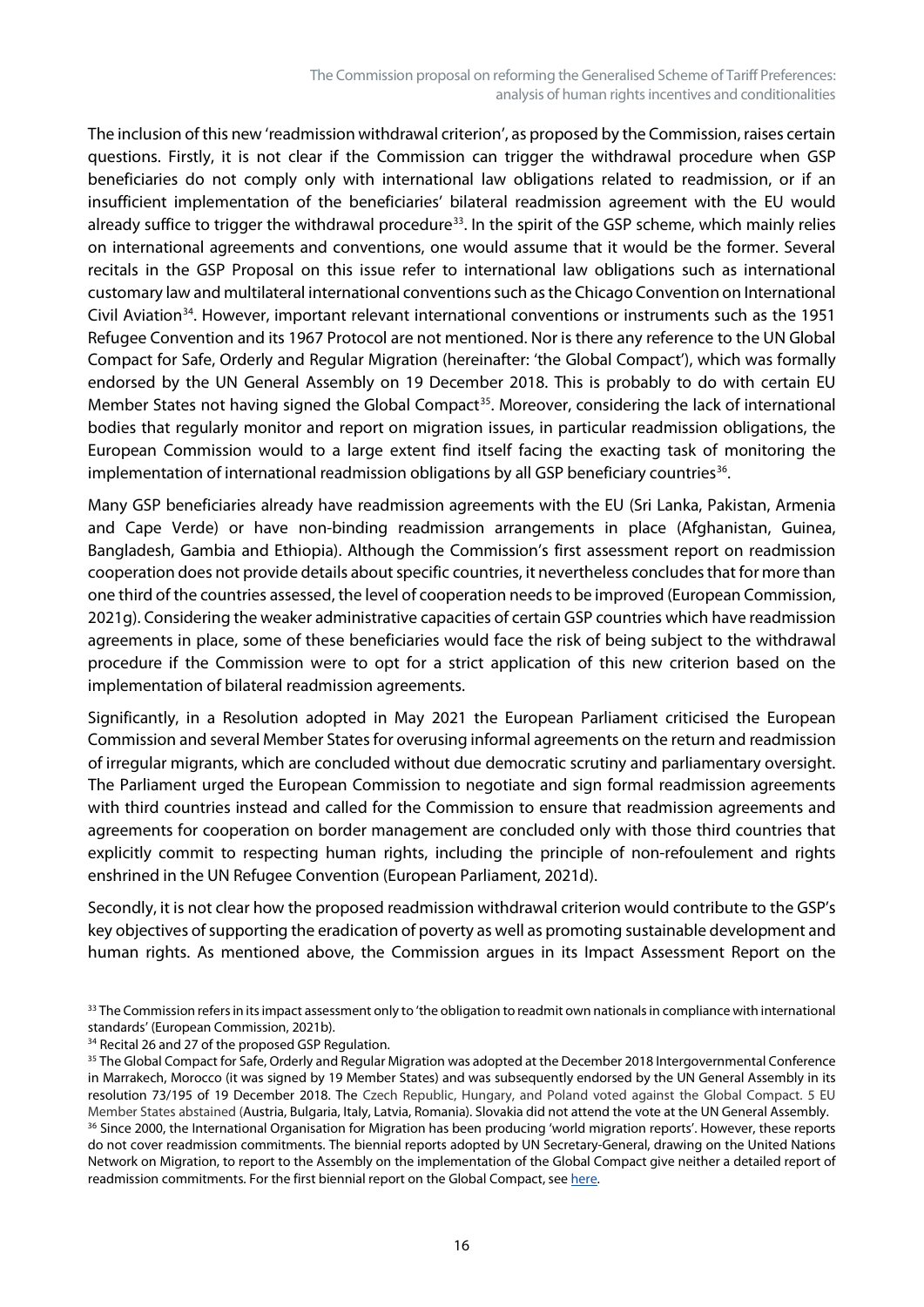proposed GSP Regulation that 'encouraging beneficiaries to respect the obligation to readmit own nationals and their sustainable reintegration in the country of origin, can contribute to avoiding a drain in active population in the countries of origin, with the ensuing long-term consequences on development' and 'has a beneficial effect on migrants as it guarantees that their basic human rights are protected' (European Commission, 2021b). Moreover, the Commission argues that this proposed readmission withdrawal criterion would contribute to SDG target 10.7 on orderly, safe, regular and responsible migration along with the mobility of people<sup>[37](#page-22-0)</sup>. However, the proposed Regulation refers only to 'shortcomings […] related to the obligation to readmit the beneficiary country's own nationals'. This formulation focuses just on one specific element of the EU's comprehensive approach to migration: the beneficiary countries' obligation to readmit own nationals. This proposed withdrawal criterion remains silent on all the other elements of a comprehensive approach to migration and the migration-development nexus, which the European Commission itself prioritised in its New Pact or are laid down in international instruments such as the 2018 UN Global Compact. If the priority of this withdrawal criterion were to be development-oriented, its scope should be extended to the beneficiary countries' compliance with human rights, including the principle of non-refoulement as well as rights enshrined in the UN Refugee Convention and commitments with regard to the safe and dignified return and readmission, as well as sustainable reintegration, in compliance with international human rights law. The actions listed under 'Objective 21' of the Global Compact on cooperation in facilitating safe and dignified return and readmission, as well as sustainable reintegration, can serve as a reference point<sup>[38](#page-22-1)</sup>.

The weak (explicit) link between this proposed readmission withdrawal criterion and sustainable development objectives also raises questions about WTO compatibility. As noted above, the WTO Appellate Body ruled in *EC- Tariff Preferences* that differentiation between developing countries is permitted under the Enabling Clause, provided that it responds positively to the development needs of beneficiary countries<sup>[39](#page-22-2)</sup>. Accordingly, non-trade conditions that differentiate between developing countries in determining eligibility for tariff preferences will not necessarily discriminate, provided they relate solely to a qualifying development need, and all developing countries who share that need receive the relevant preferences. The Appellate Body explained that the required need must be assessed according to objective standards, such as widely recognised standards included in international instruments. Considering the narrow (and vague) nature of this proposed readmission withdrawal criterion and its weak link with development objectives, it could be argued that the proposed provision would not pass this WTOcompatibility test<sup>40</sup>. Finally, as recognised by the European Commission, 'readmission can be politically sensitive for partners' (European Commission, 2021g). Hence, to avoid that the use of this new 'readmission withdrawal criterion' would jeopardise constructive dialogue on other human or labour rights issues with GSP beneficiaries, this study recommends that the Commission applies it with caution. Moreover, if this withdrawal criterion were to be considered, the Commission should always first conduct a detailed socio-

<span id="page-22-0"></span><sup>&</sup>lt;sup>37</sup> SDG target 10.7: 'Facilitate orderly, safe, regular and responsible migration and mobility of people, including through the implementation of planned and well-managed migration policies' (European Commission, 2021b).

<span id="page-22-1"></span><sup>&</sup>lt;sup>38</sup> Listed actions under Objective 21 of the Global Compact are for example: 'Develop and implement bilateral, regional and multilateral cooperation frameworks and agreements, including readmission agreements, ensuring that return and readmission of migrants to their own country is safe, dignified and in full compliance with international human rights law, including the rights of the child, by determining clear and mutually agreed procedures that uphold procedural safeguards, guarantee individual assessments and legal certainty, and by ensuring that they also include provisions that facilitate sustainable reintegration' and 'Facilitate the sustainable reintegration of returning migrants into community life by providing them with equal access to social protection and services, justice, psychosocial assistance, vocational training, employment opportunities and decent work, recognition of skills acquired abroad, and financial services, in order to fully build upon their entrepreneurship, skills and human capital as active members of society and contributors to sustainable development in the country of origin upon return'.

<span id="page-22-2"></span><sup>&</sup>lt;sup>39</sup> For the report, see: WTO, European Communities – Conditions for the Granting of Tariff Preferences to Developing Countries, [AB-2004-1, Report of the Appellate Body,](https://docs.wto.org/dol2fe/Pages/FE_Search/FE_S_S006.aspx?Query=(@Symbol=%20wt/ds246/ab/r*%20not%20rw*)&Language=ENGLISH&Context=FomerScriptedSearch&languageUIChanged=true) WT/DS246/AB/R, 7 April 2004.

<span id="page-22-3"></span><sup>&</sup>lt;sup>40</sup> This WTO-compatibility of the proposed withdrawal criterion with the Enabling Clause was also questioned by Prof. Lorand Bartels during a meeting of the European Parliament's subcommittee on Human Rights on 10 December 2021, during which a draft version of this study was presented (web streaming available at[: European Parliament Multimedia Platform \(europa.eu\)\)](https://multimedia.europarl.europa.eu/en/webstreaming/subcommittee-on-human-rights_20211210-0900-COMMITTEE-DROI).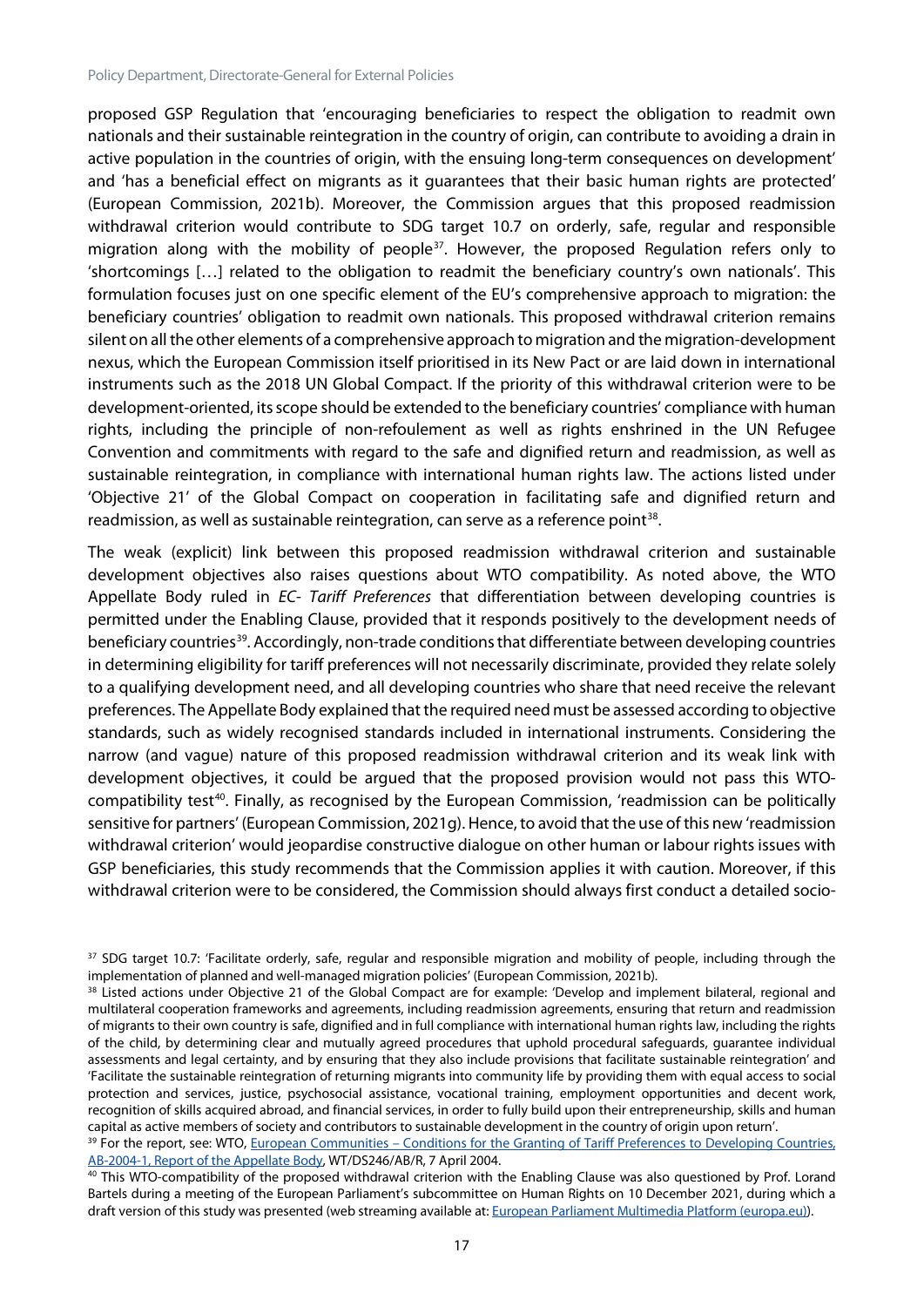economic and human rights impact assessment about the possible consequences of the tariff withdrawal (as provided in the proposal, see above).

In this context, it should be noted that the United States of America's (USA) GSP scheme includes several conditions that developing countries need to meet to be eligible for GSP treatment that do not relate to development objectives. In the US GSP system, GSP country eligibility changes or modificationsin product coverage are made at the discretion of the President, drawing on the advice of the International Trade Commission and the United States Trade Representative. When designating GSP status to developing countries, the President is directed to take into account certain mandatory and discretionary criteria (Congressional Research Service, 2021). Several of these criteria do not have development or human rights objectives. For example, to benefit from US GSP, developing countries may not be a Communist country (with exceptions, such as being a WTO Member); cannot be part of an international cartel that causes disruption to the world economy; may not provide preferential market access to other developed countries that is likely to have adverse effect on US commerce; may not have nationalised or expropriated property of US citizens or corporations; need to recognise or enforce arbitral awards in favour of US citizens or corporations and may not support terrorism<sup>[41](#page-23-0)</sup>. However, several eligibility criteria are related to sustainable development or human rights, as a GSP beneficiary must commit to internationally recognised worker rights, including (i) the right of association, (ii) the right to organise and bargain collectively, (iii) a prohibition on the use of any form of forced or compulsory labour, (iv) a minimum age for the employment of children and a prohibition on the worst forms of child labour, and (iv) acceptable conditions of work with respect to minimum wages, hours of work and occupational safety and health. Moreover, a GSP beneficiary must implement any commitments it makes to eliminate the worst forms of child labour. Other criteria that the President must take into account in determining whether to designate a country as a beneficiary for purposes of the GSP program mainly relate to economic considerations, such as the extent to which such country has assured the USA that it will provide equitable and reasonable access to its markets and basic commodity resources and provides adequate and effective protection of intellectual property rights or has taken action to reduce trade distorting investment practices<sup>[42](#page-23-1)</sup>. For example, in 2019 the Trump administration terminated GSP designation for India following its failure to provide the USA with assurances that it will give equitable and reasonable access to its markets in numerous sectors (India was the largest beneficiary of US GSP)<sup>43</sup>. The USA's practice to withdraw GSP preferences on the basis of these non-development oriented criteria have been criticised for being incompatible with the WTO Enabling Clause (or the criteria set out by the Appellate Body in *EC-Tariff Preferences*) (Shekhar and Janardhan, 2019; Mason, 2004). However, there were also several instances were GSP preferences were partially suspended for reasons related to sustainable development. For example, Thailand's GSP benefits were partially suspended by the USA in 2019 and 2020 on the ground of workers' rights and market access issues, respectively (Congressional Research Service, 2021). The USA also already terminated Bangladesh's GSP eligibility in 2013, following reviews of worker safety and worker rights deficiencies in the country. In 2020, different legislation was proposed in the Congress to modify the GSP's eligibility criteria to cover more conditions related to sustainable development and human rights (like under the EU's GSP). For example, the proposed measures include provisions that would add eligibility criteria on gender equality and human rights, good governance, environmental law and regulation as well as revising the provisions on worker rights<sup>[44](#page-23-3)</sup>.

<span id="page-23-0"></span><sup>41</sup> Art. 19 U.S.C. § 2462(b)(2) of the GSP Statute.

<span id="page-23-1"></span><sup>42</sup> Art.19 U.S.C. § 2462(c) of the GSP statute.

<span id="page-23-2"></span><sup>43</sup> USTR, ['Unites States will Terminate GSP Designation of India and Turkey',](https://ustr.gov/about-us/policy-offices/press-office/press-releases/2019/march/united-states-will-terminate-gsp) 4 March 2019.

<span id="page-23-3"></span><sup>44</sup> See for example the bill introduced by Representative Blumenauer to modify and extend the GSP progra[m \(H.R. 8884\).](https://www.congress.gov/bill/116th-congress/house-bill/8884/text)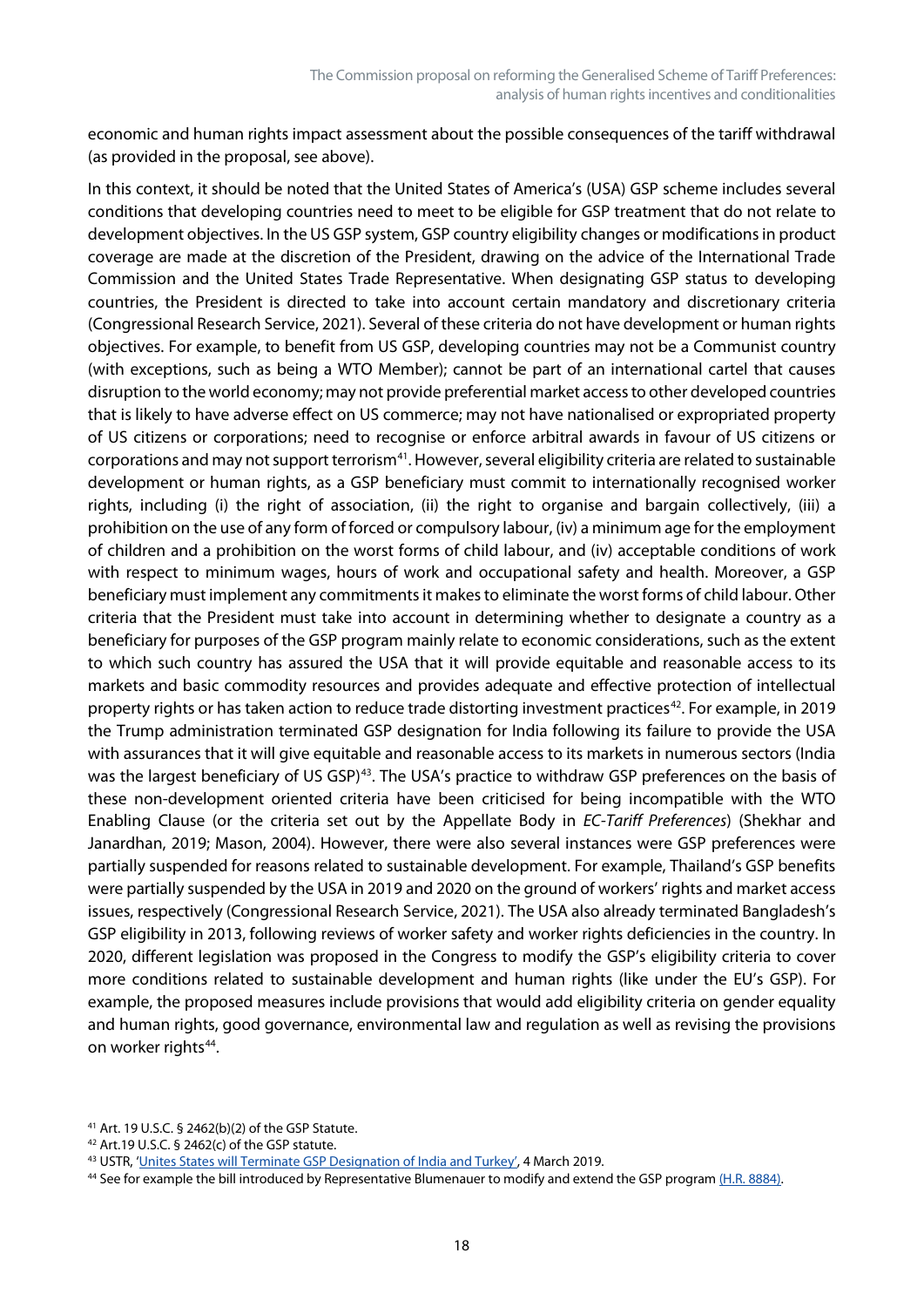# <span id="page-24-0"></span>4.4 No withdrawal of preferences for specific economic operators

The European Commission decided not to introduce a withdrawal procedure aimed specifically at targeting economic operators in beneficiary countries who violate principles enshrined in the listed conventions. Whilst the current GSP regulation does not provide this option, it does nevertheless introduce the possibility of withdrawing tariffs 'in respect of *certain* products originating in a beneficiary country' (Art. 19.1) [45](#page-24-1). For example, for the first time on 12 February 2020 the European Commission adopted a 'partial' withdrawal of trade preferences for products imported from Cambodia due to serious and systematic violations of human rights<sup>[46](#page-24-2)</sup>. As noted above, in assessing which products should be affected, the Commission took into account 'the economic development needs of Cambodia and the objectives of the GSP Regulation, including the need for Cambodia to diversify its export base' together with the socioeconomic impact of withdrawal, including any knock-off effect for workers and industries. Following this analysis, the Commission withdrew tariff preferences in the sectors of low added-value garment products, footwear, travel goods and sugar<sup>47</sup>, but did not specify in the delegated regulation how, or to what extent, these sectors are linked to Cambodia's labour and human rights violations (e.g. serious and systematic violations of principles of the International Covenant on Civil and Political Rights) (the Commission's discretion in selecting the targeted sectors is further discussed in Chapter 5.1).

Because the GSP's withdrawal procedure can target only the governments of beneficiary countries, and not economic operators that are directly or indirectly responsible for human and labour rights violations, this procedure is considered to be a 'blunt' and 'crude' instrument (Portela, 2018). This is not so in the case of sanctions adopted under the Common Foreign and Security Policy (CFSP). These sanctions may target governments of non-EU countries, as well as companies, groups, organisations or individuals through arms embargos, travel bans, asset freezes, or other economic measures such as restrictions on imports and exports. These sanctions are aimed directly at those responsible for the very policies or actions that the EU is seeking to influence, while as much as possible reducing any unintended consequences.

Research has indicated that there is often a coherence between GSP withdrawal and CFSP sanctions: until recently most cases of GSP withdrawal were preceded by CFSP sanctions (e.g. in relation to Myanmar and Belarus, but not in the case of Sri Lanka) (Portela and Orbie, 2014). This was not the case for Cambodia, where in 2020 the EU applied the GSP withdrawal procedure without any preceding or accompanying CFSP sanctions. Moreover, the inverse relationship does not apply: most countries under CFSP sanctions do not face GSP withdrawals, even if these measures have been considered, as in the cases of China, India and Russia (Portela and Orbie, 2014).

Several authors have therefore called for the introduction of an option to withdraw tariffs for economic operators in GSP beneficiary countries who are responsible for severe breaches of fundamental rights (Richardson et al., 2017; Portela, 2018). For example, Portela has proposed that the withdrawal procedure should be complemented with provisions allowing for the 'blacklisting' of companies (Portela, 2018)<sup>48</sup>. In order to ban specific exporters, the Commission could use the EU's Registered Exporter system<sup>[49](#page-24-5)</sup>, a database of economic operators that are certified to export under the GSP and FTAs (Richardson et al., 2017).

<span id="page-24-1"></span><sup>45</sup> Emphasis added.

<span id="page-24-2"></span><sup>46</sup> Sri Lanka, a GSP+ beneficiary country, has previously had its tariff preferences under the GSP Regulation fully withdrawn. Belarus' GSP preferences remain fully withdrawn due to the political situation in the country.

<span id="page-24-3"></span><sup>47</sup> See Commission Delegated Regulation (EU) 2020/550 of 12 February 2020 amending Annexes II and IV to Regulation (EU) No [978/2012 of the European Parliament and of the Council as regards the temporary withdrawal of the arrangements referred to in](https://eur-lex.europa.eu/legal-content/EN/TXT/?uri=CELEX%3A32020R0550) [Article 1\(2\) of Regulation \(EU\) No 978/2012 in respect of certain products originating in the Kingdom of Cambodia.](https://eur-lex.europa.eu/legal-content/EN/TXT/?uri=CELEX%3A32020R0550)

<span id="page-24-4"></span><sup>&</sup>lt;sup>48</sup> This author notes that these measures could be justified under WTO law under the trade-restricting exceptions covering public morals (Articles XX GATT) or security (Article XXI GATT).

<span id="page-24-5"></span><sup>49</sup> REX – [Registered Exporter system \(europa.eu\).](https://ec.europa.eu/taxation_customs/online-services/online-services-and-databases-customs/rex-registered-exporter-system_en)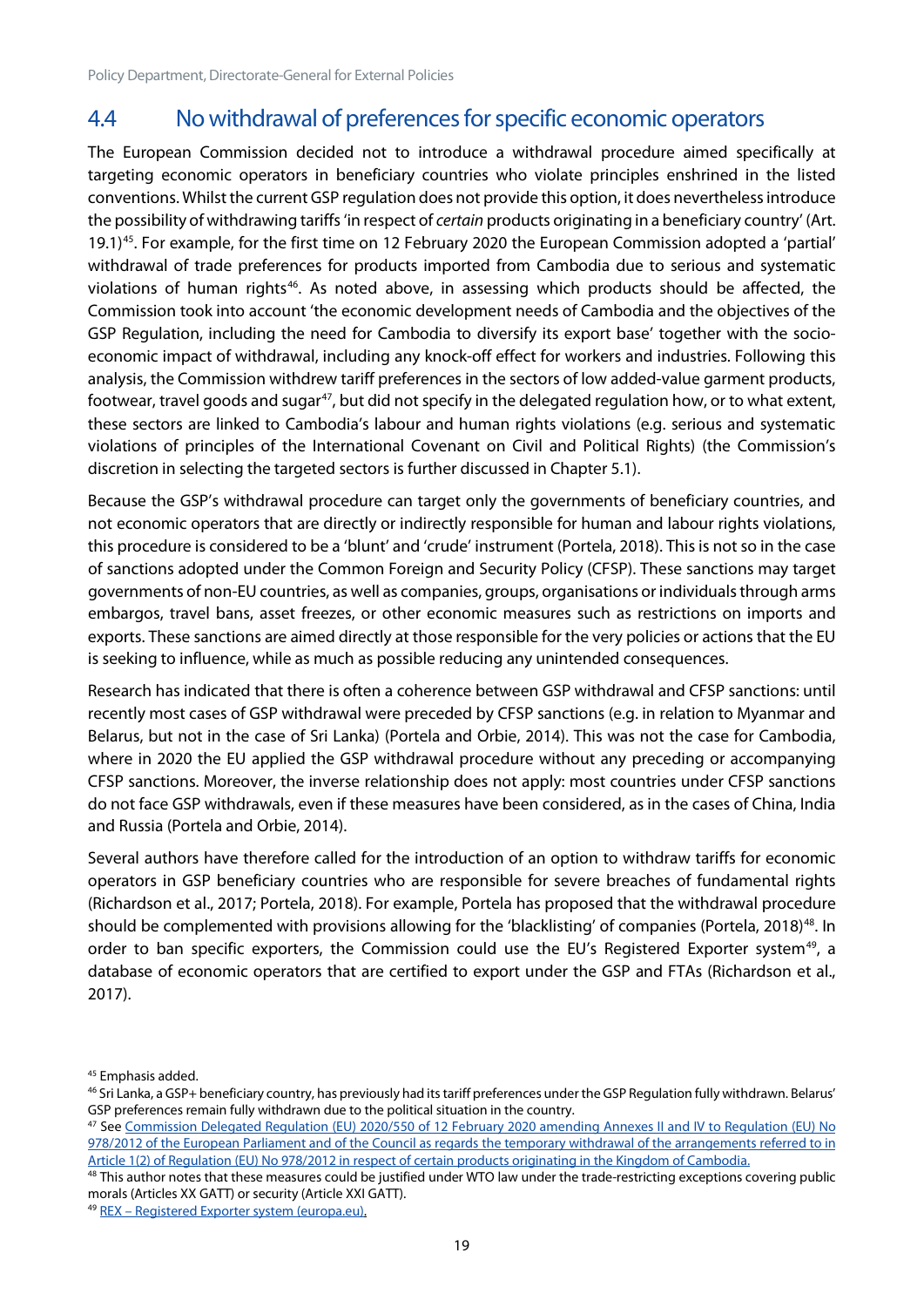Such a surgical approach would refine the withdrawal procedure, thereby enabling the Commission to tailor its GSP withdrawal mechanism to target the entities responsible for human or labour rights violations, without affecting vulnerable populations or other economic operators. Moreover, it could target violations that are largely perpetrated by economic operators (e.g. labour rights), or by State-Owned Enterprises (SOEs) that are directly or indirectly controlled by the beneficiary country's government.

The introduction of such a procedure would, though, face various practical and political challenges. Firstly, the Commission would not have sufficient resources to monitor compliance with fundamental rights enshrined in the GSP scheme for all companies in the beneficiary countries. The Commission also argues that targeting individual operators risks passing on the burden of ensuring compliance with rights enshrined in international conventions from the beneficiary country's government to the private sector, which would be against the GSP's overall aim of promoting sustainable development (European Commission, 2021b). Secondly, in many cases it is not possible to identify economic operators who are responsible for a GSP beneficiary's human or labour rights violation (an exception to this could be SOEs directly or indirectly under control of the government of the beneficiary country). For certain violations, for example (re)introduction of the death penalty, there is no private sector involvement (van der Ven, 2018). Thirdly, there is a risk that this mechanism would not be applied in a uniform way and would therefore discriminate between different economic operators in beneficiary countries. For instance, it could well be that only 'high profile' or visible cases come to the Commission's attention and not violations by small and medium enterprises. Use of the SEP system in the GSP's monitoring procedure, as proposed by the Commission (see Chapter 4.4), can be a useful mechanism in bringing non-compliance by economic operators to the Commission's attention. Fourthly, targeted sanctions on economic operators would have an impact only if these companies export to the EU. For companies that are active only in their domestic markets, any impact would be limited (European Commission 2021c).

Accordingly, introducing a withdrawal mechanism that can specifically target economic operators in beneficiary countries is not recommended<sup>50</sup>. The GSP's key focus has always been on pushing beneficiary countries' governments towards compliance with human and labour rights as well as sustainable development principles. The EU has various other instruments in place to target those guilty of human or labour rights violations or failure to honour sustainable development principles in third countries. For example, in addition to 'traditional' CFSP sanctions, the EU adopted its new 'global human rights sanctions regime' in 2020. This instrument allows the EU to target individuals, entities and bodies – including state and non-state actors – responsible for, involved in or associated with serious human rights violations and abuses in third countries (Eckes, 2021). The regulation establishing this sanction regime states that in its application (when determining human rights violations) 'regard should be had to customary international law and widely accepted instruments of international law<sup>151</sup>. Significantly, the regulation lists several international conventions that are also included in the GSP's Annex VIII (or proposed Annex VI) $^{52}$  $^{52}$  $^{52}$ .

<span id="page-25-0"></span><sup>&</sup>lt;sup>50</sup> The External Study suggested that a targeted withdrawal mechanism can be 'tested' as a pilot only with regard to GSP countries subject to a formal withdrawal procedure. However, this could also lead to an incoherent application within the GSP scheme as economic operators breaching human or labour rights in GSP countries not subject to the withdrawal procedure would not be covered by this procedure.

<span id="page-25-1"></span><sup>51</sup> See [Council Regulation \(EU\) 2020/1998 of 7 December 2020 concerning restrictive measures against serious human rights](https://eur-lex.europa.eu/legal-content/EN/TXT/?uri=CELEX%3A32020R1998)  [violations and abuses.](https://eur-lex.europa.eu/legal-content/EN/TXT/?uri=CELEX%3A32020R1998)

<span id="page-25-2"></span><sup>&</sup>lt;sup>52</sup> These are: Convention on the Prevention and Punishment of the Crime of Genocide (1948); International Convention on the Elimination of All Forms of Racial Discrimination (1965); International Covenant on Civil and Political Rights (1966); International Covenant on Economic Social and Cultural Rights (1966); Convention on the Elimination of All Forms of Discrimination Against Women (1979); Convention Against Torture and other Cruel, Inhuman or Degrading Treatment or Punishment (1984); Convention on the Rights of the Child (1989); Convention on the Rights of Persons with Disabilities (2007)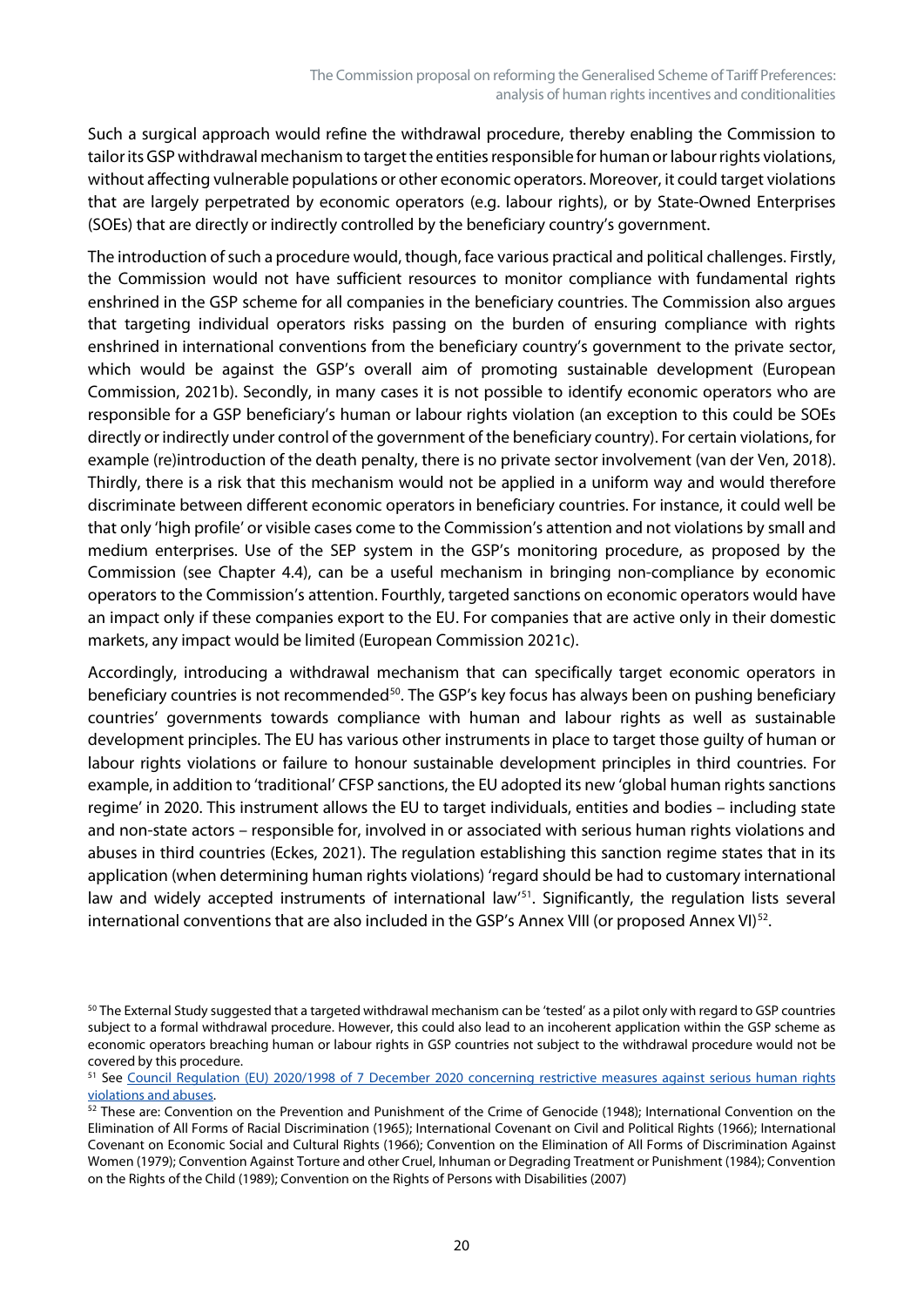In addition, the European Commission recently proposed, or envisages proposing, other instruments that can target economic operators in third countries who are violating human or labour rights or sustainable development commitments, such as the forthcoming proposal on sustainable corporate governance covering *inter alia* mandatory environmental, human and labour rights due diligence; and the recent proposal for a regulation to curb EU-driven deforestation and forest degradation<sup>53</sup>. Another option that has been considered is the integration of Voluntary Sustainability Schemes (VSS) in the EU's GSP (Marx, 2018; Marx et al. 2018)<sup>54</sup>. In the context of withdrawing GSP preferences, the integration of VSS might take the form of exempting VSS certified products from the preference withdrawal. In this option, the preferential tariff would continue to be applied to certified products, while non-certified products would be subjected to MFN tariffs. However, the same authors (Marx, 2018; Marx et al. 2018) note that there are also some reservations to such an approach. For example, the integration of VSS in the GSP might fundamentally change the regime's state-to-state nature and thus could provide an argument for state officials in beneficiary countries to claim that the private sector should also comply with requirements and hence share responsibility with the state. Moreover, the integration of VSS might negatively affect preference utilisation because economic operators may not be able to prove that they fulfil the criteria, or choose not to do so because certification costs outweigh the preference's benefits.

To conclude, while introducing a withdrawal procedure for specific economic operators in the GSP framework is not recommended, the new GSP regulation should be aimed at contributing to a coherent application of all recent or envisaged EU instruments that can target human rights or sustainable development violations by economic operators in third countries. Whereas the most appropriate instrument to outline such an integrated approach would be a Joint Commission and EEAS Communication, the new Regulation can already refer in its preambles to these instruments, envisaging a complementary approach.

# <span id="page-26-0"></span>5. Extending positive conditionality to Standard GSP and EBA arrangements

# <span id="page-26-1"></span>5.1 Costs and risks related to extending positive conditionality to Standard GSP and EBA arrangements

There is a consensus that the GSP+ arrangement's positive conditionality has been effective in incentivising beneficiary countries to ratify the listed international conventions and work on their implementation. Hence, one option to strengthen this positive conditionality within GSP schemes generally would be to seek extension into the Standard GSP and/or EBA arrangements. Beneficiaries under these two schemes are currently not required to ratify the international conventions listed in Annex VIII to be eligible for respective GSP preferences. In this new scenario, Standard GSP and EBA beneficiaries would also be obliged at least to ratify the listed conventions and thus undergo monitoring by the international bodies that these conventions establish (the 'ratification only option'). A more ambitious option could also involve Standard GSP and EBA countries effectively being obliged to implement these conventions (the 'ratification and implementation option').

<span id="page-26-2"></span><sup>53</sup> Se[e European Green Deal: Commission adopts new proposals \(europa.eu\)](https://ec.europa.eu/commission/presscorner/detail/en/ip_21_5916)

<span id="page-26-3"></span><sup>&</sup>lt;sup>54</sup> The United Nations Forum on Sustainability Standards defines Voluntary Sustainability Schemes as 'standards specifying requirements that producers, traders, manufacturers, retailers or service providers may be asked to meet, relating to a wide range of sustainability metrics, including respect for basic human rights, worker health and safety, the environmental impacts of production, community relations, land use planning and others'. They aim to promote sustainability in global value chains through standard setting, often based on existing international conventions, and monitoring practices.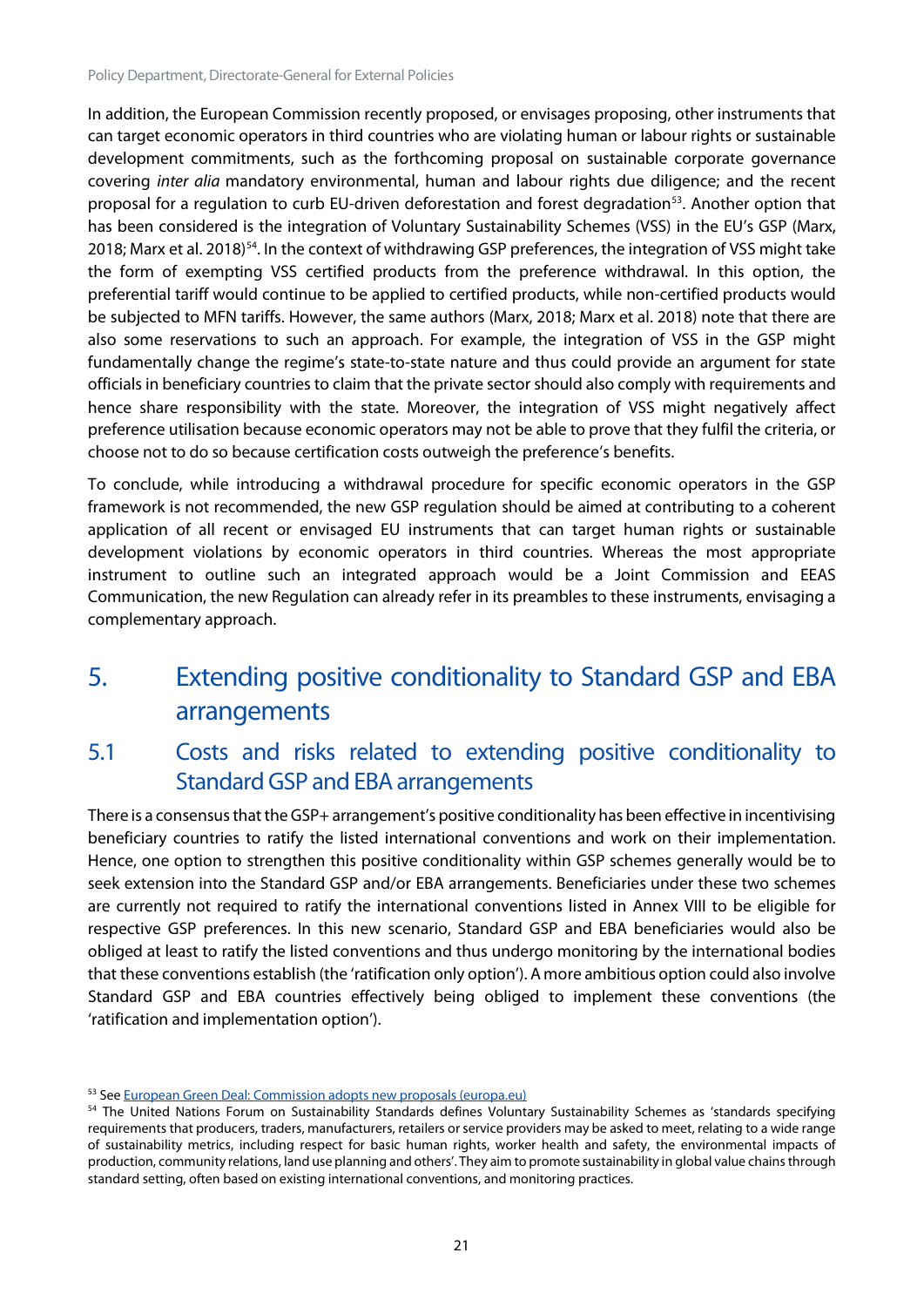The GSP consultation process illustrated that any extension of positive conditionality to all GSP countries would be supported by various stakeholders, including representatives of: the EU footwear industry; international trade unions; NGOs such as Human Rights Watch; and the GSP Platform. However, other stakeholders have warned that such an extension could overburden administrative capacity, especially that of the smallest and least developed GSP beneficiaries<sup>55</sup>.

In its proposal for a new GSP Regulation, the European Commission has opted to maintain positive conditionality only for GSP+ beneficiaries, as it believes that extension to the Standard GSP and EBA arrangements would not be effective. Four specific reasons are cited. Firstly, it is argued that the ratification requirement for Standard GSP and EBA countries would not immediately lead to effective implementation. It would be a necessary condition, but not sufficient to ensure promotion of human rights, labour standards or good governance on the ground. This would be particularly so in GSP countries with weak governance, poor civil society mechanisms and lack of adherence to the rule of law. However, it is recognised that pressure from the international human rights or labour standards bodies as a result of ratification may slowly work towards alignment of national legislation and practice with the listed conventions listed (European Commission, 2021b). Secondly, the Commission considered that Standard GSP and EBA countries may face capacity constraints in the ratification and implementation of additional conventions. Administrative costs and time needed for ratification of the conventions will vary from country to country depending on: the level of political will; the beneficiaries' current legislation; as well as the degree of cooperation with civil society and international monitoring bodies. Thirdly, the Commission holds that expanding positive conditionality to Standard GSP and EBA beneficiaries could lead to a large group of the least developed countries being denied duty-free quotas from free market access, because they lack the necessary resources for ratifying or implementing international conventions (European Commission, 2021b). Finally, as this option would require monitoring resources to check implementation by the beneficiary countries and engaging with them in a sustained dialogue (similarly to the present case for GSP+ countries), the Commission notes that there would be a significant additional cost factor for the European Commission and the EEAS (professional staff, mission costs, additional technical assistance to GSP countries, etc.) (European Commission, 2021b).

Extending positive conditionality to Standard GSP and EBA countries would, therefore, imply these countries would face a choice between: (i) having to ratify the remaining conventions listed in Annex VIII (Annex VI in the new GSP proposal) to maintain their preferential access to the EU market; or (ii) not ratifying these conventions and consequently having to downgrade from their GSP scheme to the EU's MFN status. As observed in the External Study, Standard GSP or EBA countries will probably opt to leave were the costs (administrative, financial and political) associated with ratification of the conventions higher than the economic benefits.

Annex I of this study gives an overview of the ratification record for those conventions listed in Annex VIII by GSP countries. It can be observed that for most GSP or EBA countries the ratification gap is relatively low regarding human rights and ILO conventions. The Genocide Convention appears to be the only convention which is not ratified by a considerable number of Standard GSP and EBA countries. Many Standard GSP beneficiaries such as Bhutan, the Cook Islands, Niue, Micronesia and Myanmar still need to ratify most of the human and labour rights conventions. In the case of EBA, only South Sudan has more than five conventions to ratify in this area. The ratification track record for environmental agreements and governance conventions is generally improving.

However, this overview also illustrates that the ratification gap of individual GSP and EBA beneficiaries varies substantially across countries, with around 35 of them needing to ratify only 2 conventions or less.

<span id="page-27-0"></span><sup>&</sup>lt;sup>55</sup> A summary of the consultation process can be found in Annex B1 of the External Study.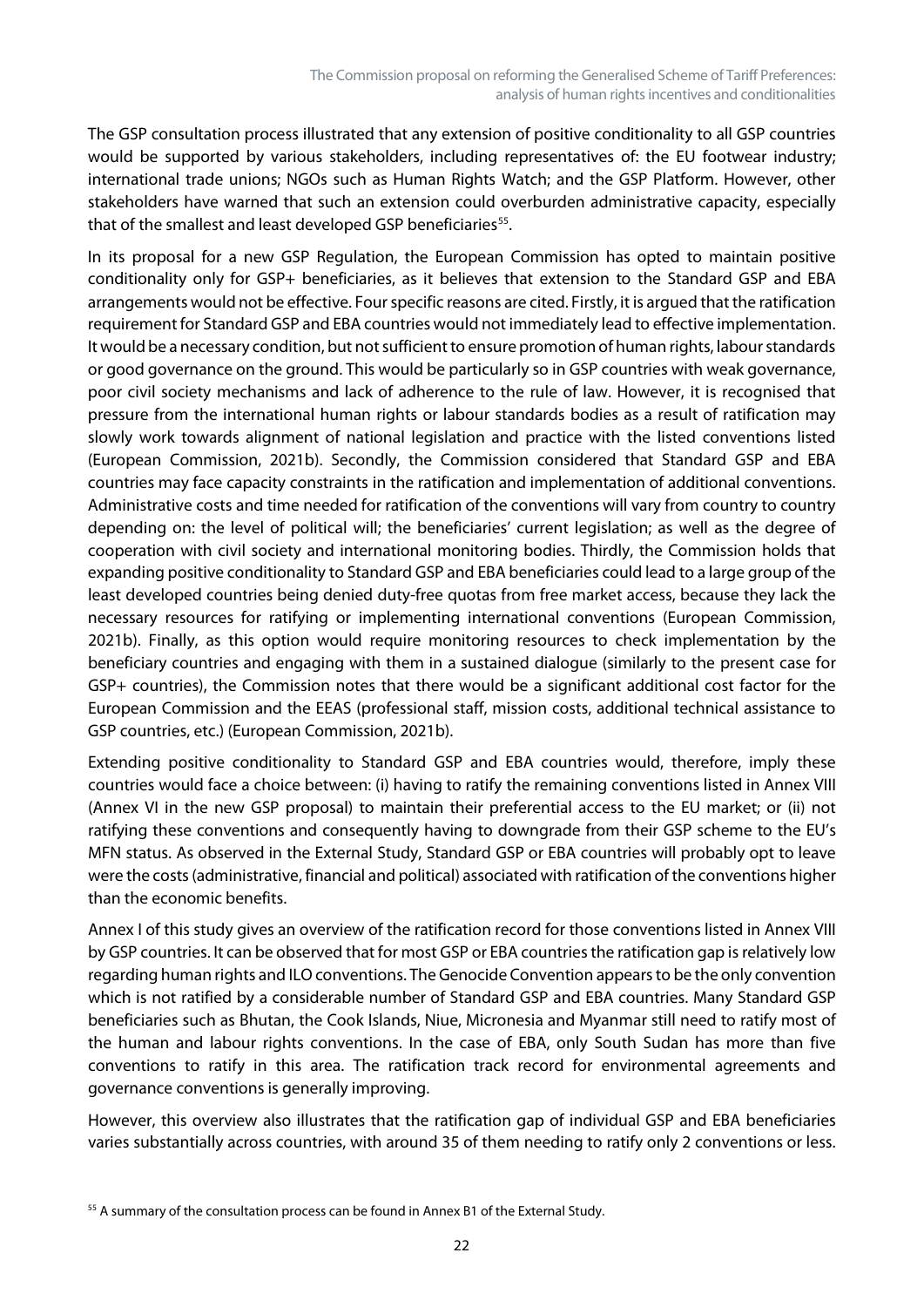Extending positive conditionality to this group of beneficiaries would therefore not imply significant effort. However, 9 countries would still need to ratify more than 10 conventions, hence requiring considerable effort to remain in their respective GSP arrangements. Significantly, most of the countries with a high ratification gap are those with small and vulnerable economies<sup>[56](#page-28-0)</sup>. Perhaps surprisingly, EBA countries' ratification record is in general slightly better than that of the Standard GSP countries. Human rights and ILO conventions would require more effort than the environmental and good governance conventions.

The administrative and resource burden of ratifying the remaining conventions varies in accordance with EBA and Standard GSP country and the terms of any given convention. Stakeholders have indicated that the average time needed for domestic ratification (e.g. preparatory analysis, public consultation, constitutional and legislative requirements as well as signature for ratification) varies from six months to two years (European Commission, 2021b). The administrative process also gives rise to financial and human resources costs, which will be permanent as beneficiary countries will carry ongoing implementation and reporting obligations. Accordingly, many LDCs could face administrative and capacity problems in the ratification process. Some conventions may also relate to sensitive political issues for the governments of beneficiary governments and thus imply high political costs.

The External Study reveals that the number of conventions ratified directly correlates with the level and importance of exports to the EU, in that countries with high levels of exports to the EU need to ratify fewer conventions (e.g. Sao Tomé (Standard GSP) as well as Sierra Leone, Malawi, Bangladesh, Mozambique and Madagascar (EBA)). Hence, for these countries the cheaper alternative is ratification and they would probably decide, therefore, to ratify the remaining conventions to maintain their GSP preferences. Conversely, there is a significant ratification gap for those countries that export little to the EU. The impact for this group of countries would thus be limited if they were to lose their GSP preferences, the economic benefits from which would be outweighed by ratification costs (e.g. South Sudan, Haiti and Somalia (EBA) along with Tuvalu, Bhutan and Micronesia (Standard GSP)). Hence, as indicated earlier these countries would probably drop out of their GSP schemes. For another group of EBA and GSP countries, economic benefits from the GSP regime will not be sufficient to incentivise any push towards ratification and implementation of the remaining conventions. The External Study has also identified a group of GSP and EBA countries that may struggle to comply with the positive conditionality requirements (e.g. Afghanistan, Yemen, Democratic Republic of Congo, Myanmar, Eritrea, Cambodia, Bangladesh and Nigeria).

Furthermore, the External Study demonstrates that those countries which would benefit most from the ratification requirement in terms of human and labour rights, would at the same time be most likely to drop out ofthe GSP regime (European Commission, 2021c). This would imply that monitoring and dialogue mechanisms (e.g. Enhanced Engagement) embedded in the GSP would no longer be available in these countries, thereby increasing the risk of deterioration in human rights, as well as social and environmental conditions. There is also a large group of GSP and EBA beneficiaries for which both the costs and benefits of ratification under positive conditionality would be limited<sup>57</sup>. For these countries it is difficult to predict if they would 'bridge the ratification gap' to remain in the GSP, or simply prefer to drop out.

Merely being required to ratify the listed conventions would have minimal impact on human and labour rights as well as environmental conditions in the Standard GSP and EBA countries, as it would not guide any of them towards effective implementation of the conventions. Whereas ratification is a necessary condition for implementation, it is not sufficient to promote human and labour rights on the ground. As noted above, it is particularly the application procedure and monitoring mechanisms along with forms of political dialogue in the GSP+ arrangement that provide sufficient incentives for beneficiary countries to

<span id="page-28-0"></span><sup>56</sup> Bhutan, Micronesia and Niue are not ILO members and therefore have not ratified any of the ILO Conventions.

<span id="page-28-1"></span><sup>57</sup> These are for example in the case of EBA: Yemen, Mali, Djibouti, Zambia, Sudan, Afghanistan, Gambia, Tanzania; and in the case of Standard GSP: Syria, Indonesia, Nepal, Angola, Congo.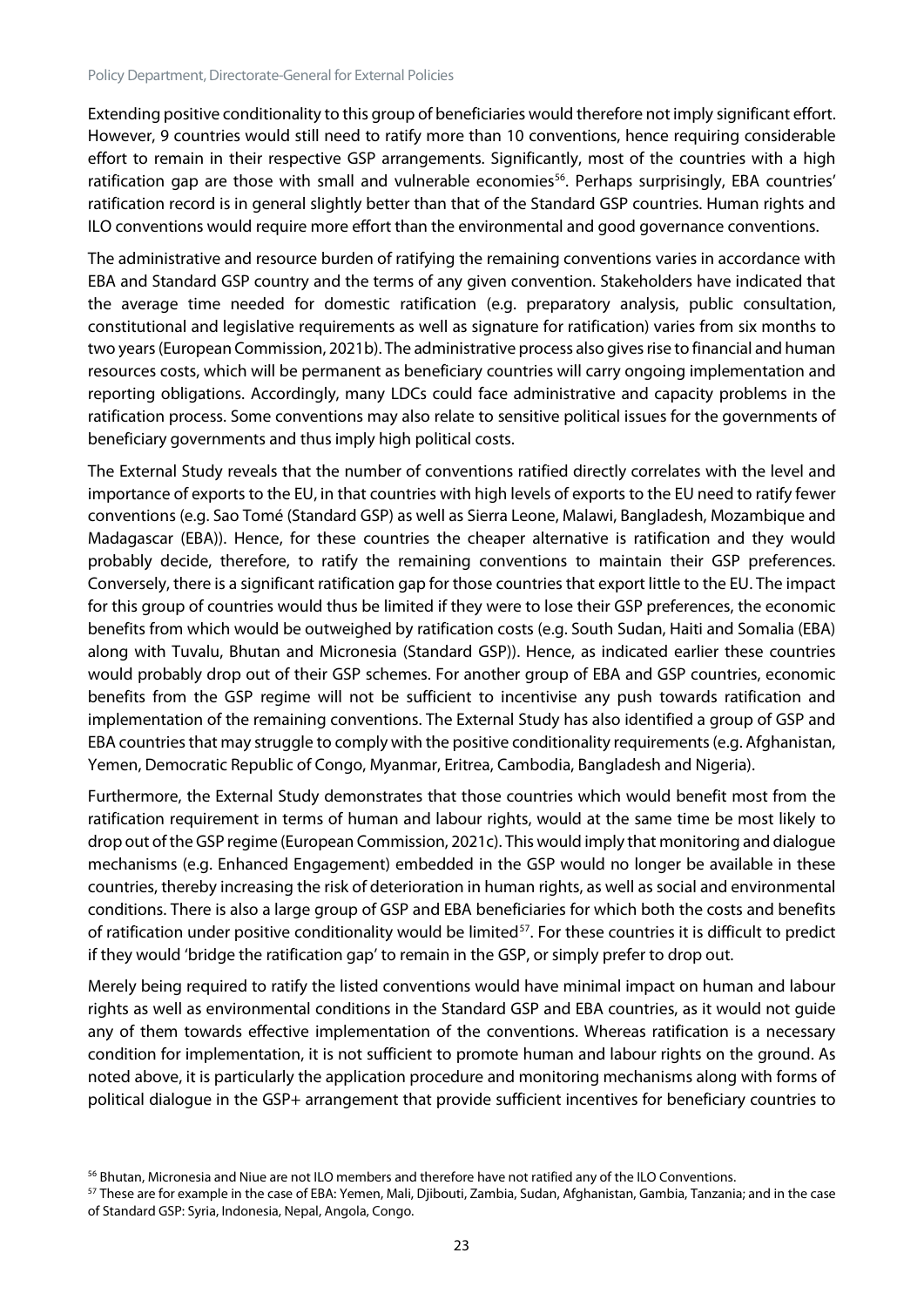implement and ratify the listed conventions. Accordingly, to have any meaningful impact, the ratification requirements must be extended to implementation.

This requirement would imply additional administrative and resource burdens for GSP countries, such as reporting obligations and time resources required to transition into full implementation. An analysis of the conventionslisted in Annex VIII of the Regulation illustrates that EBA and Standard GSP beneficiaries would vary according to country characteristics and convention requirements but would need: a number of years (three to seven) for ratification; progress towards implementation; and subsequently evaluation by the international monitoring bodies, as provided in these conventions (European Commission, 2021c). Even today very few GSP+ beneficiaries are up to date with their reporting requirements established by the ratified conventions (European Commission, 2020a). Extending positive conditionality to Standard GSP and EBA countries would therefore require lengthy transition periods. The Commission also notes that if the GSP+ monitoring procedures were to be extended to Standard GSP and EBA countries, the resources required (e.g. staff and travel costs for missions) would substantially increase. More precisely, the number of countries to be monitored would be 6 times higher, expanding from 11 to 67 (European Commission, 2021b).

## <span id="page-29-0"></span>5.2 A staged and differentiated extension of positive conditionality to Standard GSP beneficiaries

Although the Commission has recognised the positive impact that GSP+ mechanisms can have on human and labour rights situations in beneficiary countries, it decided not to extend positive conditionality to the standard GSP and EBA countries as this would: (i) imply high ratification and compliance costs; (ii) entail the risk that beneficiaries decide not to transfer to the new GSP regime; and (iii) incur significantly more administration costs for the European Commission. However, in its impact assessment the European Commission did not consider the option of extending positive conditionality only to Standard GSP countries (this was suggested, but not analysed in the MTE and the External Study)<sup>58</sup>. Such a scenario would have a number of benefits:

- LDCs would not face the risk of dropping out of their GSP schemes (i.e. EBA). Preferential market access provided under EBA to the most vulnerable and poor countries would thus remain unconditional. This would be in line with the 2013 WTO Ministerial Decision on Duty-Free Quota-Free Market Access for Least-Developed Countries, in which WTO Members agreed to provide duty-free quota-free market access for at least 97 % of products originating in LDCs<sup>[59](#page-29-2)</sup>. EBA beneficiaries would though still be covered by negative conditionality (i.e. the withdrawal procedure) and related dialogue processes (Enhanced Engagement) should there be serious and systematic violations of the listed conventions.
- Most countries which are considered to have a high risk (i.e. negative cost-benefit) of dropping out of their GSP schemes through extension of positive conditionality to their GSP arrangement can be found in the EBA scheme (e.g. Afghanistan, Yemen, Myanmar, Eritrea, Cambodia and Bangladesh). For example, only EBA countries are currently subject to Enhanced Engagement dialogues (i.e. Bangladesh, Cambodia and Myanmar). Very few Standard GSP beneficiaries would face a high risk of exiting from their GSP schemes(e.g. Republic of Congo). The flanking measure to support countries that risk falling out of Standard GSP schemes can therefore be targeted on a select group of beneficiaries.

<span id="page-29-1"></span><sup>&</sup>lt;sup>58</sup> The External Study analyses in detail only the option to extend positive conditionality to both the Standard GSP and EBA arrangements. However, in its conclusions it suggests the option to only extend positive conditionality to the Standard GSP countries.

<span id="page-29-2"></span><sup>59</sup> See WTO | Ministerial conferences - [Ninth WTO Ministerial Conference -](https://www.wto.org/english/thewto_e/minist_e/mc9_e/desci44_e.htm) Briefing notes.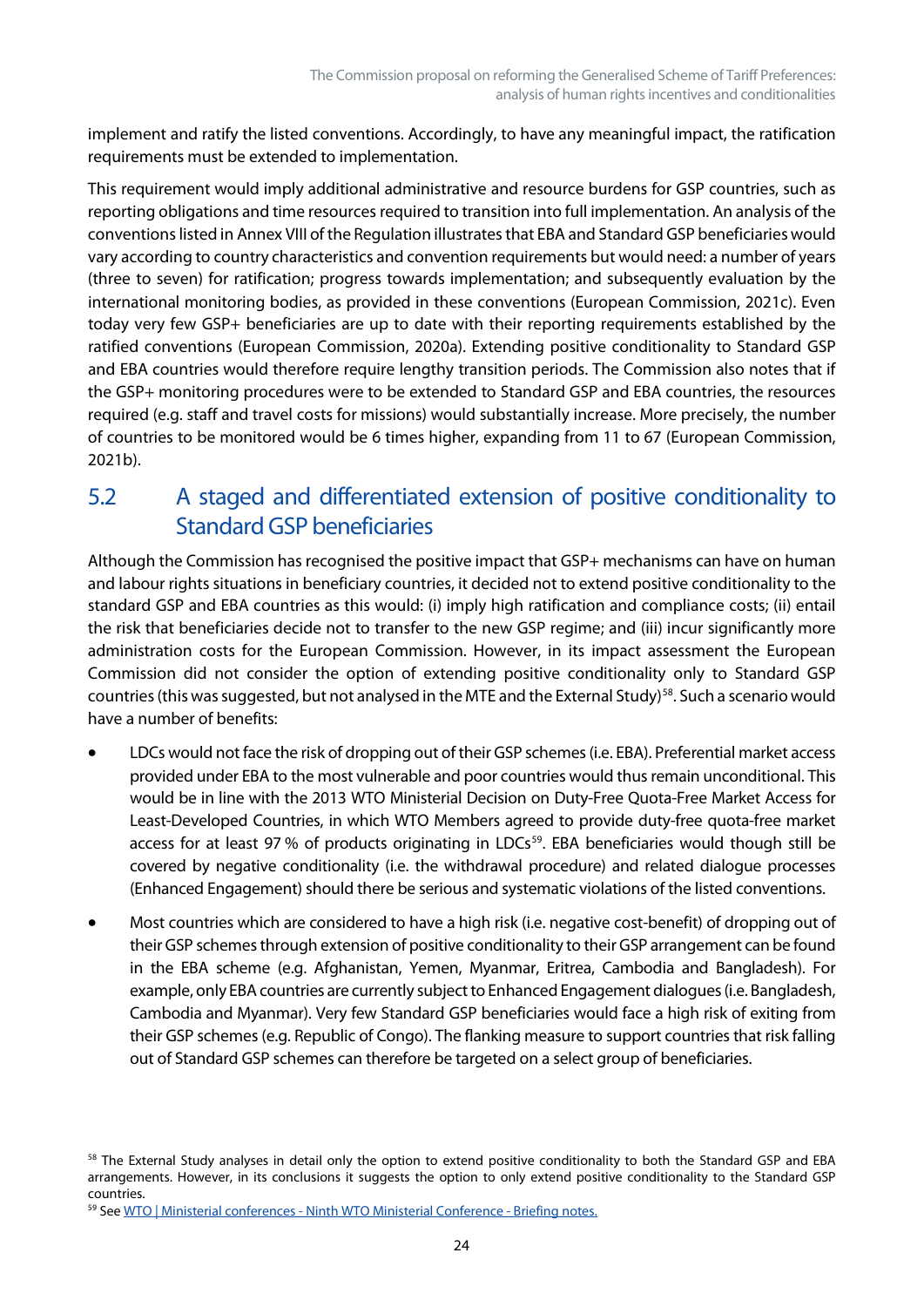- Considering the experience already gained from GSP+ arrangements, extending positive conditionality to the Standard GSP countries could be advantageous in terms ofsustainable labour and human rights situations in beneficiary countries. Crucial large strategic partners of the EU such as India and Indonesia would be subject to the GSP's positive conditionality.
- The Commission's additional administrative and financial resource requirements for monitoring implementation of the listed conventions by Standard GSP countries would imply a significant, but still manageable increase, in that there would be an extra 11 Standard GSP beneficiaries over and above the current 9 GSP+ countries. This would be much more manageable than extending the same monitoring requirement to all 67 GSP countries.

However, considering that a large group of EBA beneficiaries are expected to graduate from their LDC status, these countries would also be subject over time to positive conditionality requirements, adding to the European Commission's monitoring costs. Moreover, there is also a possibility that several of these countries could drop out of the revised GSP scheme.

To guarantee that extending positive conditionality to Standard GSP countries contributes to the GSP's objectives in promoting human rights, sustainable development and good governance, flanking and transitional measures would need to be established, guaranteeing that Standard GSP beneficiaries would prefer to ratify and implement the missing conventions rather than exit from the GSP scheme and move to the EU's MFN treatment. The following options could be considered:

• **A phased approach**: from the moment that new GSP Regulations enter into force (1 January 2024), Standard GSP countries would be given a maximum transitional period to ratify and implement the remaining conventions listed in the new Annex VI. During this transitional period the beneficiary countries would still maintain their Standard GSP preferential market access to the EU (reduction or full removal of customs duties on two thirds of EU tariff lines), but not as yet the GSP+ treatment (full tariff reduction of basically the same tariff lines). Once the Commission has positively evaluated the ratification and/or implementation of remaining conventions, it can then use a delegated act to grant GSP+ treatment to the applicant. Standard GSP countries would also be obliged to submit an action plan to the Commission for effective implementation of the remaining conventions (in line with the Commission's proposal in the new Article 9(d), see below).

There would be two alternatives for granting GSP+ treatment in this scenario: (i) the Commission could offer GSP+ treatment to a Standard GSP country once it has *ratified* all conventions and submitted its action plan for implementation; or (ii) the Commission could offer GSP+ treatment to the standard GSP beneficiary only after positive evaluation of the remaining conventions' *ratification and effective implementation*. In the latter case, the same political eligibility criteria and application procedure for current GSP+ applicants should apply (e.g. based on monitoring bodies' most recent conclusions under those conventions, as is currently so with the GSP+ arrangement (Article. 9(b-f)). The transition period should be long enough to give Standard GSP countries time to ratify remaining conventions or, for the second alternative, allow the Commission to conduct a first assessment of international reporting commitments under the listed conventions. Considering previous estimated timescales for ratifying and implementing missing conventions, the transitional period would be maximum of 3-4 years for the first alternative and 7-8 years for the second<sup>60</sup>.

• **A differentiated approach**. Standard GSP countries would maintain their Standard GSP preferences during the transition period. Any beneficiary not complying with convention requirements after the transition period would lose Standard GSP treatment and fall back to MFN terms. However, countries

<span id="page-30-0"></span> $60$  As discussed in Chapter 4, the proposed Regulation provides a transitional period of two years for current GSP+ beneficiaries to reapply to fulfil the new requirements for GSP+ (ratify the six additional conventions).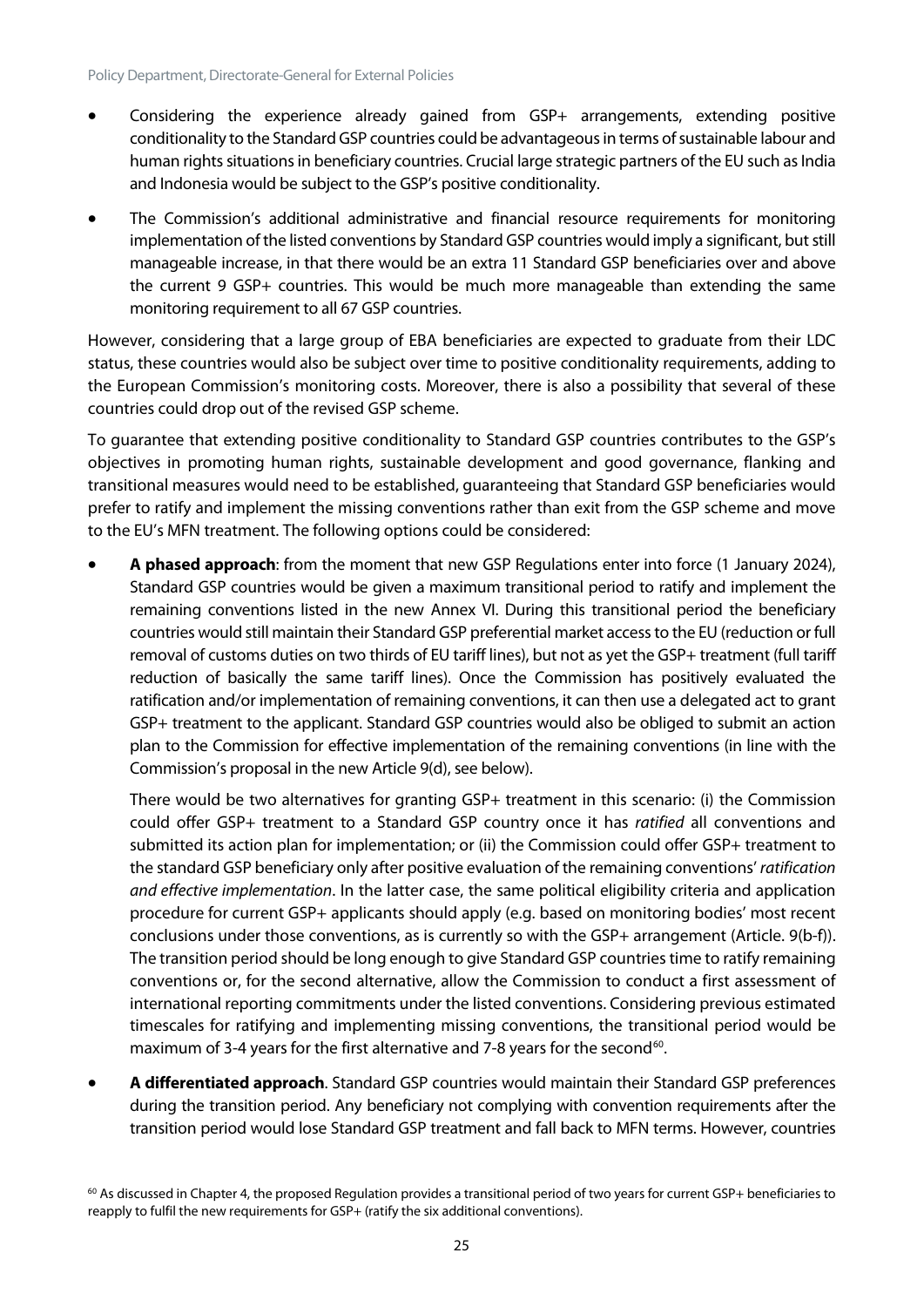that have already received a positive evaluation from the Commission before the transition period is over can already be granted GSP+ treatment. This differentiated approach would 'reward' the best performers that deliver first on convention ratification or implementation.

- **Negative conditionality**: Throughout this procedure, negative conditionality (as strengthened in the Commission's proposal and discussed above) would remain applicable. Standard GSP countries that throughout this transition period are responsible for serious and systematic violation of the principles enshrined in the listed conventions, could be subject to Enhanced Engagement and the withdrawal procedure.
- **No automaticity**: Standard GSP countries that do not comply with ratification and implementation requirements after the transitional period would in principle exit from the GSP scheme and revert to MFN terms. However, exiting from the GSP regime under these circumstances would not happen automatically, but would require a decision from the European Commission (delegated act). This would allow the Commission to engage in a 'last resort dialogue' with the beneficiary country not only to press for ratification and implementation of the missing conventions, but also to tailor support and assistance for specific needs and situations. However, in order to maintain a level-playing field for all GSP+ beneficiaries, a final deadline for compliance needs to be established. This could, for instance, coincide with termination of the new Regulation's application on 31 December 2033. This would imply de facto harmonisation between Standard GSP and GSP+ regimes. In the event of a positive evaluation being given in the new GSP Regulation's upcoming mid-term review, *de jure* harmonisation between the Standard GSP and GSP+ regimes can be established in the next GSP Regulation.
- To cushion any increased administrative burden for the EU in monitoring this additional group of countries, it should increasingly **rely on reporting and monitoring byother actors** such as UN bodies, NGOs and other CSOs (these options are detailed in Chapter 6).
- Specific **transitional procedures need to be established for LDC countries that graduate** from the EBA arrangement. Considering that several Standard GSP countries are among the biggest GSP exporters to the EU (e.g. India and Indonesia), a detailed economic impact assessment should assess whether the GSP's safeguard measures need to be adjusted to protect the EU's economic interests and whether the export diversification criterion (Article  $9(a)$ ) should be maintained.
- **Tailored technical and financial assistance** (for example under the Neighbourhood, Development & International Cooperation Instrument – NDICI/Global Europe) would need to support the beneficiaries in making their transitions to this new GSP scheme.

# <span id="page-31-0"></span>6. Monitoring, transparency and civil society involvement

#### <span id="page-31-1"></span>6.1 The European Commission's margin of discretion in GSP procedures

A robust monitoring system is essential for ensuring effective dialogue and implementation of the listed conventions in beneficiary countries. This supports oversight of the GSP+ monitoring procedure and keeps the withdrawal procedure (for all GSP arrangements) credible. There is a consensus that these procedures have been at least partly successful in promoting effective implementation of the relevant conventions. However, there is a demand for some improvements. As noted above, various studies, European Parliament Resolutions and civil society contributions to public consultations have all demanded not only that the monitoring process be made more transparent, but also that civil society's involvement be strengthened and formalised. Certain weaknesses in the system have been identified: (i) an absence of public access to the written communication of GSP+ monitoring, including the 'list of issues' (formerly known as the 'scorecards'); (ii) a lack of formal structures for civil society involvement; and(iii) the absence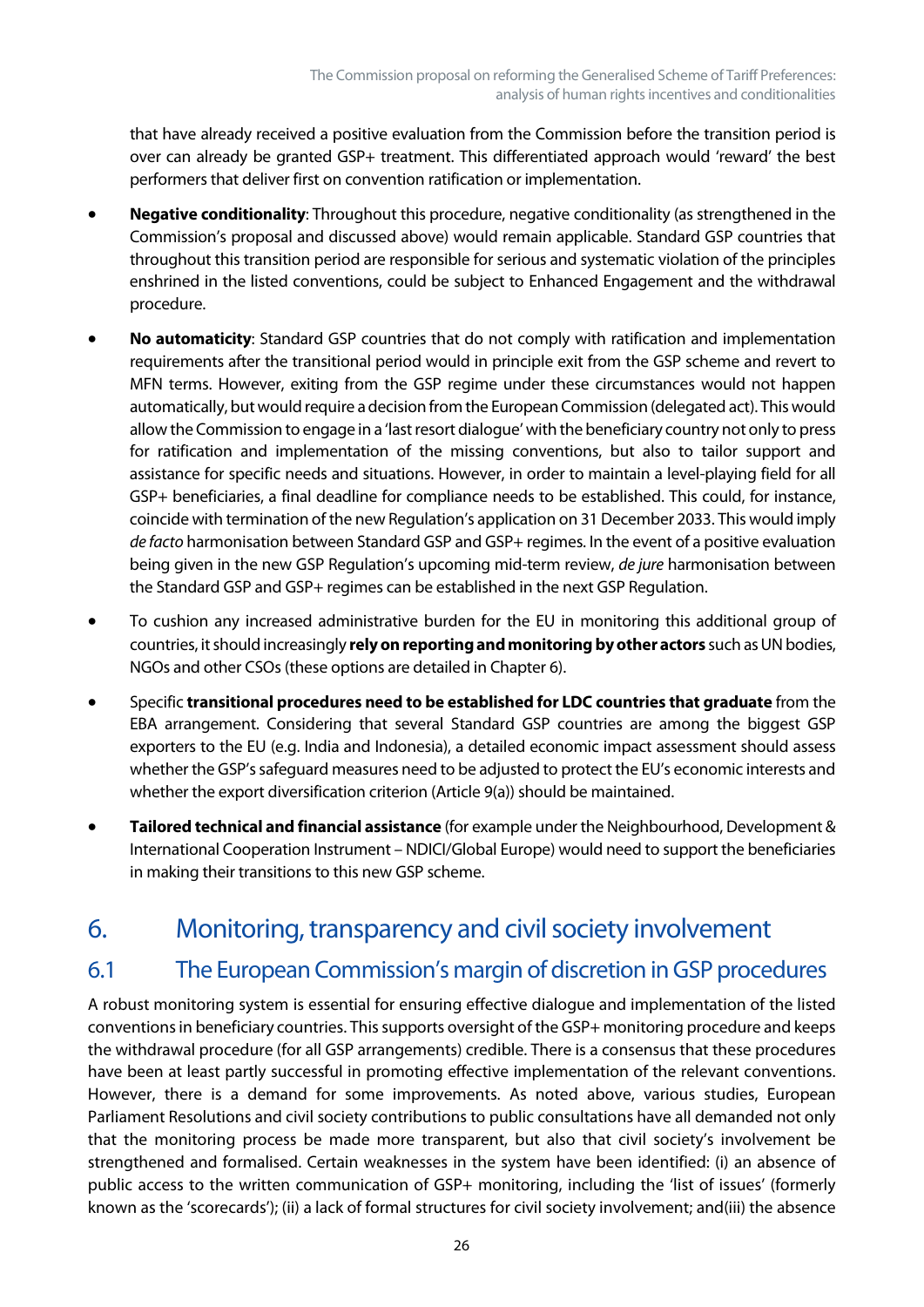of a complaint mechanism linked to GSP+ monitoring. Although the 2012 GSP reform improved civil society's inclusion in the monitoring process, stakeholder engagement remains underdeveloped (Richardson et al., 2017). Strengthening these monitoring procedures by increasing engagement with civil society and other stakeholders (e.g. international organisations), would also lower the Commission's administrative burden, particularly if extension of positive conditionality to the Standard GSP arrangement were to be considered (see Chapter 5.2).

On the one hand, more clarity and transparency concerning monitoring and withdrawal mechanisms reduce the European Commission's margin of discretion in these procedures, thereby providing predictability and legal certainty for all stakeholders involved, including the European Parliament. However, on the other hand, the flexibility that these procedures provide to the European Commission allows for a tailored approach to deal with specific needs and political sensitivities attributed to certain cases. It is, for example, recognised that the Commission enjoys a broad margin of discretion in determining whether or not the withdrawal procedure should be initiated if there has been a breach of GSP commitments. In a recent case before the European Ombudsman, various NGOs and trade union organisations argued that the Commission acted arbitrarily as it failed to initiate the withdrawal procedure under Article 19 of the GSP Regulation for Bangladesh, despite clear evidence that the country had violated fundamental labour rights (European Ombudsman, 2020). The Ombudsman observed that Article 19.3 of the GSP Regulation, which empowers the Commission to initiate the withdrawal procedure where it finds 'sufficient grounds' to do so, does not clearly define what constitutes 'sufficient grounds' or the criteria upon which the Commission should assess this. The Ombudsman recognised that deciding whether or not to launch a withdrawal procedure 'involves complex policy judgments' and argued that the Commission consequently 'has a broad margin of discretion in determining when to do so.' It was concluded that the Commission's case-by-case approach is therefore appropriate and justified.

The Court of Justice of the European Union (CJEU) also came to a similar conclusion in a case brought by the Italian tanning industry association (*Unione nazionale industria conciaria* (UNIC), Case T‑338/14 UNIC *v* Commission). In this case UNIC challenged the Commission's decision not to initiate the withdrawal procedure against GSP preferences granted to India, Pakistan and Ethiopia under Article 19(d) (concerning serious and systematic unfair trading practices, including those affecting the supply of raw materials). The General Court argued in an order that any decision to initiate the GSP's withdrawal procedure 'depends solely on the Commission's choice', as the GSP Regulation gives the Commission a wide margin of discretion in this procedure (CJEU, 2015)<sup>[61](#page-32-0)</sup>.

Significantly, a recent order on 22 November 2021 from the CJEU (General Court) also confirmed that companies or business associations in GSP beneficiary countries affected by the EU's withdrawal of GSP preferences cannot challenge this before the Court. In a case before the CJEU (Case T-454/20 Garment Manufacturers Association in Cambodia *v* Commission), Cambodia's garment manufacturers association, affected by the EU's partial withdrawal of Cambodia's EBA preferences in 2020 due to the country's human and labour rights violations, brought an action for annulment against the Commission's decision (i.e. Delegated Regulation 2020/550) that partially withdrew these GSP preferences(CJEU, 2021). The applicant claimed *inter alia* that the Commission 'failed to properly assess the proportionality of the partial temporary withdrawal of customs preferences for the Cambodian garments, footwear and travel goods sectors<sup>1[62](#page-32-1)</sup>. However, the Court dismissed the action as inadmissible because the Cambodian garment manufacturers association was not 'directly and individually concerned' by the Commission's withdrawal decision (as

<span id="page-32-0"></span><sup>&</sup>lt;sup>61</sup> Moreover, the Court argued that the letter in which the Commission informed UNIC about its decision to not initiate the withdrawal procedure does not constitute an act open to challenge withing the meaning of Article 263 TFEU and therefore dismissed the action as inadmissible.

<span id="page-32-1"></span><sup>62</sup> See EUR-Lex - 62020TN0454 - EN - [EUR-Lex \(europa.eu\).](https://eur-lex.europa.eu/legal-content/EN/TXT/?uri=uriserv:OJ.C_.2020.287.01.0042.01.ENG&toc=OJ:C:2020:287:TOC)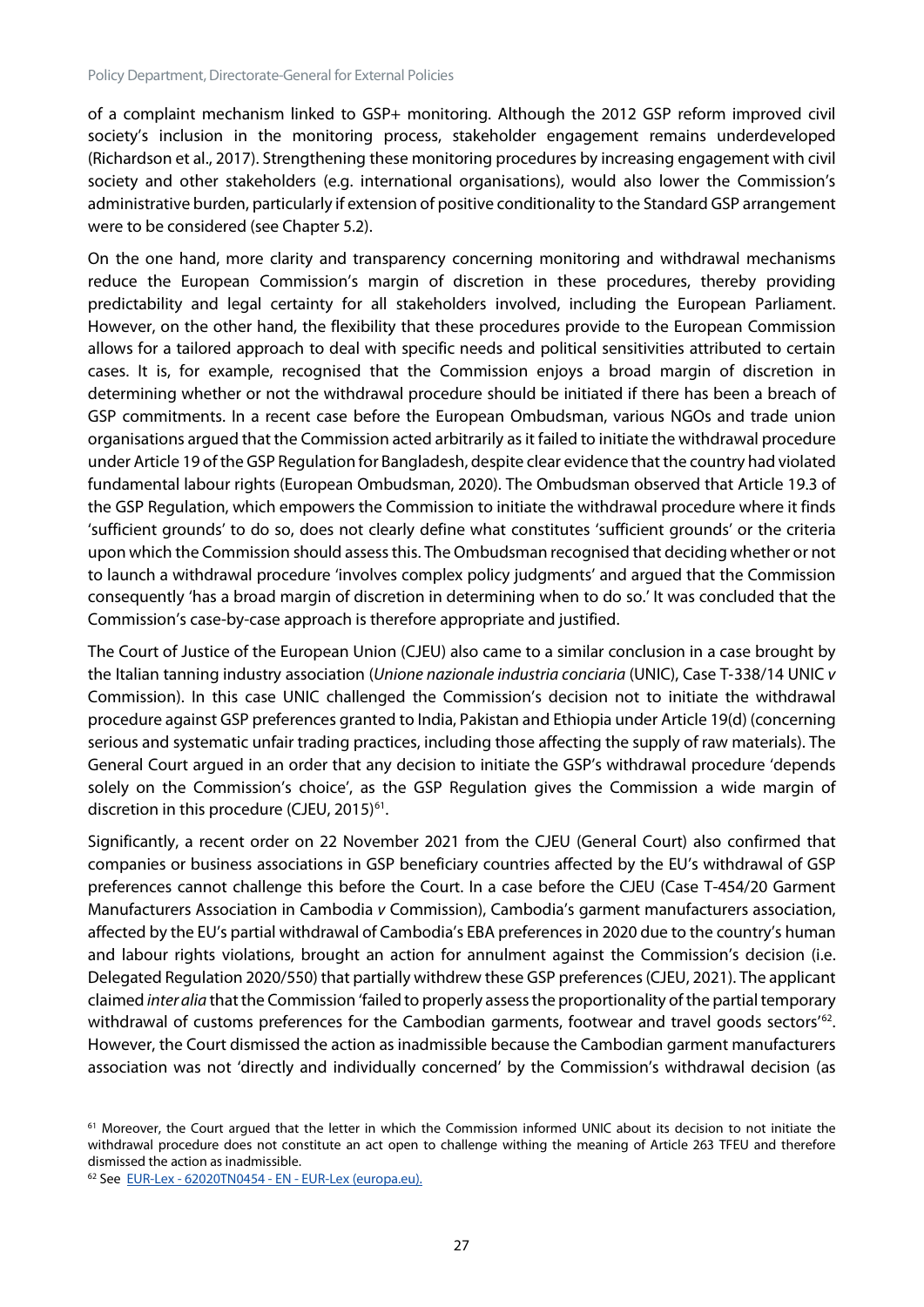required by Article 2[63](#page-33-1) TFEU and the Court's established case-law on this)<sup>63</sup>. This implies, somewhat paradoxically, that if a company or business association in a GSP beneficiary country wants to challenge the Commission's decision on the withdrawal of GSP preferences because it has no link or relation with the violations that triggered the withdrawal procedure, it would not be able to do so before the CJEU because of basically the same reason: they were not responsible for – or involved in – the withdrawal process.

### <span id="page-33-0"></span>6.2 The proposed Action Plan and extended monitoring cycle

Although the Commission has recognised the need to improve transparency and civil society's involvement in GSP monitoring processes, the proposed Regulation includes only a few innovations in this regard. Firstly, Article 9.1(d) added a requirement for GSP+ candidate countries to submit a plan of action (hereafter 'action plan') for the effective implementation of GSP conventions as part of the GSP+ application procedure. Although GSP+ applicants were already required to provide 'comprehensive information concerning the ratification of the relevant conventions' (Article 10.2), this action plan would also require applicants to outline how effective implementation of the conventions would be completed. If these action plans are sufficiently specific and comprehensive, they can be a useful tool not only with the application procedure, but also in monitoring effective implementation of the listed conventions thereafter. Several stakeholders called for such individualised roadmaps for each beneficiary country that spell out 'specific and time-bound human and labour rights benchmarks' (GSP Platform 2020; van der Ven, 2018). The proposed action plans seem to be a step in that direction. Moreover, country-level analyses of GSP+ beneficiaries demonstrate that the monitoring mechanism is less effective than the application procedure in influencing a country to implement reforms (European Commission, 2020c). Such an action plan can therefore be a useful tool to bridge between the GSP+ application and implementation processes. However, the GSP proposal states that these action plans need to be drafted by the beneficiary country alone and not by – or jointly with – the European Commission. This had been so with the EU's joint Association Agendas or partnership priorities adopted with several European Neighbourhood Policy countries<sup>64</sup>. Hence, in order to support beneficiary countries with the drafting of these action plans, the Commission should issue guidelines on the expected format and content of these documents, thereby enabling beneficiary countries to address comments from the European Commission on draft versions. For example, the Commission can require the applicant to provide a timetable of remaining implementation commitments and steps required to be taken under national law, which will facilitate timely detection of non-compliance. Moreover, making this action plan public would allow all stakeholders involved, including civil society, to monitor its implementation and flag issues of non-compliance. However, disclosing these documents would introduce a risk that beneficiary countries would be reluctant to commit to specific or detailed commitments, which in turn would lead to 'blunt' action plans. Accordingly, as a compromise the Commission could publish detailed reports on the commitments enshrined in these documents (for example in the context of its GSP reporting obligations to the Parliament and Council), without disclosing politically sensitive commitments from the beneficiary country.

Another novelty in the proposed Regulation is extension of the GSP+ monitoring cycle from two to three years, aimed at streamlining and better synchronising with international monitoring bodies' reports (Arts. 14 and 40). This suggestion was also made in the External Study, which considered the two years cycle too short for beneficiary countries to plan their actions for addressing any shortcomings identified. The Commission also committed to complementing this three years' monitoring cycle with an additional 'out-

<span id="page-33-2"></span><span id="page-33-1"></span> $63$  The Court argued that 'the applicant's members are neither responsible for the tariff preference withdrawal procedure nor the findings of serious and systematic violations of human rights in Cambodia, which are attributable to that beneficiary country of a preferential tariff scheme. Thus, the direct concern of the applicant's members cannot be based on the mere fact that they suffer material consequences caused by changes to Cambodia's status, since that type of indirect consequences is not sufficient to satisfy the criterion requiring impact on the legal situation of the person concerned in order to establish a direct concern'. <sup>64</sup> On this issue, see Van der Loo (2016).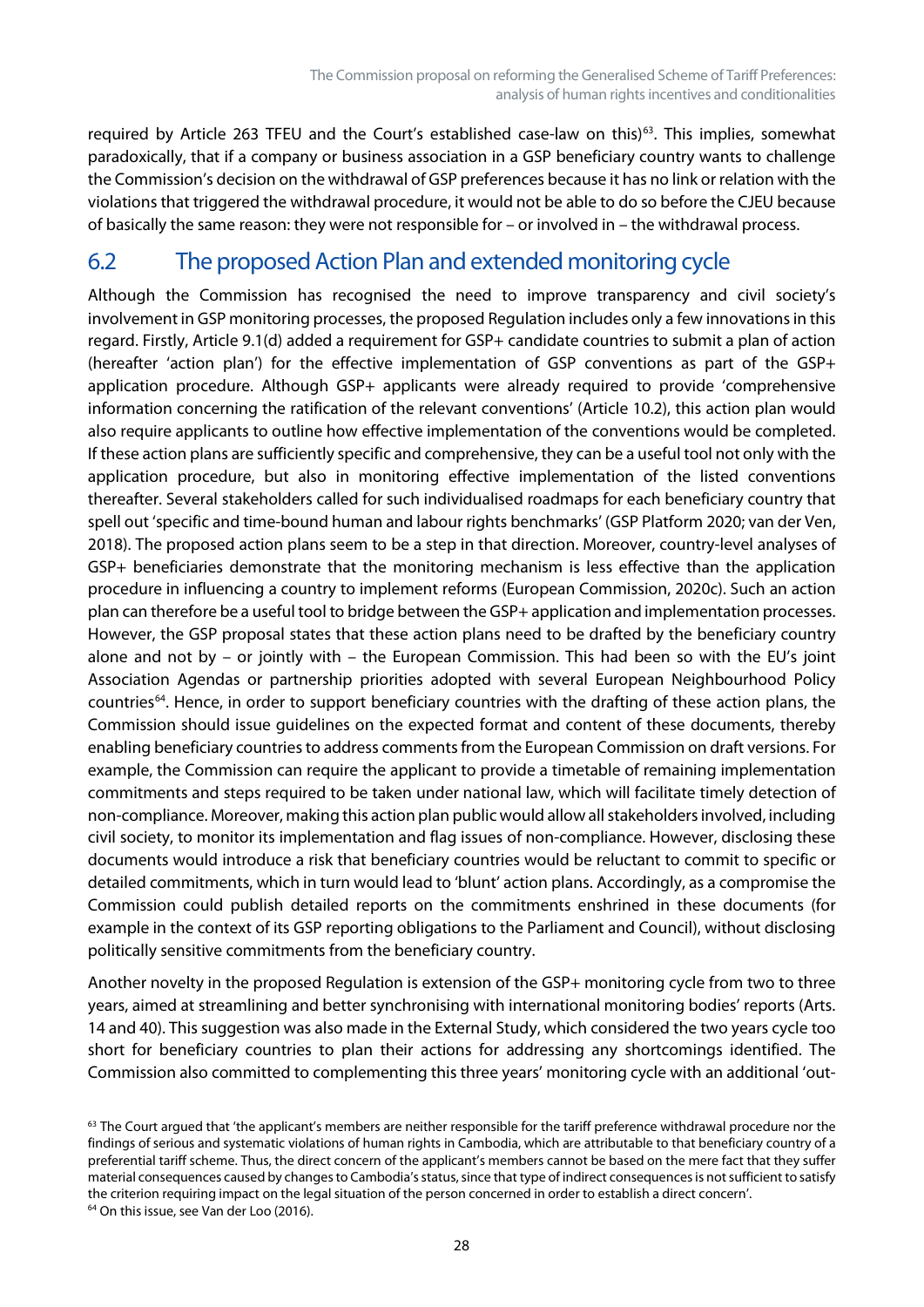of-cycle' monitoring exercise or the submission of intermediate progress reports, where there are reasons for concern or when the beneficiary country is supposed to take additional steps further towards Enhanced Engagement (European Commission 2021a/b). However, this proposal is not enshrined in the proposed Regulation. Accordingly, to formalise this option, a reference to this issue should be made in the Regulation (e.g. in the recitals or Article 40 on the Commission's reporting obligations).

#### <span id="page-34-0"></span>6.3 Introducing a complaint mechanism: the Single Entry Point

It has been argued that the role of civil society in GSP+ monitoring procedures could be strengthened through the introduction of a complaint mechanism (van der Ven 2018; Richardson et al., 2017). This might constitute an additional layer of monitoring which would allow stakeholders to monitor compliance consistently and flag non-compliance to the European Commission<sup>65</sup>.

The Commission has introduced in its proposal a complaint mechanism through integrating the recently created Single Entry Point mechanism. In July 2020, the Commission appointed the Chief Trade Enforcement Officer, tasked with improving trade policy enforcement. Hence, in November 2020 the Commission launched a new complaints mechanism, the SEP, as part of its increased efforts to strengthen the enforcement and implementation of trade commitments<sup>66</sup>. Building on the Trade Barrier Regulation's (TBR) principles<sup>[67](#page-34-3)</sup>, this Single Entry Point provides centralised contact for all EU-based stakeholders who want to lodge a complaint on: (i) market access issues; (ii) non-compliance with Trade and Sustainable Development (TSD) as well as GSP commitments. The SEP has developed two complaint forms, one on market access and another on TSD/GSP. Both are available on the Access2Markets portal<sup>[68](#page-34-4)</sup> where EU stakeholders can make submissions directly to the SEP. This new complaint system aims to: streamline internal processes; tackle market access issues and non-compliance with TSD/GSP commitments; and improve prioritisation of enforcement action (European Commission, 2021d).

Integrating SEP into the GSP Regulation is a positive evolution as it allows various stakeholders to flag to the Commission possible violations of the listed conventions by GSP beneficiaries, not only in relation to GSP+ arrangements, but also Standard GSP and EBA schemes. This complaint mechanism can be used for monitoring procedures under the GSP+ regime as well as detecting serious and systematic violations that can trigger the withdrawal procedure (for all GSP arrangements). However, several features of the SEP system should be addressed to make sure that it can serve as a proper complaint mechanism for all GSP stakeholders.

**Firstly**, as specified in Commission operating guidelines on the SEP (European Commission, 2021d), the complaint mechanism is open to EU Member States and individual companies, business/trade associations, CSOs and citizens from the EU<sup>69</sup>. Contrary to complaints concerning market access, complainants do not

<span id="page-34-2"></span><sup>66</sup> See **Access2Markets Contact page (europa.eu)** 

<span id="page-34-1"></span><sup>&</sup>lt;sup>65</sup> Under the US GSP scheme, the GSP Subcommittee conducts annual reviews of the GSP programme, in which it considers a wider range of petitions. Any interested party (e.g. embassies, government agencies, US foreign firms) may petition the GSP Subcommittee that the GSP eligibility of any current GSP beneficiary be reviewed. For example, recently the American Federation of Labor and Congress of Industrial Organizations and/or the International Labor Rights Forum initiated GSP eligibility reviews for Azerbaijan, Georgia, Kazakhstan and Uzbekistan on the grounds of worker rights or child labour concerns. For an overview, see: [Ongoing Country Reviews | United States Trade Representative \(ustr.gov\)](https://ustr.gov/issue-areas/preference-programs/generalized-system-preferences-gsp/current-reviews/ongoing-country)

<span id="page-34-3"></span><sup>67</sup> See Regulation (EU) 2015/1843 of the European Parliament and of the Council of 6 October 2015 laying down Union procedures in the field of the common commercial policy in order to ensure the exercise of the Union's rights under international trade rules, [in particular those established under the auspices of the World Trade Organization.](https://eur-lex.europa.eu/legal-content/EN/TXT/?uri=CELEX%3A32015R1843)

<span id="page-34-5"></span><span id="page-34-4"></span><sup>68</sup> Se[e Access2Markets Welcome home page \(europa.eu\)](https://trade.ec.europa.eu/access-to-markets/en/home) <sup>69</sup> The operating guidelines state that the following entities can submit a complaint: a. Citizens of any EU Member State; b. EU

Member States; c. Entities having their registered office, central administration or principal place of business within the Union; d. Industry associations of EU companies; e. Associations of EU employers; f. Trade unions or trade union associations formed in accordance with the laws of any EU Member State, or g. NGOs formed in accordance with the laws of any EU Member State.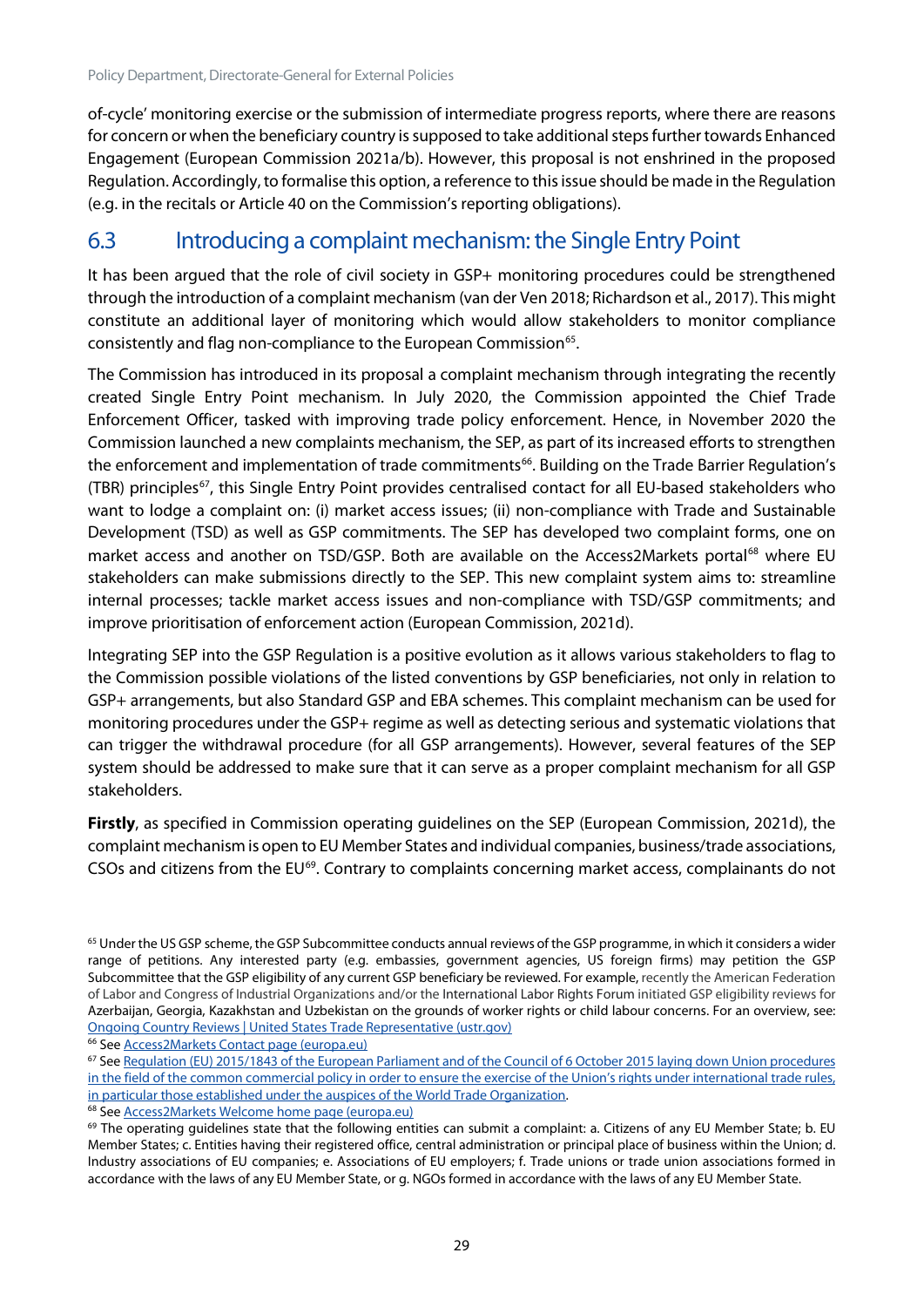need to demonstrate that the notified violation concerns them directly<sup>70</sup>. The main weakness of this system in regard to the monitoring of GSP commitment is that entities (e.g. NGOs, trade unions, or citizens) from the GSP beneficiary countries are not eligible to submit a complaint directly. This significantly reduces the SEP's relevance for GSP monitoring as civil society stakeholders from beneficiary countries cannot rely on this mechanism to flag up breaches of the listed conventions to the European Commission. Such stakeholders are often directly affected by the human or labour rights violations of their own governments and/or have valuable information concerning alleged violations. At best, the SEP allows EU entities to make a complaint 'on behalf of other persons or entities'. Thus, in theory EU CSOs would be able to submit a complaint 'on behalf of' CSOs in beneficiary countries. Local CSOs will, though, still be able to bring a violation to the Commission's or EEAS' attention through existing 'informal' procedures, such as civil society meetings, Commission monitoring missions and EU Delegations.

**Secondly**, submission requirements for complaints are rather demanding. A complaint mechanism can be effective only if complainants are required to provide the main factual and legal elements of the issue at stake. This safeguards the quality of complaints received, avoids frivolous submissions and facilitates the Commission's assessment. Most submission requirements in the SEP are reasonable. Complainants must indicate the legal basis for any complaint (e.g. the grounds under the GSP Regulation justifying withdrawal of preferences) and must give a factual description of the GSP violation. Significantly, the SEP complaint mechanism distinguishes between violations deriving from a law and others stemming from practice, 'recognising that the latter is just as serious as the former' (European Commission, 2021d). Complainants also need to 'indicate' (thus not 'prove' or 'demonstrate') whether: other entities have previously sought redress for the same measure through procedures before national authorities (e.g. domestic courts) or by approaching EU institutions; or relevant international organisations (e.g. ILO) have undertaken any action in relation to the alleged breach. Whilst the information that GSP complainants are required to provide is less demanding than that for TSD breaches or market access issues<sup>71</sup>, various requirements remain rather challenging. For example, if the complainant alleges that GSP preferences should be withdrawn in respect of a third country, there must be some explanation as to why and how the grounds for initiating a withdrawal procedure are met (e.g. serious and systematic violations of the listed conventions). However, as discussed in Chapter 5.1, the Regulation does not specify in detail what constitutes a 'serious and systematic' violation of conventions' principles, mainly to provide the Commission with an appropriate level of discretion in this procedure. It will therefore be important for the Commission to assist in a targeted manner those stakeholders who encounter difficulties with meeting the submission criteria. The Commission's SEP operating guidelines foresee a pre-notification system which would allow complainants to engage on a voluntary basis with the European Commission to receive support and guidance on the precise amount of information required. However, this document describes this process only for market access and TSD complaints<sup>72</sup>. Although the Commission foresees a follow-up mechanism after having received any GSP complaint, which allows time for direct engagement with the complainant in a deficiency process so as to communicate potentially outstanding information and evidence, an informal prenotification mechanism should also be provided explicitly in the operating guidelines for GSP complaints.

<span id="page-35-0"></span> $70$  In the TBR, only EU enterprises or association can trigger the procedure and need to demonstrate material injury such as financial losses, reduced profit margins, redundancies, a surge in imports or a fall in exports.

<span id="page-35-1"></span> $71$  For example, for TSD complaints, the complainant needs to provide the Commission information on the possible economic consequences of the violation for EU operators, including SMEs. Complainants concerning market access need to demonstrate that the barrier directly concerns them and need to provide detailed information about the economic impact of the potential barriers.

<span id="page-35-2"></span> $72$  For example, the documents states that the Commission will provide support, notably for SMEs, encountering difficulties in navigating the FTAs.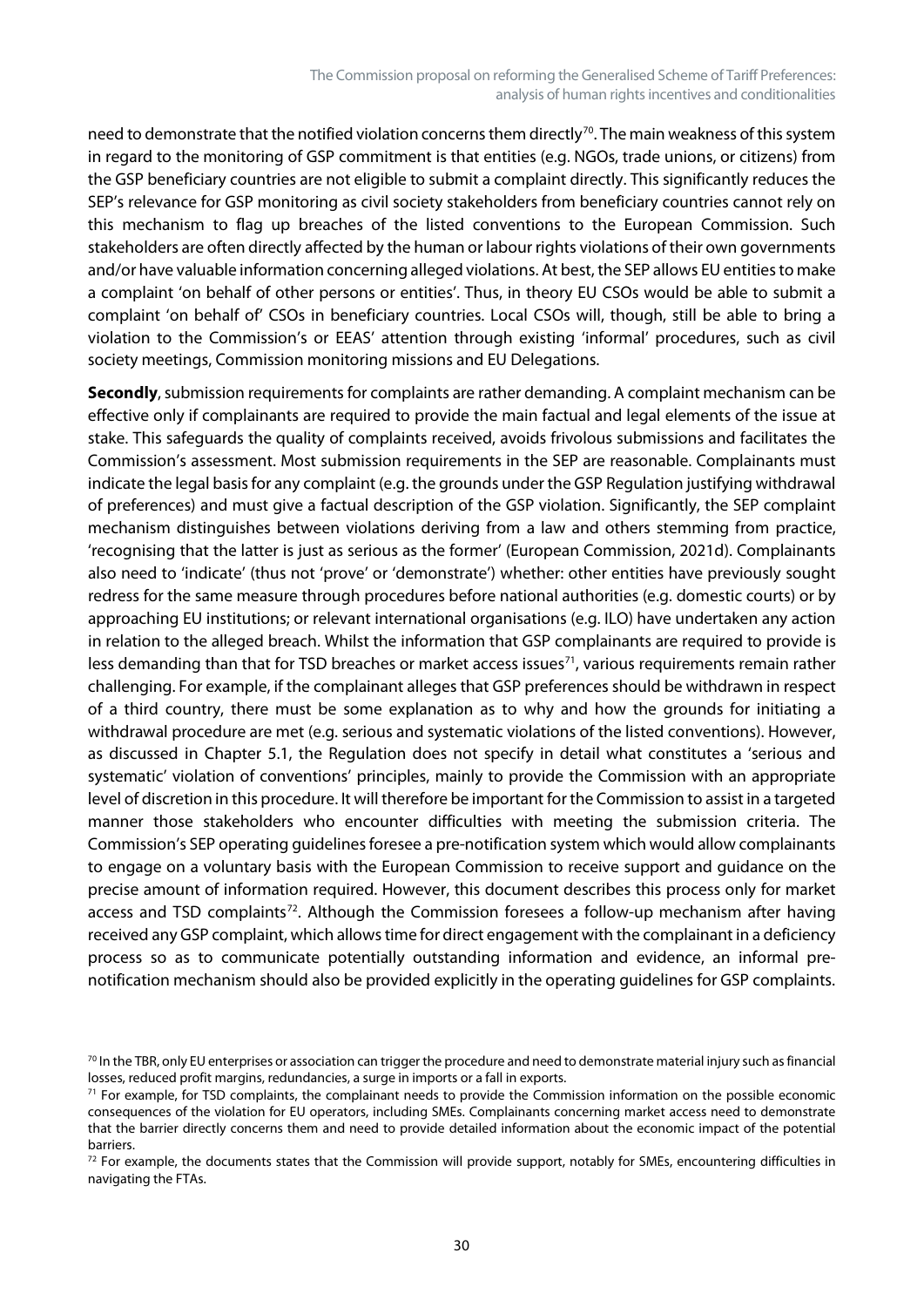**Thirdly**, the SEP as a complaint mechanism for GSP violations seems to have only a vague legal status rather than being based on a legal act, contrary to trade barrier complaints under the TBR, for instance. Moreover, this mechanism is barely mentioned in the proposed GSP Regulation<sup>[73](#page-36-1)</sup>. The only two instruments that 'establish' the SEP are the complaint forms on the Access2Markets platform and the Commission's operating guidelines(European Commission, 2021d). The latter provides some details about the eligibility criteria for complaints, the pre-notification mechanism, the Commission's follow-up on complaints and prioritisation of enforcement action<sup>74</sup>. By not establishing the SEP complaint mechanism on the basis of a regulation, the Commission maintains a large margin of discretion and flexibility in its application and implementation. Whereas the need forsuch a level of flexibility is recognised (see Chapter 5.1), the vague legal foundations of the SEP create uncertainty for potential complainants and raise questions about transparency. Variousimportant procedural elements within the SEP complaint procedure are not specified sufficiently. For example, the operational guidelines remain rather vague on issues related to confidentiality. It is vital that complainants can be reassured about raising complaints anonymously. This will be so particularly if the mechanism is opened up to complaints from civil society stakeholders in GSP beneficiary countries. NGOs or CSOs must not be placed in positions where they would fear retaliation measures from their respective governments. Moreover, contrary to the TBR, the Commission's reporting and transparency commitments to the Council as well as the European Parliament about the SEP system's use and implementation are not specified<sup>75</sup>. It is therefore important that all these SEP procedural elements are clarified and put on a sound legal footing. For example, the SEP complaint mechanism can be established on the basis of regulation, or can be integrated within an amended TBR Regulation. A less farreaching option would be to clarify further some of the SEP's procedural aspects, for example in the envisaged guidance notice that the Commission aims to adopt (see Chapter 6.4). One advantage of the SEP's flexible legal nature is that its functioning can be easily modified, as it does not require a legislative procedure. The Commission has already stated in its recent FTA enforcement reportthat the SEP's coverage and functionality will be further upgraded in 2022, for example by reviewing its operating guidelines, based on continual feedback from stakeholders (European Commission, 2021f).

**Fourthly**, stakeholders still need to discover this new tool for TSD/GSP complaints. Since its launch in November 2020, the SEP has been contacted more than 60 times with regard to possible complaints, resulting in 17 formal complaints received (European Commission, 2021f). However, all formal complaints to date have focused on market access barriers and not yet on TSD/GSP issues. According to the Commission, this results from the additional complexity of potential cases in the area of sustainable development, but also the greater familiarity of business stakeholders with existing market access work (European Commission, 2021f). The Commission's proposal to integrate the SEP in the GSP, together with ongoing revision of the TSD chapters, is expected to lead to the first TSD/GSP complaints in the near future.

### <span id="page-36-0"></span>6.4 Transparency and civil society involvement

It has been argued that procedural clarity for all actors involved would result from increased transparency, which could be achieved by making available a more detailed description of the monitoring process, including the required benchmarks or procedural steps to be met by beneficiaries (European Commission,

<span id="page-36-1"></span> $73$  The SEP system is only mentioned in recitals 17 and 18, which state that the SEP 'should be integrated within the framework of this Regulation'.

<span id="page-36-2"></span> $74$  For example, the complainant will be informed as to whether the complaint leads to an enforcement action accompanied by an enforcement action plan to tackle the issue raised. The Commission 'might' also provide periodic updates on specific actions undertaken, depending on their sensitivity and confidentiality. Prioritisation will be based on three criteria: the likelihood of resolving the issue, the legal basis, and the economic/systemic impact for market access barriers and the seriousness of the violation for TSD/GSP issues.

<span id="page-36-3"></span> $75$  For example, under the TBR Regulation the Commission needs to inform the Member States in the event that it decides to initiate, conduct or terminate formal international consultation or dispute settlement procedures (Art. 14) and needs to report on the implementation of the TBR on its annual trade defence measures report (Art. 15).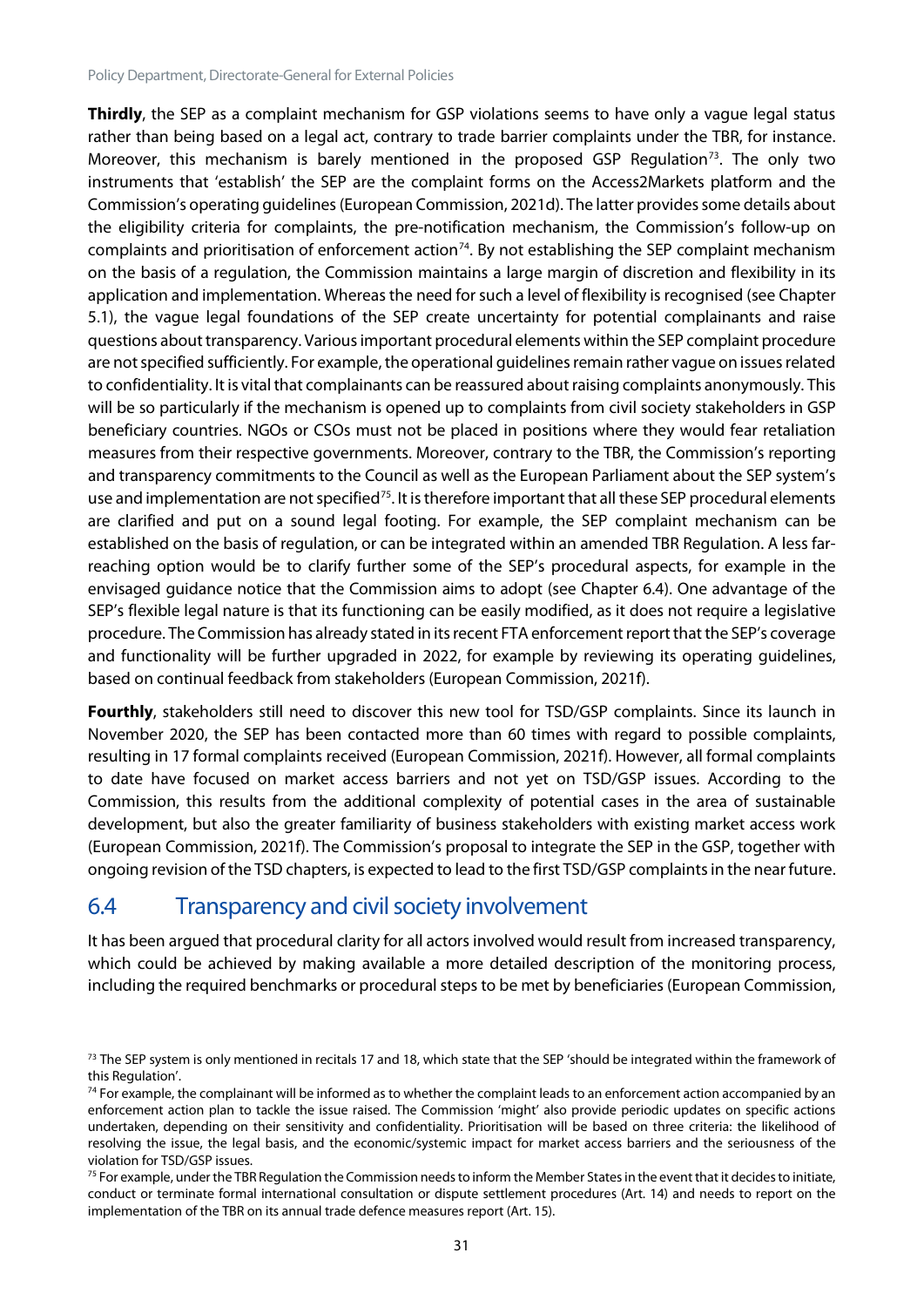2021c). It would allow the European Parliament and civil society actors to use the GSP+ monitoring procedure to hold beneficiary countries to account on implementation of the conventions. The disclosure of documents exchanged as part of GSP+ monitoring would further open up the process to civil society, which could improve their involvement and foster a coherent push for the same reforms, in line with the European Commission or international bodies. Moreover, it has been argued that providing more details on how GSP beneficiaries deal with non-compliance might create 'learning effects' across beneficiary countries (European Commission, 2021c).

A specific issue which has been much debated is the possible disclosure of 'the list of issues' (formerly referred to as 'scorecards'), prepared annually by the Commission and EEAS. This contains an overview of progress made by any given country and a list of the most significant shortcomings in the beneficiaries' effective implementation of the listed conventions (European Commission, 2019). This list of issues is not public and is meant to stimulate dialogue and build a relationship of trust with GSP country authorities, given the sensitive (often political) nature of the issues involved (European Commission, 2018a). As the application of this list is not formally described in the GSP Regulation, practical or informal measures can be adopted to improve its transparency. For example the External Study considers how the list of issues could be made public to some extent, as proposed in the study's inception report: (i) publication of a full original text; (ii) publication of a part based on publicly available sources (e.g. recommendations of international bodies) and a delayed disclosure of parts which may require temporary confidentiality until the EU and the beneficiary country reach an agreement on its content; or (iii) publication of a meaningful summary of the list of issues.

However, the Commission expressed its preference for not completely disclosing any documents exchanged as part of the GSP monitoring process. The Commission argues that potential benefits from disclosure 'would be outweighed by the need to consider other factors such as confidentiality' and maintaining a certain degree of confidentiality 'to ensure the effectiveness of the monitoring process' (European Commission, 2021b). The Commission holds that it already provides a summary of the issues discussed in its regular GSP reports to the European Parliament and the Council, as well as an indication of priority issues needing attention in the next monitoring cycle. However, these reports provide information on the individual countries' list of issues only in a condensed form and do not reveal any specific recommendations or milestones defined by the Commission (van der Ven, 2018). Similarly, the Commission's 2020 report on Enhanced Engagement with the three EBA countries (Bangladesh, Cambodia, Myanmar) includes for each country a section with actions that the beneficiaries are expected to take, but without providing an indicative timetable (European Commission, 2020c). As argued above in relation to the proposed action plans that beneficiaries are now required to adopt, the Commission could perhaps compromise by reporting in more detail on the priorities defined in the list of issues without extending to total disclosure. It may be possible for the Commission to publish the 'implementation gaps' identified and its recommended action points (which are mainly based on reports by other international bodies), but keep replies from the beneficiaries confidential. This would provide all stakeholders involved with sufficient information to monitor implementation of the priorities defined in these documents, without jeopardising trust between the Commission/EEAS and the beneficiary country.

Although the Commission does not intend to disclose the list of issues, it has declared in its proposal for the GSP Regulation (in the explanatory memorandum) that it will improve transparency and communication about the various stages of GSP monitoring through 'publishing guidance on the monitoring process as developed through administrative practice, on the actors involved and the opportunities for civil society's involvement' (European Commission, 2021a). This information will be published on the GSP Hub and/or the Commission GSP website (European Commission, 2021b). Such a description, which was called for by the External Study and several stakeholders in the consultation, aims to provide more transparency about different steps in the monitoring process. This document should in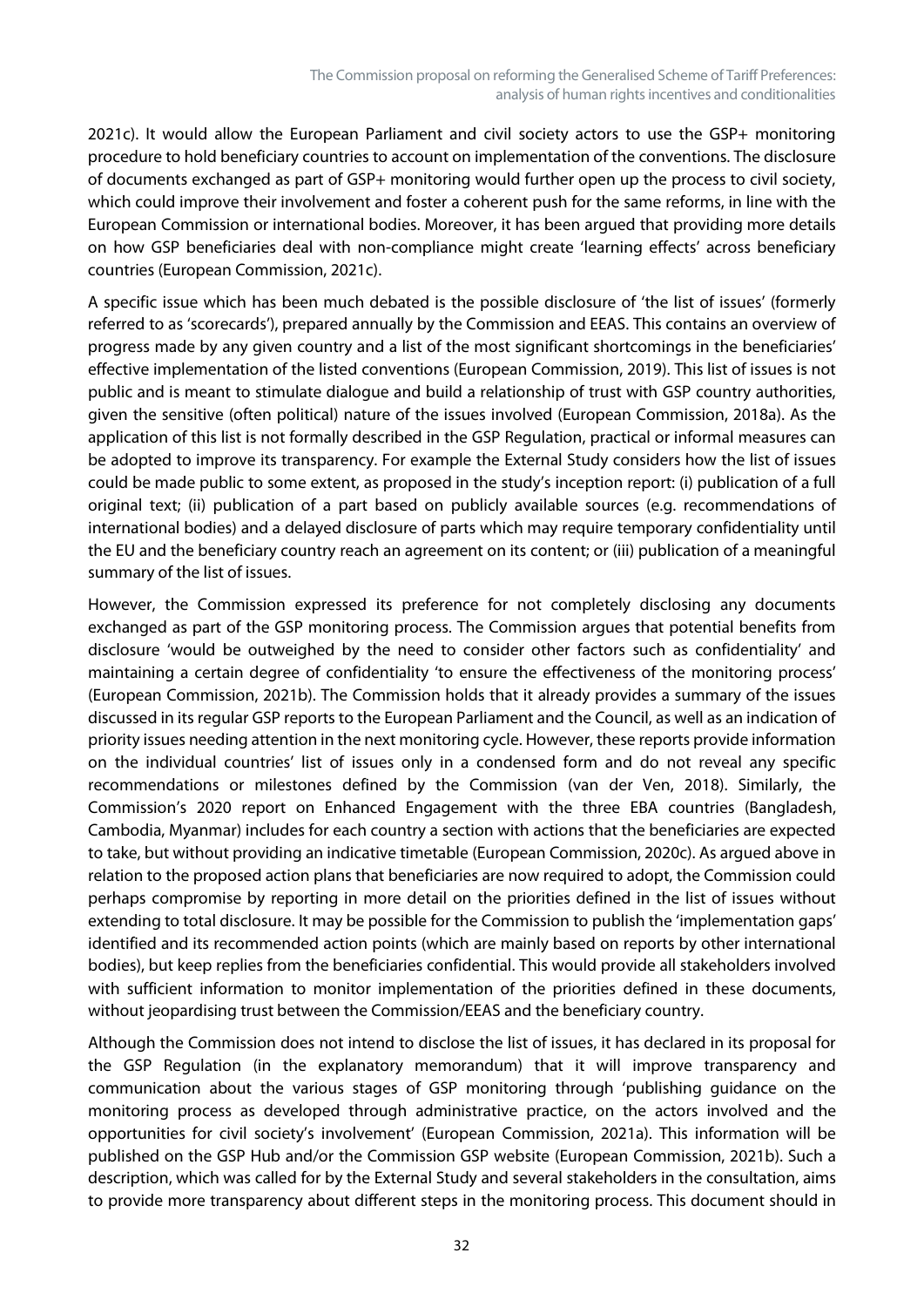particular provide more details about the Enhanced Engagement procedure, which lacks any detailed description and is not even mentioned in the GSP Regulation. In addition, it should provide clear indications about different benchmarks to be met in the GSP+ application and monitoring procedures. This would make the Commission's actions and decisions more predictable in the context of GSP. However, this should not completely supersede the flexibility and discretion that the Commission needs in applying these procedures.

A specific proposal that has been suggested to increase civil societies' involvement in GSP monitoring procedures is the establishment of Domestic Advisory Groups (DAGs). These are now established in the new generation of EU FTAs. In most trade agreements since the 2011 EU-Korea FTA, an advisory group is set up in the EU and the partner country to advise on implementation of the TSD chapters in EU FTAs(Marx and Van der Loo, 2020). Typically, they establish DAGs within each party, a joint meeting of the DAGs (DAGto-DAG meeting) and of the Parties, as well as open Civil Society Meetings. The establishment of DAGs could address the request by NGOs to have an institutionalised role for civil society actors in the monitoring process. DAGs could fulfil several functions: (i) they would strengthen the monitoring process' legitimacy through further inclusion of CSOs; (ii) they would provide a forum for dialogue to raise awareness about the monitoring process and the issues identified; (iii) they could monitor implementation of the conventions and signal progress as well as new issues; and (iv) they could offer concrete recommendations on further implementation of the conventions(Marx and Van der Loo, 2020; Martens et al., 2020) . However, the functioning of DAGs established in the context of EU FTA has been criticised (Orbie et al., 2016; Marx and Van der Loo, 2020; Martens et al., 2020). In particular, identified as DAG meeting weaknesses are: the number of participants and composition (lack of diversity and unclear selection process); issues related to the transparency and funding; as well as the limited role in complaint and dispute settlement procedures.

The Commission is currently reviewing its 2018 15-point Action Plan on the effective implementation and enforcement of TSD chapters in trade agreements<sup>[76](#page-38-1)</sup>. This review covers all relevant aspects of TSD implementation and enforcement, including: the scope of commitments; monitoring mechanisms; the possibility of sanctions for non-compliance; the essential elements clause; as well as the institutional setup and resources required (European Commission, 2021d) $<sup>77</sup>$  $<sup>77</sup>$  $<sup>77</sup>$ . Based on the outcome of this review, the</sup> establishment of DAGs in the GSP+ monitoring process should be considered.

# <span id="page-38-0"></span>7. Conclusion and recommendations

Although GSP's importance for the EU is limited in economic terms, it is one of the oldest trade instruments in the EU's trade policy, covering more than 60 countries and 2 billion people. It is thus a key instrument in the EU's trade policy (and EU external action in general) for promoting human rights, sustainable development and good governance. Considering that the promotion of sustainable development and human rights has become an integral part of EU trade policy (as highlighted in the recent Trade Policy Review and constitutionally required since the Treaty of Lisbon)<sup>78</sup>, the GSP will remain one of its centrepieces.

The impact of current GSP Regulation on human rights promotion and sustainable development in beneficiary countries is mixed. Although positive conditionality embedded in the GSP+ arrangement is considered to have a limited but positive impact, particularly trough related dialogue and monitoring practices, the withdrawal procedure has been found to have a number of weaknesses.

<span id="page-38-1"></span><sup>&</sup>lt;sup>76</sup> See [Open public consultation on the Trade and Sustainable Development \(TSD\) Review -](https://trade.ec.europa.eu/consultations/index.cfm?consul_id=301) Trade - European Commission [\(europa.eu\)](https://trade.ec.europa.eu/consultations/index.cfm?consul_id=301)

<span id="page-38-2"></span> $77$  A comparative analysis of TSD provisions for identification of best practices to support the TSD review is currently being prepared[: Comparative Analysis of TSD Provisions for Identification of Best Practices to Support the TSD Review \(lse.ac.uk\).](https://www.lse.ac.uk/business/consulting/reports/comparative-analysis-of-tsd-provisions-for-identification-of-best-practices)

<span id="page-38-3"></span><sup>78</sup> On this issue, see Ott and Van der Loo (2018).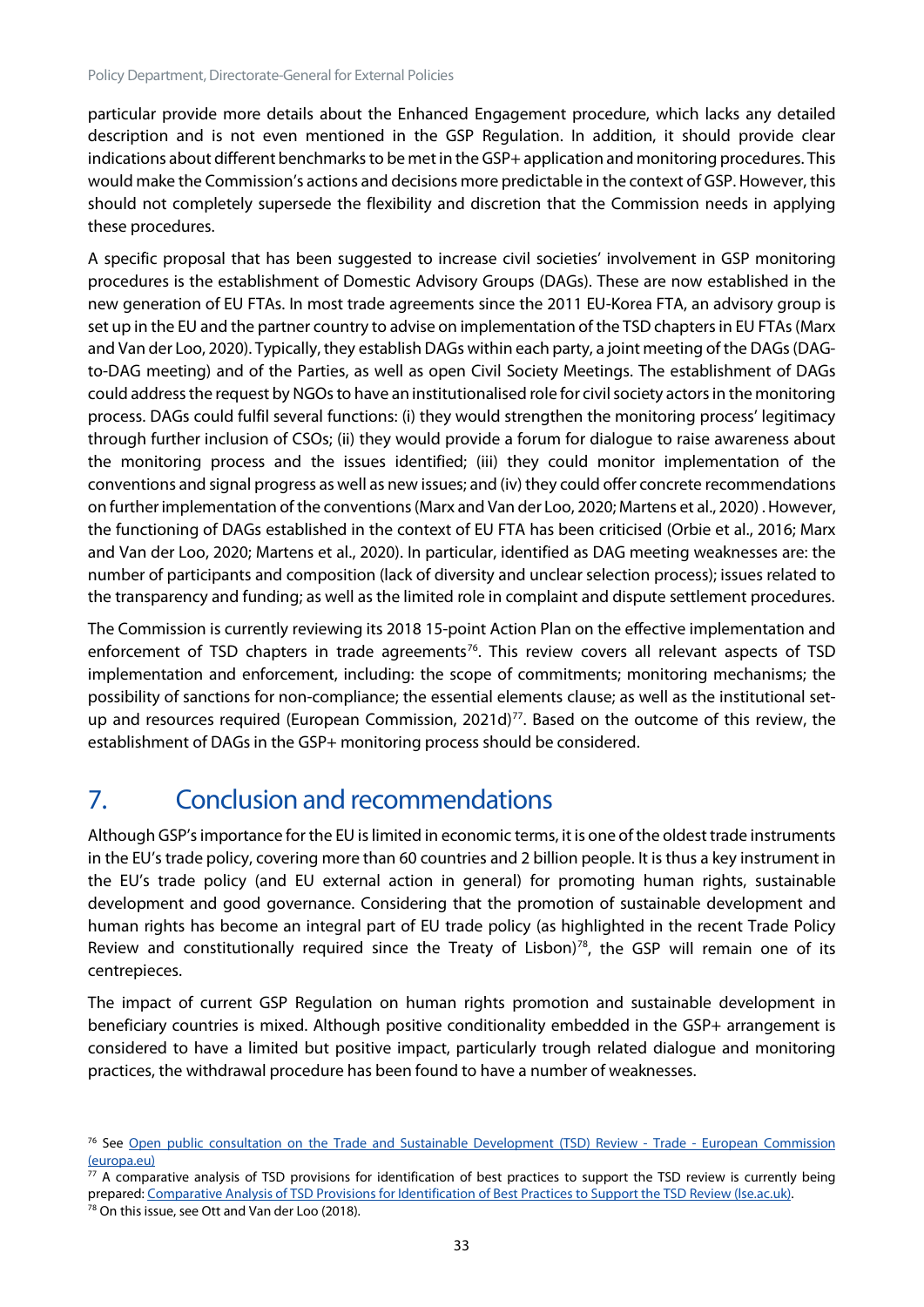As most stakeholders are mildly positive about the current GSP Regulation, the Commission did not propose any revolutionary reforms. Whilst it proposed retention of the three arrangements (Standard GSP, GSP+ and EBA), a limited set of targeted amendments were introduced not only to improve some of the scheme's key features in response to the evolving needs and challenges in GSP countries but also to reinforce the scheme's social, labour, environmental and climate dimensions.

Most of the proposed changes can be found in conditionality mechanisms embedded in the GSP, including their monitoring, transparency and inclusiveness procedures, aimed at promoting human rights, sustainable development and good governance in beneficiary countries. In particular, the Commission aims to strengthen the withdrawal procedure with a number of targeted amendments and innovations, including: extending the withdrawal procedure to the listed environmental and good governance conventions; faster procedures for urgent cases; the requirement for a socio-economic impact assessment; introduction of a withdrawal criterion related to readmission of own nationals; and possible extension of withdrawal measures' scope to cater for additional issues or violations. The Commission did not consider the GSP scheme to be an appropriate instrument for targeting specific economic operators in beneficiary countries that are violating fundamental human and labour rights.

The Commission's proposal concerning the GSP's positive conditionality are more limited (adding six conventions to the GSP+ scheme). Extending positive conditionality to the Standard GSP and EBA arrangements was not an option for the Commission as this would introduce the risk of beneficiaries dropping out of the scheme altogether.

The Commission's proposal also envisages increasing the GSP's transparency, monitoring and inclusiveness. However, only a few formal (i.e. legal) changes have been introduced in the proposed Regulation, such as the requirement for GSP+ applicants to submit an action plan on implementation of the listed conventions and extension of the monitoring cycle from two to three years. Other proposed changes in this area are not clearly enshrined in the new Regulation, but rely instead on soft-law instruments (i.e. the commitment to publish 'guidance' on the monitoring process and the integration of the SEP as a complaint mechanism).

The changes introduced clearly aim to address the concerns and suggestions raised by the MTE, the External Study and relevant European Parliament Resolutions. Only a few elements included in the Commission's proposal were not considered or suggested by stakeholders (e.g. the withdrawal criterion related to readmission). Whereas the proposed GSP Regulation makes an effort to strengthen the negative and positive conditionality mechanisms which are aimed at promoting human rights and sustainable development, several innovations and amendments need to be clarified, made more ambitious and legally enshrined in the GSP Regulation or other legal acts. Accordingly, this analysis proposes a number of recommendations:

- **Socio-economic impact assessment**: Clarify the possible scope, focus and format of the socioeconomic impact assessment required as part of the withdrawal procedure. Specific issues that should be assessed are: (i) the volume of exports to the EU; (ii) the use of preferences; (iii) the structure of exports to the EU; (iv) the nature and scope of the violation; and (v) the potential impact on vulnerable groups or economic sectors. A detailed summary of this report should be made public. The format of these socio-economic impact assessments can be specified in a Commission notice or in a new Commission delegated regulation establishing the rules related to the withdrawal procedure (which would replace the current Delegated Regulation No 1083/2013).
- **Additional withdrawal criterion on readmission obligations of own nationals**: The legislator should specify in the Regulation how, and under which circumstances, this procedure would be used. In particular, it should be clarified if non-compliance with bilateral readmission agreements or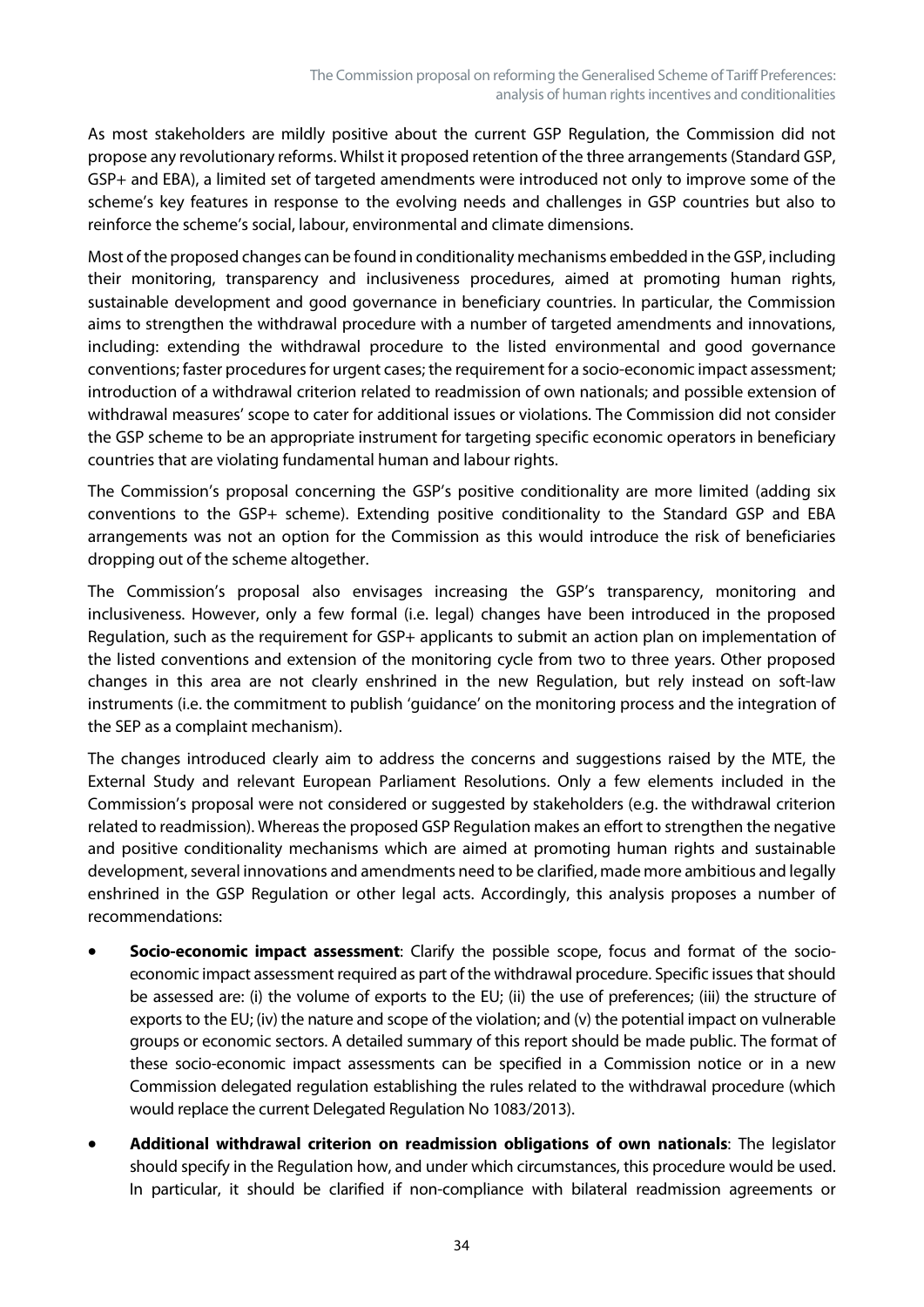arrangements would suffice to trigger the withdrawal procedure and how the Commission intends to evaluate these obligations. Its scope should be extended to the beneficiary countries' compliance with international human rights law and commitments about safe and dignified return and readmission, as well as sustainable reintegration. The actions listed under 'Objective 21' of the Global Compact on cooperation in facilitating these commitments can serve as a reference point. Preference should be given to international law obligations for the application of this procedure.

- **Addressing human rights and labour violations by economic operators**: While introducing a withdrawal procedure for specific economic operators in the GSP framework is not recommended, the new GSP regulation should aim to contribute to a coherent application of all recent or envisaged EU instruments that can target human rights or sustainable development violations by economic operators in third countries (e.g. the global human rights sanctions regime and envisaged/proposed human rights and environmental due diligence instruments). Whereas the most appropriate instrument to outline such an integrated approach would be a Joint Commission and EEAS Communication, the new Regulation can already refer in its preambles to these instruments, envisaging a complementary approach.
- **Extension of positive conditionality to Standard GSP beneficiaries**: Positive conditionality should be extended to Standard GSP beneficiaries. This implies that such beneficiaries would be required to ratify and implement the listed conventions, but would then be granted the same tariff preferences as GSP+ beneficiaries. So as to safeguard against Standard GSP countries dropping out of this revised GSP scheme, flanking and transitional measures would need to be established, based on the principles detailed in Chapter 5.2 (e.g. a differentiated and phased approach, no automaticity, targeted assistance and transitional measures for graduating EBA countries). An economic impact assessment should assess whether the GSP's safeguard measures need to be adjusted and whether the export diversification criterion should be maintained.
- **The Action Plan (GSP+):** The Commission should issue guidelines on the expected format and content of action plans required in the GSP+ application process, for instance a timetable of remaining implementation commitments and steps required to be taken under national law. The Commission should publish detailed reports on the commitments enshrined in these documents (for example in the context of its GSP reporting obligations to the Parliament and Council).
- **Formalising the 'out-of-cycle' monitoring** option or submission of intermediate progress reports (e.g. in the Regulation's recitals or Article 40 on the Commission's reporting obligations).
- **The Single Entry Point as a complaint mechanism:** The SEP should be opened up to accept complaints from stakeholders and CSO in beneficiary countries. Moreover, the SEP needs to be given a sound legal footing in clarifying various procedural aspects, such as: confidentiality; transparency; reporting requirements; and an informal pre-notification mechanism for TSD and GSP complaints. The SEP can be established on the basis of a new regulation, or can be integrated within an amended TBR Regulation.
- The Commission should publish more **detailed summaries of the 'list of issues'** adopted in regard to the GSP+ monitoring process, including the identified 'implementation gaps' and its recommended action points (which are mainly based on reports by other international bodies).
- The Commission's envisaged **guidance on the monitoring process** should provide details about the Enhanced Engagement process and clear indications about the different benchmarks to be met in the GSP+ application. However, procedural details about withdrawal and monitoring procedures not covered in the basic act (i.e. the Regulation) (e.g. rules related to deadlines, transparency, rights of the parties, involvement of civil society, confidentiality and review) should be enshrined in a delegated act,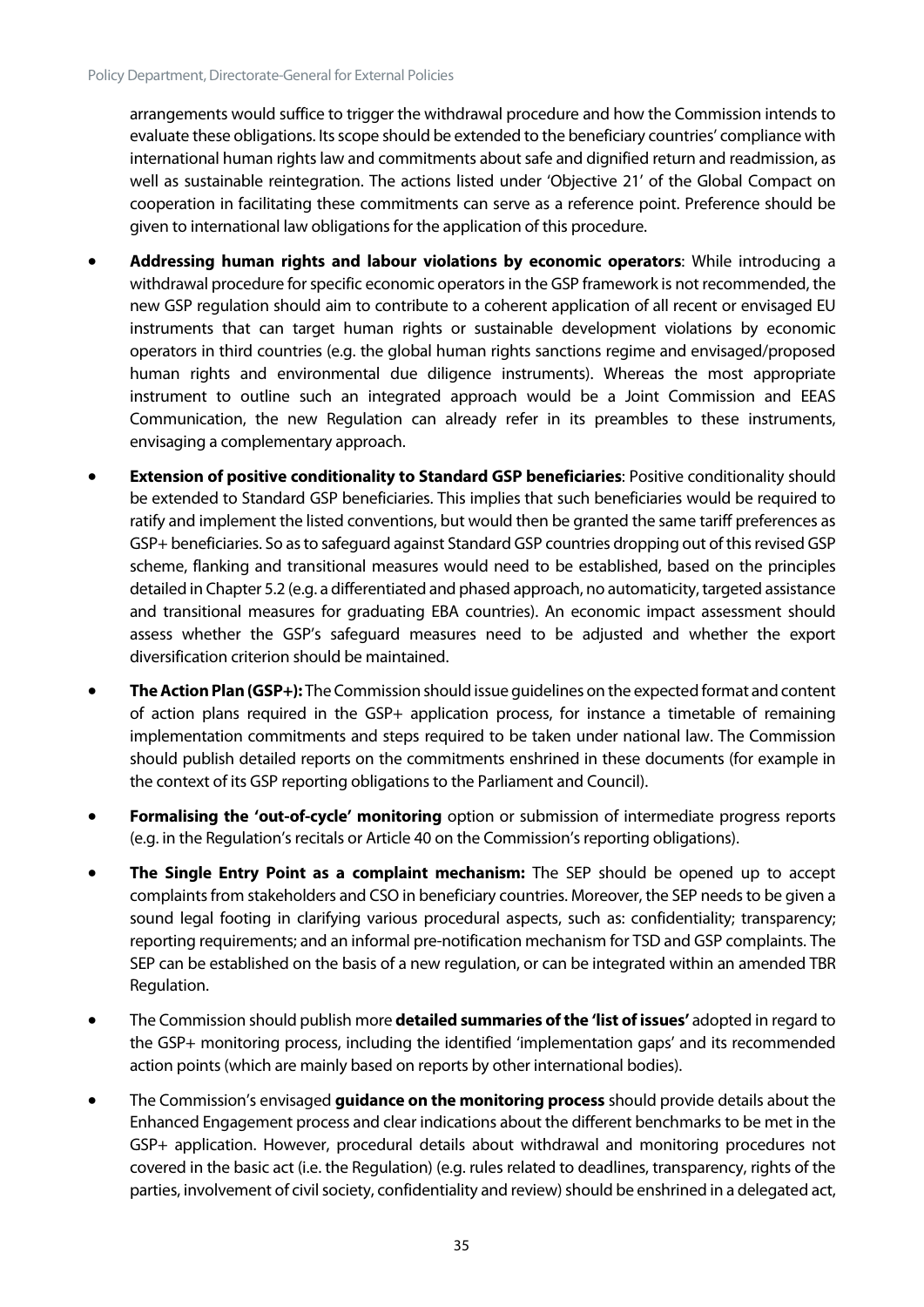not just in Commission notices, to make sure that the European Parliament is formally involved (by the objection procedure laid down in Art. 36 of the Regulation).

• Based on the ongoing TSD review's outcome, **the establishment of DAGs** in the context of the GSP+ monitoring process should be considered.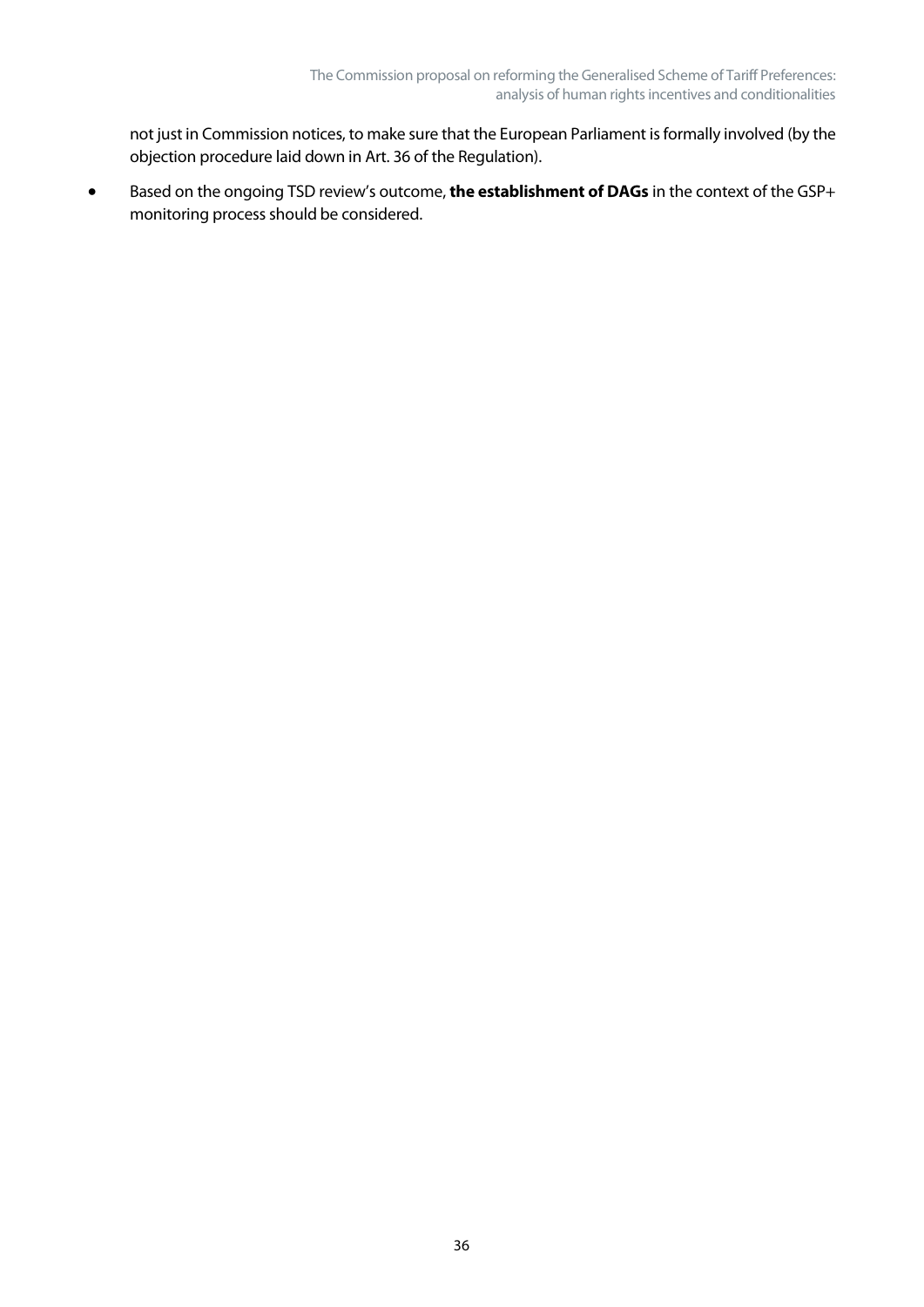# <span id="page-42-0"></span>**Bibliography**

Bartels, L., ['The WTO Legality of the EU's GSP+ Arrangement'](https://www.researchgate.net/publication/31013084_The_WTO_legality_of_the_EU), *Journal of International Economic Law*, Vol 10 No 4, 2007, pp. 869-886.

Bartels, L., [The Application of Human Rights Conditionality in the EU's Bilateral Trade Agreements and](https://www.europarl.europa.eu/RegData/etudes/etudes/join/2008/406991/EXPO-INTA_ET(2008)406991_EN.pdf)  [Other Trade Arrangements with Third Countries,](https://www.europarl.europa.eu/RegData/etudes/etudes/join/2008/406991/EXPO-INTA_ET(2008)406991_EN.pdf) EXPO/B/INTA/2008/57, European Parliament, Brussels, 2008.

Beke, L. & Hachez, N., 'The EU GSP: A Preference for Human Rights and Good Governance? The Case of Myanmar', In. Wouters, J., et al. (eds), *Global Governance Through Trade: EU Policies and Approaches*, Edward Elgar Publishing, Cheltenham, 2015, pp. 185–213.

Borchert, I, et al., 'The Pursuit of Non-Trade [Policy Objectives in EU Trade Policy'](http://respect.eui.eu/wp-content/uploads/sites/6/2020/04/Conditionality.pdf), Working Papers, University of Sussex, Université Libre de Bruxelles (ECARES), CEPR, CESifo, CEP, 2020.

Congressional Research Service, [General System of Preferences \(GSP\): Overview and issues for Congress,](https://sgp.fas.org/crs/misc/RL33663.pdf)  CRS Report, 7 January 2021.

Court of Justice of the European Union, Case T-454/20[, Garment Manufacturers Association in Cambodia v](https://curia.europa.eu/juris/liste.jsf?lgrec=fr&td=%3BALL&language=en&num=T-454/20&jur=T)  [Commission,](https://curia.europa.eu/juris/liste.jsf?lgrec=fr&td=%3BALL&language=en&num=T-454/20&jur=T) Order of the General Court of 22 November 2021.

Court of Justice of the European Union, Case T-338/14, Unione nazionale industria conciaria (UNIC) v [European Commission,](https://curia.europa.eu/juris/liste.jsf?num=T-338/14&language=EN) Order of the General Court (Fifth Chamber) of 27 January 2015.

Eckes, C. ['EU global human rights sanctions regime: is the genie out of the bottle?'](https://www.tandfonline.com/doi/full/10.1080/14782804.2021.1965556) *Journal of Contemporary European Studies*, 2021, pp. 1-15.

European Commission, [Proposal for a Regulation on applying a generalised scheme of tariff preferences](https://eur-lex.europa.eu/legal-content/EN/TXT/?uri=celex%3A32012R0978)  [and repealing Regulation \(EU\) No 978/2012,](https://eur-lex.europa.eu/legal-content/EN/TXT/?uri=celex%3A32012R0978) COM(2021) 579 final, 2021a.

European Commission[, Impact Assessment Report Accompanying the document Proposal for a Regulation](https://eur-lex.europa.eu/legal-content/EN/TXT/PDF/?uri=CELEX:52021SC0266&from=EN)  [of the European Parliament and of the Council on applying a generalised scheme of tariff preferences and](https://eur-lex.europa.eu/legal-content/EN/TXT/PDF/?uri=CELEX:52021SC0266&from=EN)  [repealing Regulation \(EU\) No 978/2012 of the European Parliament and of the Council,](https://eur-lex.europa.eu/legal-content/EN/TXT/PDF/?uri=CELEX:52021SC0266&from=EN) Staff Working Document, SWD(2021) 266 final, 2021b.

European Commission[, Study in support of an impact assessment to prepare the review of GSP Regulation](https://op.europa.eu/en/publication-detail/-/publication/f7031da3-f0dc-11eb-a71c-01aa75ed71a1/language-en)  [No 978/2012,](https://op.europa.eu/en/publication-detail/-/publication/f7031da3-f0dc-11eb-a71c-01aa75ed71a1/language-en) 2021c.

European Commission, Trade Policy Review - [An Open, Sustainable and Assertive Trade Policy,](https://trade.ec.europa.eu/doclib/docs/2021/february/tradoc_159438.pdf) COM(2021) 66 final, 2021d.

European Commission[, Operating guidelines for the Single Entry Point and complaints mechanism for the](https://trade.ec.europa.eu/access-to-markets/en/form-assets/operational_guidelines.pdf)  [enforcement of EU trade agreements and arrangements,](https://trade.ec.europa.eu/access-to-markets/en/form-assets/operational_guidelines.pdf) 2021e.

European Commission, [Report on Implementation and Enforcement of EU Trade Agreements,](https://trade.ec.europa.eu/doclib/docs/2021/september/tradoc_159794.pdf) COM(2021) 654 final, 2021f.

European Commission, [Return and readmission: improving cooperation within the EU and with external](https://ec.europa.eu/commission/presscorner/detail/en/ip_21_503)  [partners,](https://ec.europa.eu/commission/presscorner/detail/en/ip_21_503) Press Release, IP/21/503, 2021g.

European Commission, [Commission proposes new EU Generalised Scheme of Preferences to promote](https://trade.ec.europa.eu/doclib/press/index.cfm?id=2303)  [sustainable development in low-income countries,](https://trade.ec.europa.eu/doclib/press/index.cfm?id=2303) News Archive, 22 September 2021h.

European Commission, Report on [the Generalised Scheme of Preferences covering the period 2018-2019,](https://trade.ec.europa.eu/doclib/docs/2020/february/tradoc_158619.pdf)  JOIN/2020/3 final, 2020a.

European Commission, [The EU Special Incentive Arrangement for Sustainable Development and Good](https://ec.europa.eu/transparency/documents-register/detail?ref=SWD(2020)24&lang=en)  [Governance \('GSP+'\) assessment of the Philippines covering the period 2018 –](https://ec.europa.eu/transparency/documents-register/detail?ref=SWD(2020)24&lang=en) 2019, Joint Staff Working Document, SWD(2020) 24 final, 2020b.

European Commission, [Report on EU Enhanced Engagement with three Everything But Arms beneficiary](https://ec.europa.eu/transparency/documents-register/detail?ref=SWD(2020)19&lang=en)  [countries: Bangladesh, Cambodia and Myanmar,](https://ec.europa.eu/transparency/documents-register/detail?ref=SWD(2020)19&lang=en) Joint Staff Working Document, SWD(2020) 19 final, 2020c.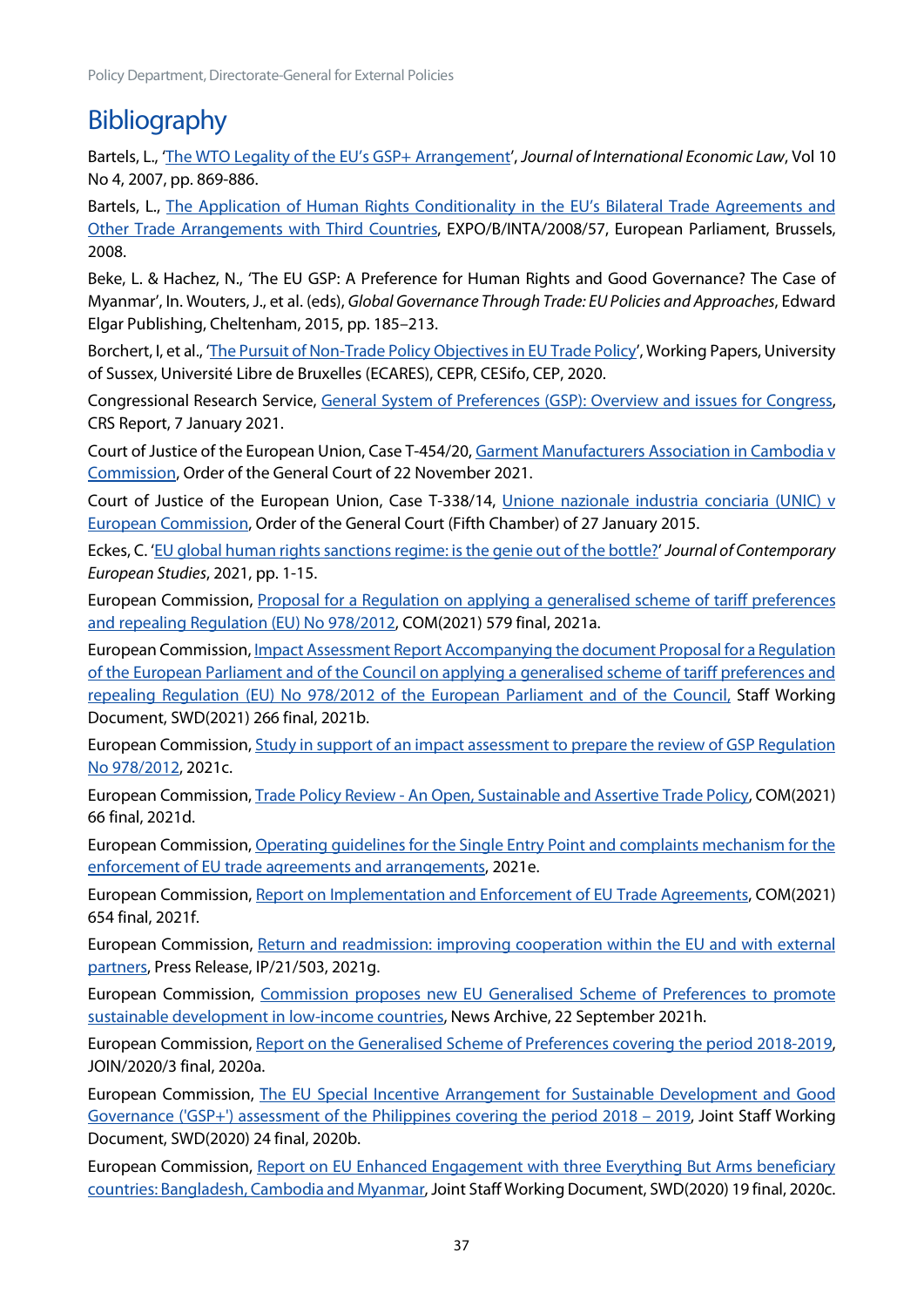European Commission[, New Pact on Migration and Asylum,](https://ec.europa.eu/info/sites/default/files/1_en_act_part1_v7_1.pdf) Communication, COM(2020) 609 final, 2020d. European Commission[, European Union's GSP Scheme,](https://trade.ec.europa.eu/doclib/docs/2017/january/tradoc_155235.pdf) Factsheet, May 2019.

European Commission, [Midterm Evaluation of the Generalised Scheme of Preferences,](https://eur-lex.europa.eu/legal-content/EN/TXT/PDF/?uri=CELEX:52018SC0430&from=SL) Staff Working Document, SWD(2018) 430 final, 2018.

European Commission[, Trade for all. Towards a more responsible trade and investment policy,](https://trade.ec.europa.eu/doclib/docs/2015/october/tradoc_153846.pdf) Publications Office of the European Union, Luxembourg, 2015.

European Commission, ['Revised EU trade scheme to help developing countries applies on 1 January 2014'](https://ec.europa.eu/commission/presscorner/detail/en/MEMO_13_1187), Press Release, MEMO/13/1187, 19 December 2013.

European Ombudsman[, Decision in cases 1056/2018/JN and 1369/2019/JN on the European Commission's](https://www.ombudsman.europa.eu/en/decision/en/126086)  [actions regarding the respect for fundamental labour rights in Bangladesh in the context of the EU's](https://www.ombudsman.europa.eu/en/decision/en/126086)  [Generalised Scheme of Preferences,](https://www.ombudsman.europa.eu/en/decision/en/126086) 2020.

European Parliament, [European Parliament resolution of 10 June 2021 on the situation in Sri Lanka, in](https://www.europarl.europa.eu/doceo/document/TA-9-2021-0290_EN.html,)  [particular the arrests under the Prevention of Terrorism Act,](https://www.europarl.europa.eu/doceo/document/TA-9-2021-0290_EN.html,) P9\_TA(2021)0290, 2021a.

European Parliament, [European Parliament resolution of 11 February 2021 on the situation in Myanmar,](https://www.europarl.europa.eu/doceo/document/TA-9-2021-0054_EN.html)  P9\_TA(2021)0054, 2021b.

European Parliament, [European Parliament resolution of 11 March 2021 on the mass trials against the](https://www.europarl.europa.eu/doceo/document/B-9-2021-0186_EN.html)  [opposition and civil society in Cambodia,](https://www.europarl.europa.eu/doceo/document/B-9-2021-0186_EN.html) P9\_TA(2021)0087, 2021c.

European Parliament[, Resolution of 19 May 2021 on human rights protection and the EU external migration](https://www.europarl.europa.eu/doceo/document/TA-9-2021-0242_EN.html)  [policy,](https://www.europarl.europa.eu/doceo/document/TA-9-2021-0242_EN.html) P9\_TA(2021)0242, 2021d.

European Parliament, [Resolution of 26 November 2020 on the EU Trade Policy Review,](https://www.europarl.europa.eu/doceo/document/TA-9-2020-0337_EN.html) P9\_TA(2020)033, 2020.

European Parliament, [Resolution of 14 March 2019 on the implementation of the GSP Regulation \(EU\) No](https://www.europarl.europa.eu/doceo/document/TA-8-2019-0207_EN.html)  [978/2012,](https://www.europarl.europa.eu/doceo/document/TA-8-2019-0207_EN.html) P8\_TA(2019)0207, 2019.

Fürrutter, M., ['The Transnationalized Reality of EU Sanctioning: A New Research Agenda beyond the Study](https://www.tandfonline.com/doi/abs/10.1080/13501763.2019.1678661)  [of Effective Economic Sanctions'](https://www.tandfonline.com/doi/abs/10.1080/13501763.2019.1678661), *Journal of European Public Policy*, 2019, pp. 1585–1597.

GSP Platform, [Recommendations of the GSP Platform in light of the discussion for the new Regulation of](https://www.gspplatform.eu/policy-ideas)  [the Generalised System of Preferences of the European Union,](https://www.gspplatform.eu/policy-ideas) July 2020.

Gstöhl, S. & De Bièvre, D., *The Trade Policy of the European Union*, Bloomsbury Publishing, London, 2018.

Ioannides, I. & Inama, S., The Generalised Scheme of Preferences Regulation (No 978/ 2012): European [Implementation Assessment.](https://www.europarl.europa.eu/RegData/etudes/STUD/2018/627134/EPRS_STU(2018)627134_EN.pdf) European Parliamentary Research Service, PE627.134, 2018.

Martens, D., et al., [Domestic Advisory Groups in EU Trade Agreements. Stuck at the Bottom or Moving up](https://biblio.ugent.be/publication/8690502)  [the Ladder?,](https://biblio.ugent.be/publication/8690502) Friedrich Ebert Stiftung, 2020.

Marx, A., ['Integrating Voluntary Sustainability Standards in trade policy: The case of the European Union's](https://www.mdpi.com/2071-1050/10/12/4364)  [GSP scheme'](https://www.mdpi.com/2071-1050/10/12/4364), *Sustainability*, Vol 10 No 12, 2018, pp. 1–22.

Marx, A., et al., What Role can Voluntary Sustainability Standards play in the European Union's GSP [Scheme?,](https://ghum.kuleuven.be/ggs/publications/research_reports/report-vvs-and-gsp.pdf) Report for the German Ministry of Development Cooperation, Leuven Centre for Global Governance Studies, 2018.

Marx, A. & Van der Loo, G., Democratic legitimacy in EU trade policy. Assessing the achievements and [challenges of increased transparency in EU trade policy,](https://reconnect-europe.eu/wp-content/uploads/2020/06/D12.1.pdf) Reconnect Paper, KU Leuven, 2020.

Mason, A. ['The Degeneralization of the Generalized System of Preferences \(GSP\): Questioning the](https://www.jstor.org/stable/i40002131?refreqid=excelsior%3A1a1386f89abdf4632d52f06880236010)  [Legitimacy of the U.S. GSP'](https://www.jstor.org/stable/i40002131?refreqid=excelsior%3A1a1386f89abdf4632d52f06880236010), *Duke Law Journal*, Vol. 54 No 2, 2004.

Meissner, K. L., ['Requesting Trade Sanctions? The European Parliament and the Generalized Scheme of](https://onlinelibrary.wiley.com/doi/full/10.1111/jcms.13142)  [Preferences',](https://onlinelibrary.wiley.com/doi/full/10.1111/jcms.13142) *Journal of Common Market Studies*, Vol 59 No 1, 2021, pp. 91–107.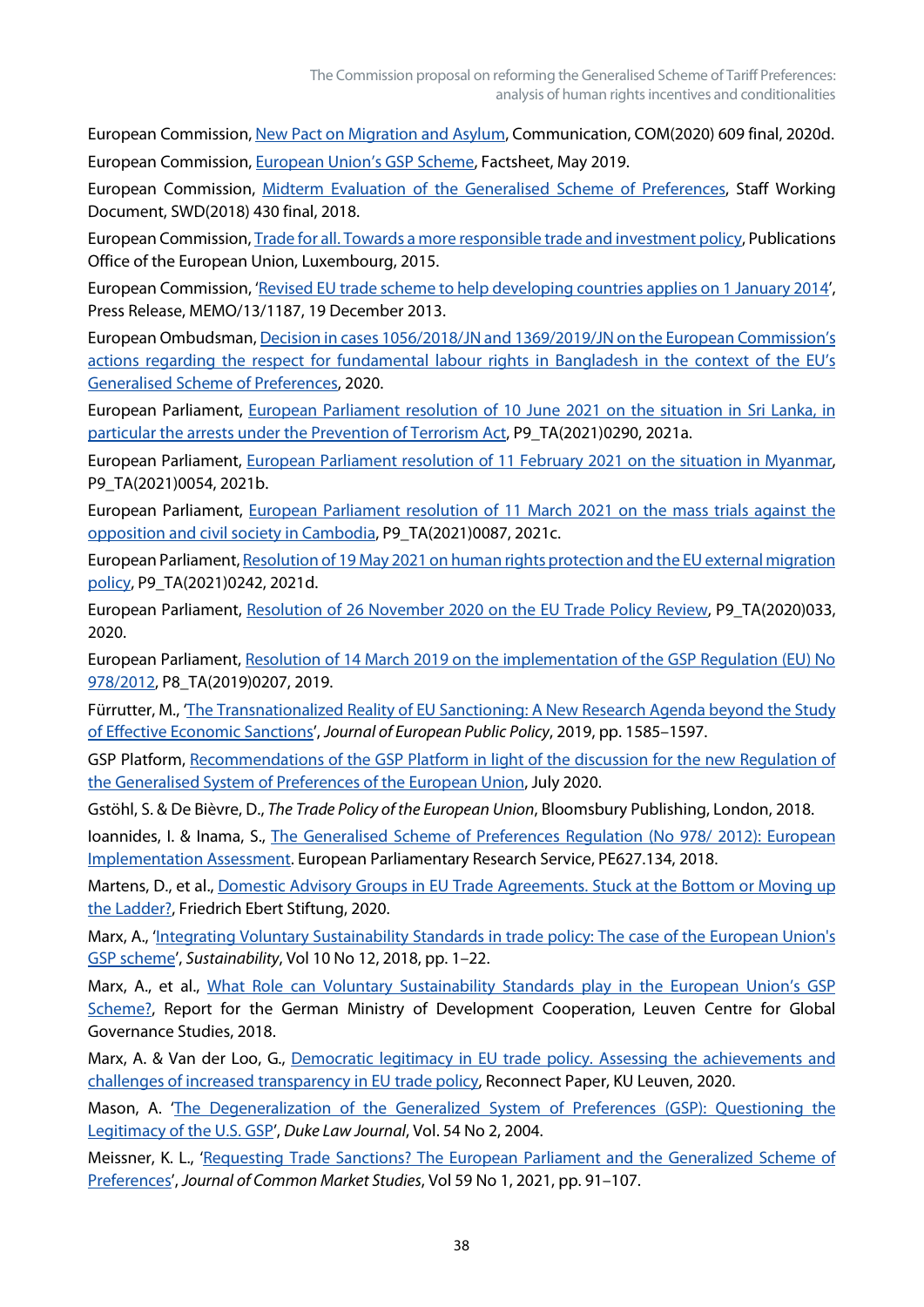Orbie, J., et al., [Civil Society Meetings in European Union Trade, Agreements: Features, Purposes, and](https://www.asser.nl/media/3044/cleer16-3_web.pdf)  [Evaluation,](https://www.asser.nl/media/3044/cleer16-3_web.pdf) CLEER Papers, No 3, 2016.

Orbie, J. & Tortell, L., ['The New GSP+ Beneficiaries: Ticking the Box or Truly Consistent with ILO Findings?'](https://biblio.ugent.be/publication/1092835), *European Foreign Affairs Review*, Vol 14 No 4, 2009, pp. 663–81.

Ott, A. & Van der Loo, G., 'The nexus between the CCP and the CFSP: achieving foreign policy goals through trade restrictions and market access', In. Blockmans, S. & Koutrakos, P. (eds), *Research Handbook on the EU's Common Foreign and Security Policy,* Edward Elgar Publishing, Cheltenham, 2018, pp. 230-254.

Portela, C., 'Trade preference suspensions as economic sanctions', In. Van Bergeijk, P. & Ledda, G. (eds), *Research Handbook on Economic Sanction*, Edward Elgar Publishing, Cheltenham, 2021, pp. 264-280.

Portela, C., [Enforcing Respect for Labour Standards with Targeted Sanctions'](http://library.fes.de/pdf-files/bueros/singapur/14689.pdf), Friedrich-Ebert-Stiftung, Singapore, 2018.

Portela C. & Orbie J., 'Sanctions under the EU Generalised System of Preferences and Foreign Policy: [Coherence by Accident?',](https://www.tandfonline.com/doi/abs/10.1080/13569775.2014.881605) *Contemporary Politics*, Vol 20 No 1, 2014, pp. 63-76.

Richardson, B., et al.[, Labour Rights in Export Processing Zones with a Focus on GSP+ Beneficiary Countries,](https://www.europarl.europa.eu/RegData/etudes/STUD/2017/603839/EXPO_STU(2017)603839_EN.pdf)  Study EP/EXPO/B/DROI/FWC/2013-08/Lot8/13, European Parliament, Brussels, 2017.

Shekhar, S. & Janardhan, S., ['Mercantalist Concerns in US GSP Law: Termination of GSP Benefits to India',](https://kluwerlawonline.com/journalarticle/Global+Trade+and+Customs+Journal/14.7/GTCJ2019045)  *Global Trade and CustomsJournal*, Vol 14 No 7, 2019, pp. 391-397.

Siles-Brügge, G., ['EU Trade and Development Policy Beyond the ACP: Subordinating Developmental to](https://www.tandfonline.com/doi/full/10.1080/13569775.2014.881604)  [Commercial Imperatives in the Reform of the GSP,](https://www.tandfonline.com/doi/full/10.1080/13569775.2014.881604) *Contemporary Politics*, Vol 20 No 1, 2014, pp. 49-62.

UNCTAD[, GSP Handbook on the Scheme of the European Union](https://unctad.org/system/files/official-document/itcdtsbmisc25rev4_en.pdf)*,* 2016.

Van der Ven, C., ['Sustainable Trade Preferences for the 21st Century: Fine-Tuning the EU's General System](https://ea7f30b3-6555-4bf7-9210-2805bebede4d.filesusr.com/ugd/fca846_0d5ac746d4e64315bd9697496bd5eb63.pdf)  [of Preferences to Make It a More Effective Tool for Development,](https://ea7f30b3-6555-4bf7-9210-2805bebede4d.filesusr.com/ugd/fca846_0d5ac746d4e64315bd9697496bd5eb63.pdf) Deutsche Gesellschaft für Internationale Zusammenarbeit (GIZ), 2018.

Van der Loo, G., *The EU-Ukraine association agreement and deep and comprehensive free trade area: a new legal instrument for EU integration without membership?*, Studies in EU External Relations, Vol 10, Brill, Leiden, 2016.

Velluti, S.[, The Promotion of Social Rights and Labour Standards in the EU's External Trade Relations,](http://sro.sussex.ac.uk/id/eprint/64781/1/CLEER%20PaperVelluti-FINAL2.pdf) CLEER Paper, Vol 5, 2016, pp. 83–113.

Wardhaugh, B., ['GSP+ and Human Rights: Is the EU's Approach the Right One?',](https://www.google.com/search?q=+%E2%80%98GSP%2B+and+Human+Rights%3A+Is+the+EU%E2%80%99s+Approach+the+Right+One%3F&ei=akquYbP1Acq0kwWGkr2wDA&ved=0ahUKEwiz0uG328_0AhVK2qQKHQZJD8YQ4dUDCA8&uact=5&oq=+%E2%80%98GSP%2B+and+Human+Rights%3A+Is+the+EU%E2%80%99s+Approach+the+Right+One%3F&gs_lcp=Cgxnd3Mtd2l6LXNlcnAQA0oECEEYAFAAWABgxwFoAHACeACAAU6IAU6SAQExmAEAoAEBwAEB&sclient=gws-wiz-serp) *Journal of International Economic Law*, Vol 16 No 4, 2013, pp. 827–46.

WTO, European Communities – [Conditions for the Granting of Tariff Preferences to Developing Countries,](https://www.wto.org/english/tratop_e/dispu_e/cases_e/ds246_e.htm)  [Report of the Panel,](https://www.wto.org/english/tratop_e/dispu_e/cases_e/ds246_e.htm) WT/DS246/R, 1 December 2003.

WTO, European Communities – Conditions for the Granting of Tariff Preferences to Developing Countries, AB-2004-1, [Report of the Appellate Body,](https://docs.wto.org/dol2fe/Pages/SS/directdoc.aspx?filename=Q:/WT/DS/246ABR.pdf&Open=True) WT/DS246/AB/R, 7 April 2004.

Zamfir, I., [Human Rights in EU Trade Policy: Unilateral Measures Applied by the EU,](https://www.europarl.europa.eu/RegData/etudes/BRIE/2018/621905/EPRS_BRI(2018)621905_EN.pdf) PE 621.905, European Parliament Research Service, 2018.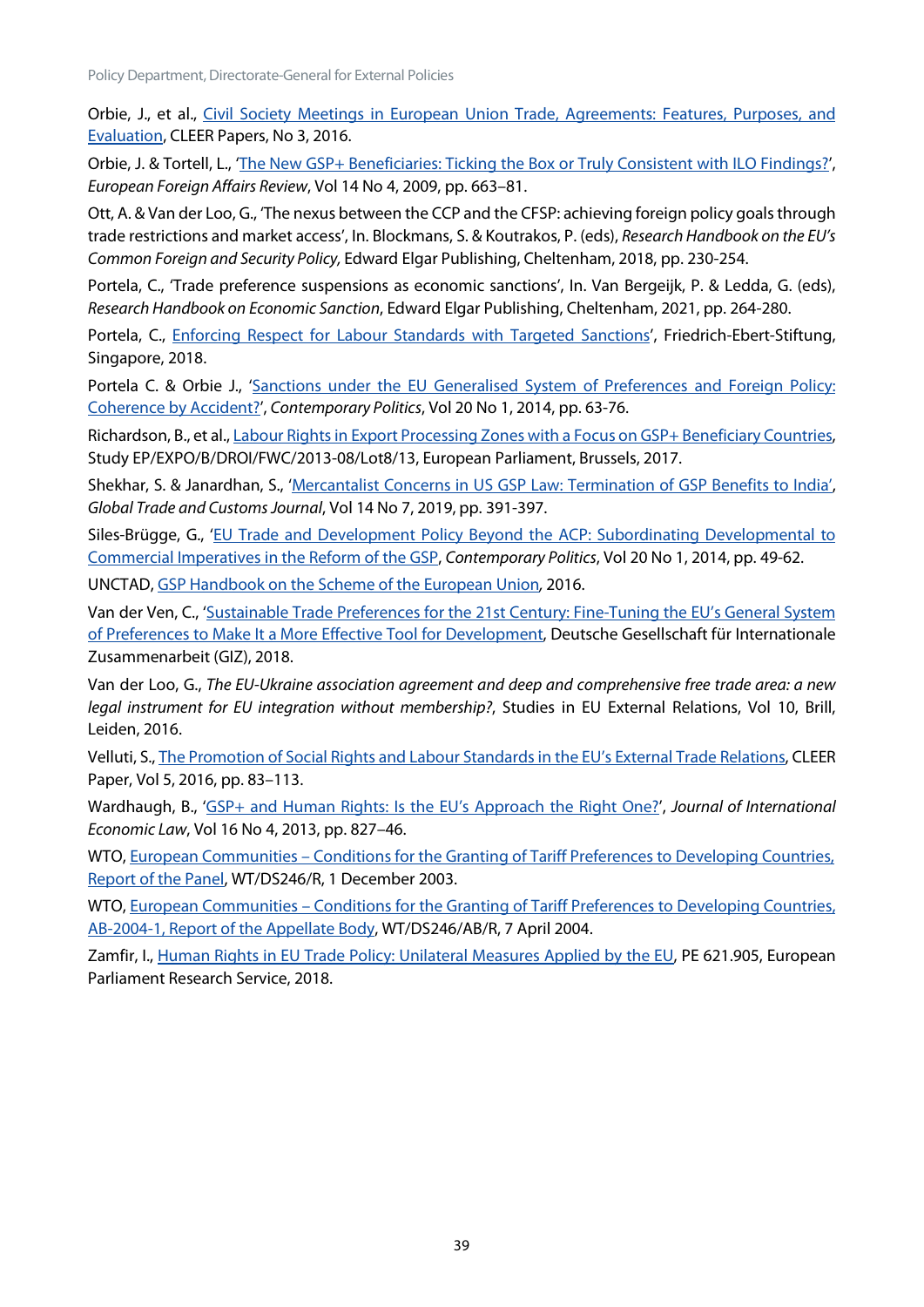# <span id="page-45-0"></span>Annex 1 - GSP beneficiaries and state of play of the ratification of the listed conventions in GSP Regulation No 978/2012

|          |                                   |                          |                                                                      | Core human and labour rights UN/ILO Conventions<br>(Annex VIII Part A)                     |                                                         |                                                               |                                                                                        |                                                                                                                                     |                                       |                                                                        |                                                                                                            |                                                                                                                              |                                                                                                            |                                                              | Conventions related to the environment and to governance principles<br>(Annex VIII part B)   |                                                                              |                                                                                                                                           |                                                                                      |                                                                                                      |                                                                                                                 |                                    |                                                            |                                 |                                                           |                                                                              |                                               |                                          |                                                                                     |                                  |                            |
|----------|-----------------------------------|--------------------------|----------------------------------------------------------------------|--------------------------------------------------------------------------------------------|---------------------------------------------------------|---------------------------------------------------------------|----------------------------------------------------------------------------------------|-------------------------------------------------------------------------------------------------------------------------------------|---------------------------------------|------------------------------------------------------------------------|------------------------------------------------------------------------------------------------------------|------------------------------------------------------------------------------------------------------------------------------|------------------------------------------------------------------------------------------------------------|--------------------------------------------------------------|----------------------------------------------------------------------------------------------|------------------------------------------------------------------------------|-------------------------------------------------------------------------------------------------------------------------------------------|--------------------------------------------------------------------------------------|------------------------------------------------------------------------------------------------------|-----------------------------------------------------------------------------------------------------------------|------------------------------------|------------------------------------------------------------|---------------------------------|-----------------------------------------------------------|------------------------------------------------------------------------------|-----------------------------------------------|------------------------------------------|-------------------------------------------------------------------------------------|----------------------------------|----------------------------|
|          |                                   |                          | Convention on the Prevention and Punishment of the Crime of Genocide | on the Elimination of All Forms of Racial<br>International Convention<br><b>Discrimina</b> | Rights<br>International Covenant on Civil and Political | International Covenant on Economic Social and Cultural Rights | on the Elimination of All Forms of Discrimination Agains<br>Convention<br><sub>S</sub> | Degrading<br>$\overline{9}$<br>Inhuma<br>Cruel,<br>Torture and other<br><b>Treatment of Punishment</b><br><b>Convention Against</b> | Convention on the Rights of the Child | 29<br>۽<br>Compulsory Labour<br>ŏ<br>cerning Forced<br>ā<br>Convention | and Protection of the<br>concerning Freedom of Association<br><b>Right to Organise No 87</b><br>Convention | Principles of the Right to<br>the<br>đ<br>å<br>the Application<br>Collectively<br>bargain<br>g<br>Organise and<br>Convention | of Men and Woman Worl<br>Convention concerning Equal Remuneration<br>No 100<br>Equal Value,<br>for Work of | Convention concerning the Abolition of Forced Labour, No 105 | concerning Discrimintion in Respect of Employment and<br>No 111<br>Occupation,<br>Convention | Minimum Age for Admission to Employment, No<br>Convention conernaning<br>138 | Action for the<br>Immediate<br>Child Labour No 182<br>concerning the Prohibitation and<br>Elilination of the Worst Forms of<br>Convention | Convention on International Trade in Endgangered Species of Wild Fauna<br><b>Pue</b> | Layer<br>Ozone<br>the<br>Deplete<br>that<br>tances<br>Subst<br>$\frac{5}{2}$<br>Protocol<br>Montreal | ㅎ<br>rements<br>å<br>Control of Transbou<br>Hazardous Wastes and Their Disposal<br>the<br>ã<br>Basel Convention | Convention on Biological Diversity | Convention on Climate Change (1992)<br><b>UN Framework</b> | Cartagena Protocol on Biosafety | Stockholm Convention on the persistent Organic Pollutants | <b>Change</b><br>on Climate<br>Kyoto Protocol to the UN Framework Convention | <b>UN Single Convention on Narcotic Drugs</b> | UN Convention on Psychotropic Substances | UN Convention against Illicit Traffic in Narcotic Drugs and Psychotropic<br>Substan | Un Convention against Corruption | <b>TOTAL RATIFICATIONS</b> |
|          | Congo                             | <b>GSP</b>               | $\Omega$                                                             | $\mathbf{1}$                                                                               | $\Omega$                                                | $\mathbf 1$                                                   | $\mathbf{1}$                                                                           | $\mathbf{1}$                                                                                                                        | $\mathbf{1}$                          | $\mathbf{1}$                                                           | 1                                                                                                          | $\mathbf{1}$                                                                                                                 |                                                                                                            |                                                              | $\overline{1}$                                                                               | $\mathbf{1}$                                                                 |                                                                                                                                           | $\mathbf{1}$                                                                         | 1                                                                                                    | 1                                                                                                               | $\mathbf{1}$                       | $\mathbf{1}$                                               | $\mathbf{1}$                    | $\mathbf{1}$                                              | 1                                                                            | $\mathbf{1}$                                  | $\mathbf 1$                              |                                                                                     | $\mathbf{1}$                     | 25                         |
|          | Cook Islands                      | <b>GSP</b>               | $\mathbf 0$                                                          | 0                                                                                          | $\mathbf 0$                                             | $\bf{0}$                                                      | $\mathbf{1}$                                                                           |                                                                                                                                     | $\,$ 1                                | $\mathbf 1$                                                            | $\Omega$                                                                                                   | $\bf{0}$<br>$\overline{0}$                                                                                                   | 0                                                                                                          | $\mathbf 1$                                                  | $\Omega$                                                                                     |                                                                              | $\mathbf 1$                                                                                                                               | $\Omega$                                                                             | $\mathbf{1}$                                                                                         | $\,1\,$                                                                                                         | $\mathbf 1$                        | $\mathbf 1$                                                | $\mathbf 1$                     | $\mathbf{1}$                                              | $\mathbf 1$                                                                  |                                               | $\mathbf 0$                              | $\mathbf{1}$                                                                        | $\mathbf 1$                      | ${\bf 14}$                 |
|          | India<br>4 Indonesia              | <b>GSP</b><br>GSP        | $\mathbf 1$<br>$\mathbf 0$                                           | $\mathbf 1$<br>$\mathbf 1$                                                                 | $\mathbf 1$<br>$\mathbf 1$                              | $\mathbf 1$<br>$\,1\,$                                        | $\mathbf{1}$<br>$\mathbf 1$                                                            | $\mathbf{1}$<br>$\mathbf 1$                                                                                                         | $\mathbf{1}$<br>$\,1\,$               | $\mathbf{1}$<br>$\mathbf 1$                                            | $\,1\,$                                                                                                    | $\mathbf{1}$                                                                                                                 | $\mathbf{1}$<br>$\mathbf 1$                                                                                | $\mathbf{1}$<br>$\mathbf 1$                                  | $\mathbf{1}$<br>$\mathbf 1$                                                                  | $\mathbf{1}$<br>$\mathbf 1$                                                  | $\mathbf{1}$<br>$\mathbf 1$                                                                                                               | $\mathbf{1}$<br>$\,1\,$                                                              | 1<br>$\mathbf 1$                                                                                     | $\mathbf{1}$<br>$\,$ 1 $\,$                                                                                     | $\mathbf{1}$<br>$\mathbf 1$        | $\mathbf{1}$<br>$\,$ 1 $\,$                                | $\mathbf{1}$<br>$\mathbf 1$     | $\mathbf{1}$<br>$\mathbf 1$                               | $\mathbf 1$<br>$\mathbf{1}$                                                  | $\mathbf{1}$<br>$\,$ 1 $\,$                   | $1\,$<br>$\,$ 1                          | $\mathbf{1}$<br>$\mathbf 1$                                                         | $\mathbf{1}$<br>$\mathbf 1$      | 25<br>26                   |
|          | 5 Kenya                           | GSP                      | $\mathbf 0$                                                          | $\mathbf{1}$                                                                               | $\mathbf 1$                                             | $\mathbf 1$                                                   | $\mathbf{1}$                                                                           | $\mathbf 1$                                                                                                                         | $\,$ 1 $\,$                           | $\mathbf{1}$                                                           |                                                                                                            | $\mathbf 1$                                                                                                                  | $\mathbf{1}$                                                                                               | $\mathbf{1}$                                                 | $\mathbf 1$                                                                                  | $\mathbf{1}$                                                                 | $\mathbf{1}$                                                                                                                              | $\mathbf 1$                                                                          | $\mathbf{1}$                                                                                         | $\mathbf 1$                                                                                                     | $\mathbf 1$                        | $\mathbf 1$                                                | $\mathbf{1}$                    | $\mathbf{1}$                                              | $\overline{1}$                                                               | $\mathbf{1}$                                  | $\mathbf 1$                              | $\mathbf{1}$                                                                        | $\mathbf{1}$                     | 25                         |
|          | 6 Micronesia<br>Nigeria           | <b>GSP</b><br><b>GSP</b> | $\mathbf{0}$<br>$\mathbf 1$                                          | $\Omega$<br>$\bar{1}$                                                                      | $\Omega$<br>$\mathbf 1$                                 | $\Omega$<br>$\,1\,$                                           | $\mathbf{1}$<br>$\overline{1}$                                                         | $\Omega$<br>$\mathbf 1$                                                                                                             | $\mathbf{1}$<br>$\mathbf{1}$          | $\Omega$<br>$\mathbf 1$                                                | $\Omega$<br>$\mathbf 1$                                                                                    | $\Omega$<br>$\mathbf 1$                                                                                                      | $\Omega$<br>$\mathbf{1}$                                                                                   | $\Omega$<br>$\mathbf 1$                                      | $\Omega$<br>$\,1\,$                                                                          | $\Omega$<br>$\,1\,$                                                          | $\Omega$<br>$\mathbf 1$                                                                                                                   | $\Omega$<br>$\,1\,$                                                                  | $\mathbf 1$<br>$\mathbf{1}$                                                                          | $\mathbf{1}$<br>$\mathbf{1}$                                                                                    | $\mathbf 1$<br>$\mathbf 1$         | $\mathbf 1$<br>$\overline{1}$                              | $\Omega$<br>$\,$ 1 $\,$         | $\mathbf 1$<br>$\mathbf 1$                                | $\mathbf 1$<br>$\mathbf{1}$                                                  | $1\,$<br>$\mathbf{1}$                         | $\mathbf 1$<br>$\mathbf 1$               | $\mathbf 1$<br>$\overline{1}$                                                       | $\mathbf{1}$                     | 12<br>27                   |
|          | 8 Niue                            | <b>GSP</b>               | $\mathbf{0}$                                                         | $\bf{0}$                                                                                   | 0                                                       | $\Omega$                                                      | $\Omega$                                                                               | 0                                                                                                                                   | $\mathbf{1}$                          | $\Omega$                                                               | 0                                                                                                          | $\Omega$                                                                                                                     | 0                                                                                                          | $\Omega$                                                     | $\bf{0}$                                                                                     | $\bf{0}$                                                                     | 0                                                                                                                                         | $\bf{0}$                                                                             | $\mathbf{1}$                                                                                         | $\Omega$                                                                                                        | $\mathbf{1}$                       | 1                                                          | $\mathbf 1$                     | 1                                                         | 1                                                                            | $\bf{0}$                                      | $\mathbf{0}$                             | 1                                                                                   | 1                                | 9                          |
|          | 9Syria                            | <b>GSP</b>               | $\,1\,$                                                              | $1\,$                                                                                      | $\,$ 1 $\,$                                             | $\,$ 1 $\,$                                                   | $\mathbf 1$                                                                            | $\mathbf 1$                                                                                                                         | $\,1\,$                               | $\,$ 1                                                                 | $\mathbf 1$                                                                                                | $\,1\,$                                                                                                                      | $1\,$                                                                                                      | $\mathbf 1$                                                  | $\,$ 1 $\,$                                                                                  | $\,$ 1                                                                       | $\mathbf 1$                                                                                                                               | $\,$ 1                                                                               | $\mathbf 1$                                                                                          | $\,$ 1 $\,$                                                                                                     | $\mathbf 1$                        | $\mathbf 1$                                                | $\mathbf 1$                     | $\mathbf 1$                                               | $\mathbf{1}$                                                                 | $\,1\,$                                       | $\,$ 1 $\,$                              | $\mathbf 1$                                                                         | $\mathbf{1}$                     | 27                         |
| 10<br>11 | Tadjikistan<br>Vietnam            | <b>GSP</b><br><b>GSP</b> | $\mathbf 1$<br>$\mathbf{1}$                                          | $\mathbf 1$<br>$\mathbf 1$                                                                 | $\mathbf 1$<br>$\mathbf 1$                              | $\mathbf 1$<br>$\mathbf 1$                                    | $\mathbf 1$<br>$\mathbf 1$                                                             | $\mathbf 1$<br>$\mathbf 1$                                                                                                          | $\mathbf{1}$<br>$\mathbf{1}$          | $\mathbf 1$<br>$\mathbf 1$                                             | $1\,$<br>0                                                                                                 | $\mathbf{1}$<br>$\mathbf 1$                                                                                                  | $\mathbf{1}$<br>$\mathbf{1}$                                                                               | $1\,$<br>0                                                   | $\mathbf 1$<br>$\mathbf 1$                                                                   | $\mathbf 1$<br>$\mathbf{1}$                                                  | $\mathbf{1}$<br>$\mathbf 1$                                                                                                               | $\mathbf 1$<br>$1\,$                                                                 | $\mathbf 1$<br>$\mathbf{1}$                                                                          | $1\,$<br>$\mathbf{1}$                                                                                           | $\mathbf 1$<br>$\mathbf 1$         | $\mathbf 1$<br>$1\,$                                       | $\mathbf 1$<br>$\mathbf 1$      | $\mathbf 1$<br>$\mathbf 1$                                | $\mathbf{1}$<br>$\mathbf 1$                                                  | $\mathbf 1$<br>$\mathbf{1}$                   | $\mathbf 1$<br>$1\,$                     | $\mathbf 1$<br>$\mathbf 1$                                                          | $\mathbf 1$<br>$1\,$             | 27<br>25                   |
|          | <b>TOTAL RATIFICATIONS</b>        |                          | 5                                                                    | 8                                                                                          | 7                                                       | 8                                                             | 10                                                                                     | 8                                                                                                                                   | 11                                    | 9                                                                      | 5                                                                                                          | 7                                                                                                                            | 8                                                                                                          | 8                                                            | 8                                                                                            | 8                                                                            | 9                                                                                                                                         | 8                                                                                    | 11                                                                                                   | 10                                                                                                              | 11                                 | 11                                                         | 10                              | 11                                                        | 11                                                                           | 9                                             | 9                                        | 11                                                                                  | 11                               |                            |
|          | Armenia                           | GSP+                     | $\mathbf{1}$                                                         | $\mathbf 1$                                                                                | $\mathbf{1}$                                            | 1                                                             | $\mathbf{1}$                                                                           | $\mathbf{1}$                                                                                                                        | $\mathbf{1}$                          | $\mathbf{1}$                                                           | $\mathbf{1}$                                                                                               | $\mathbf{1}$                                                                                                                 | 1                                                                                                          | $\mathbf{1}$                                                 | $\mathbf{1}$                                                                                 | $\mathbf 1$                                                                  | $\mathbf{1}$                                                                                                                              | $\mathbf{1}$                                                                         | 1                                                                                                    | $\mathbf{1}$                                                                                                    | $\mathbf{1}$                       | $\mathbf{1}$                                               | $\mathbf 1$                     | $\mathbf{1}$                                              | $\mathbf{1}$                                                                 | $\mathbf{1}$                                  | $\mathbf{1}$                             | 1                                                                                   | $\mathbf{1}$                     | 27                         |
|          | Bolivia<br>3 Cape Verde           | GSP+<br>GSP+             | $\mathbf 1$<br>$\mathbf 1$                                           | $\mathbf 1$<br>$\mathbf 1$                                                                 | $\mathbf 1$<br>$\mathbf{1}$                             | $\mathbf 1$<br>$\mathbf 1$                                    | $\mathbf 1$<br>$\mathbf 1$                                                             | $\mathbf 1$<br>$\mathbf{1}$                                                                                                         | $\overline{1}$<br>$\,$ 1 $\,$         | $\mathbf 1$<br>$\mathbf 1$                                             | $\mathbf{1}$<br>$\mathbf{1}$                                                                               | $\mathbf{1}$<br>$\mathbf 1$                                                                                                  | $\mathbf{1}$<br>$\mathbf{1}$                                                                               | $\mathbf{1}$<br>$\mathbf{1}$                                 | $\mathbf 1$<br>$\mathbf 1$                                                                   | $\mathbf{1}$<br>$\mathbf 1$                                                  | $\mathbf{1}$<br>$\mathbf{1}$                                                                                                              | $\mathbf 1$<br>$\mathbf 1$                                                           | $\mathbf{1}$<br>$\mathbf{1}$                                                                         | $\mathbf 1$<br>$\mathbf{1}$                                                                                     | $\mathbf 1$<br>$\mathbf{1}$        | $\mathbf{1}$<br>$\mathbf 1$                                | $\mathbf 1$<br>$\mathbf 1$      | $\mathbf 1$<br>$\mathbf{1}$                               | $\mathbf{1}$<br>$\mathbf{1}$                                                 | $\mathbf 1$<br>$\mathbf{1}$                   | $\mathbf 1$<br>$\mathbf 1$               | $\overline{1}$<br>$\mathbf{1}$                                                      | $\mathbf 1$<br>$\mathbf 1$       | 27<br>27                   |
|          | 4 Kyrgyz Repuł                    | GSP+                     | $\mathbf 1$                                                          | $\mathbf 1$                                                                                | $\mathbf 1$                                             | $\mathbf 1$                                                   | $\mathbf{1}$                                                                           | $\mathbf{1}$                                                                                                                        | $\mathbf{1}$                          | $\mathbf 1$                                                            | $\mathbf 1$                                                                                                | $\mathbf{1}$                                                                                                                 | $\mathbf{1}$                                                                                               | $\mathbf 1$                                                  | $\mathbf 1$                                                                                  | $\mathbf 1$                                                                  | $\mathbf{1}$                                                                                                                              | $\mathbf 1$                                                                          | $\mathbf{1}$                                                                                         | $1\,$                                                                                                           | $\mathbf 1$                        | $\mathbf 1$                                                | $\mathbf 1$                     | $\mathbf{1}$                                              | $\mathbf{1}$                                                                 | $1\,$                                         | $\mathbf 1$                              | $\mathbf{1}$                                                                        |                                  | 27                         |
|          | 5 Mongolia                        | GSP+                     | $\mathbf 1$                                                          | $\mathbf{1}$                                                                               | $\mathbf 1$                                             | $\mathbf 1$                                                   | $\mathbf 1$                                                                            | $\mathbf 1$                                                                                                                         | $1\,$                                 | $\mathbf 1$                                                            | $\mathbf 1$                                                                                                | $\mathbf 1$                                                                                                                  | $1\,$                                                                                                      | $\mathbf 1$                                                  | $\mathbf 1$                                                                                  | $\mathbf 1$                                                                  | $\mathbf{1}$                                                                                                                              | $\mathbf 1$                                                                          | $\mathbf 1$                                                                                          | $1\,$                                                                                                           | $\mathbf 1$                        | $1\,$                                                      | $1\,$                           | $\mathbf 1$                                               | $\mathbf 1$                                                                  | $1\,$                                         | $\mathbf 1$                              | $\mathbf{1}$                                                                        | $\mathbf 1$                      | 27                         |
|          | 6 Pakistan<br>7 Philippines       | GSP+<br>GSP+             | $\mathbf{1}$<br>$\mathbf 1$                                          | $\mathbf{1}$<br>$\mathbf 1$                                                                | $\mathbf{1}$<br>$\mathbf 1$                             | $\mathbf{1}$<br>$\mathbf 1$                                   | $\mathbf{1}$<br>$\mathbf 1$                                                            | $\mathbf{1}$<br>$\mathbf 1$                                                                                                         | $\mathbf{1}$<br>$\mathbf 1$           | $\mathbf{1}$<br>$\mathbf 1$                                            | $\mathbf{1}$<br>$\mathbf 1$                                                                                | $\mathbf{1}$<br>$\mathbf{1}$                                                                                                 | 1<br>$\mathbf 1$                                                                                           | $\mathbf{1}$<br>$\mathbf 1$                                  | $\mathbf{1}$<br>$\,1\,$                                                                      | $\mathbf{1}$<br>$\mathbf{1}$                                                 | $\mathbf{1}$<br>$\mathbf 1$                                                                                                               | $\mathbf{1}$<br>$\mathbf 1$                                                          | $\mathbf{1}$<br>$\mathbf{1}$                                                                         | $\mathbf{1}$<br>$\mathbf 1$                                                                                     | $\mathbf{1}$<br>$\mathbf 1$        | $\mathbf{1}$<br>$\mathbf{1}$                               | $\mathbf 1$<br>$\mathbf 1$      | $\mathbf{1}$<br>$\mathbf 1$                               | $\mathbf 1$<br>$\mathbf{1}$                                                  | $\mathbf{1}$<br>$\mathbf 1$                   | $\mathbf{1}$<br>$\mathbf 1$              | $\mathbf{1}$<br>$\mathbf 1$                                                         | 1<br>$\mathbf 1$                 | 27<br>27                   |
|          | 8 Sri Lanka                       | GSP+                     | $\mathbf 1$                                                          | $\mathbf 1$                                                                                | $\mathbf 1$                                             | $\mathbf 1$                                                   | $\mathbf 1$                                                                            | $\,$ 1 $\,$                                                                                                                         | $\mathbf{1}$                          | $\mathbf 1$                                                            | $\mathbf 1$                                                                                                | $\mathbf 1$                                                                                                                  | $\mathbf{1}$                                                                                               | $\mathbf 1$                                                  | $\mathbf 1$                                                                                  | $\mathbf 1$                                                                  | $\mathbf 1$                                                                                                                               | $\mathbf 1$                                                                          | $\mathbf{1}$                                                                                         | $\mathbf 1$                                                                                                     | $\mathbf 1$                        | $\mathbf 1$                                                | $\mathbf 1$                     | $\mathbf{1}$                                              | $\mathbf{1}$                                                                 | $\mathbf 1$                                   | $\mathbf 1$                              | $\mathbf 1$                                                                         | $\mathbf{1}$                     | 27                         |
|          | 9Uzbekistan                       | GSP+                     | $\mathbf 1$                                                          | $\mathbf 1$                                                                                | $\mathbf 1$                                             | $\mathbf 1$                                                   | $\mathbf 1$                                                                            | $\mathbf 1$                                                                                                                         | $\,$ 1 $\,$                           | $\mathbf 1$                                                            | $\mathbf 1$                                                                                                | $\,1\,$                                                                                                                      | $\mathbf 1$                                                                                                | $\mathbf 1$                                                  | $\mathbf 1$                                                                                  | $\mathbf 1$                                                                  | $\mathbf{1}$                                                                                                                              | $\mathbf 1$                                                                          | $\mathbf 1$                                                                                          | $\mathbf{1}$                                                                                                    | $\mathbf 1$                        | $\mathbf 1$                                                | $\mathbf 1$                     | $\mathbf 1$                                               | $\mathbf{1}$                                                                 | $1\,$                                         | $\mathbf 1$                              | $\mathbf 1$                                                                         | $\mathbf 1$                      | 27                         |
|          | <b>TOTAL RATIFICATIONS</b>        |                          | 9                                                                    | 9<br>$\mathbf{1}$                                                                          | 9                                                       | 9                                                             | 9<br>$\mathbf{1}$                                                                      | 9                                                                                                                                   | 9                                     | 9<br>Ō                                                                 | 9<br>Ō                                                                                                     | 9<br>$\Omega$                                                                                                                | 9<br>1                                                                                                     | 9                                                            | 9                                                                                            | 9                                                                            | 9                                                                                                                                         | 9                                                                                    | 9<br>1                                                                                               | 9                                                                                                               | 9                                  | 9                                                          | 9                               | 9<br>$\mathbf{1}$                                         | 9                                                                            | 9                                             | 9                                        | 9                                                                                   | 9                                |                            |
|          | 1 Afghanistan<br>2 Angola         | EBA<br>EBA               | $\mathbf 1$<br>$\Omega$                                              | $\mathbf 1$                                                                                | $\mathbf 1$<br>$\mathbf 1$                              | $\mathbf 1$<br>$\mathbf 1$                                    | $\mathbf 1$                                                                            | $\mathbf 1$<br>$\mathbf 1$                                                                                                          | $\mathbf 1$<br>$\mathbf 1$            | $\mathbf 1$                                                            | $\mathbf 1$                                                                                                | $\mathbf 1$                                                                                                                  | $\mathbf{1}$                                                                                               | $\mathbf{1}$<br>$\mathbf{1}$                                 | $\mathbf 1$<br>$\mathbf 1$                                                                   | $\mathbf 1$<br>$\,1\,$                                                       | $\mathbf{1}$<br>$\mathbf 1$                                                                                                               | $\mathbf 1$<br>$\mathbf 1$                                                           | $\mathbf 1$                                                                                          | $\mathbf{1}$<br>$1\,$                                                                                           | $\mathbf 1$<br>$\mathbf 1$         | 1<br>$\mathbf 1$                                           | $\mathbf 1$<br>$\mathbf 1$      | $\mathbf 1$                                               | $\mathbf{1}$<br>$\mathbf{1}$                                                 | $\mathbf{1}$<br>$1\,$                         | $\mathbf{1}$<br>$\mathbf 1$              | $\mathbf{1}$<br>$\mathbf 1$                                                         | $\mathbf{1}$<br>$\mathbf 1$      | 24<br>26                   |
|          | 3 Bangladesh                      | EBA                      | $\mathbf 1$                                                          | $\mathbf 1$                                                                                | $\mathbf{1}$                                            | $\mathbf 1$                                                   | $\mathbf 1$                                                                            | $\mathbf{1}$                                                                                                                        | $1\,$                                 | $\mathbf 1$                                                            | $\mathbf{1}$                                                                                               | $\mathbf 1$                                                                                                                  | $\mathbf{1}$                                                                                               | $\mathbf{1}$                                                 | $\mathbf 1$                                                                                  | $\overline{0}$                                                               | $\mathbf 1$                                                                                                                               | $\mathbf 1$                                                                          | $\mathbf 1$                                                                                          | $1\,$                                                                                                           | $\mathbf 1$                        | $\mathbf 1$                                                | $\mathbf 1$                     | $\mathbf 1$                                               | $\mathbf 1$                                                                  | $\mathbf{1}$                                  | $\mathbf{1}$                             | $\mathbf 1$                                                                         | $\mathbf 1$                      | 26                         |
|          | 4Benin                            | EBA                      | $\,1\,$                                                              | $\mathbf 1$                                                                                | $\mathbf 1$                                             | $\mathbf 1$                                                   | $\mathbf 1$                                                                            | $\mathbf{1}$                                                                                                                        | $\mathbf{1}$                          | $\mathbf 1$                                                            | $\mathbf{1}$                                                                                               | $\,1\,$                                                                                                                      | $\mathbf{1}$                                                                                               | $\mathbf 1$                                                  | $\mathbf 1$                                                                                  | $\,1\,$                                                                      | $\mathbf 1$                                                                                                                               | $\mathbf 1$                                                                          | $\mathbf 1$                                                                                          | $\mathbf 1$                                                                                                     | $\mathbf 1$                        | $\mathbf 1$                                                | $\mathbf 1$                     | $\mathbf 1$                                               | $\mathbf 1$                                                                  | $\mathbf 1$                                   | $\mathbf 1$                              | $\mathbf 1$                                                                         | $\mathbf 1$                      | 27                         |
|          | 5Bhutan<br>6 Burkina Faso         | EBA<br>EBA               | $\mathbf 1$                                                          | $\mathbf 1$                                                                                | $1\,$                                                   | $\mathbf 1$                                                   | $\mathbf{1}$<br>$\mathbf{1}$                                                           | $\mathbf 1$                                                                                                                         | $\mathbf 1$<br>$1\,$                  | $1\,$                                                                  | $1\,$                                                                                                      | $\mathbf 1$                                                                                                                  | $\mathbf 1$                                                                                                | $1\,$                                                        | $1\,$                                                                                        | $\mathbf 1$                                                                  | $\mathbf{1}$                                                                                                                              | $\mathbf 1$<br>$\mathbf 1$                                                           | $\mathbf{1}$<br>$\mathbf{1}$                                                                         | $1\,$<br>$\mathbf{1}$                                                                                           | $\mathbf 1$<br>$\mathbf 1$         | $\mathbf 1$<br>$\mathbf 1$                                 | $\mathbf 1$<br>$\mathbf 1$      | $\mathbf 1$                                               | $\overline{1}$<br>$\mathbf 1$                                                | $\mathbf{1}$<br>$\mathbf 1$                   | $\mathbf 1$<br>$\mathbf 1$               | 1<br>$\mathbf{1}$                                                                   | $\overline{1}$<br>$\mathbf{1}$   | 13<br>27                   |
|          | 7Burundi                          | EBA                      | $\mathbf 1$                                                          | $\mathbf 1$                                                                                | $\mathbf 1$                                             | $\mathbf 1$                                                   | $\mathbf 1$                                                                            | $\mathbf 1$                                                                                                                         | $\mathbf 1$                           | $\mathbf 1$                                                            | $\mathbf{1}$                                                                                               | $\mathbf{1}$                                                                                                                 | $\mathbf{1}$                                                                                               | $\mathbf 1$                                                  | $\mathbf 1$                                                                                  | $\mathbf 1$                                                                  | $\mathbf{1}$                                                                                                                              | $\mathbf 1$                                                                          | $\mathbf{1}$                                                                                         | $1\,$                                                                                                           | $\mathbf 1$                        | $\mathbf 1$                                                | $\mathbf 1$                     | $\mathbf 1$                                               | $\mathbf{1}$                                                                 | $\mathbf 1$                                   | $\mathbf 1$                              | $\mathbf 1$                                                                         | $\mathbf 1$                      | 27                         |
|          | 9 Central Africa EBA              |                          | 0<br>$\Omega$                                                        | $\mathbf 1$                                                                                | $\mathbf{1}$                                            | $\mathbf 1$                                                   | $\mathbf 1$                                                                            | $\mathbf{1}$                                                                                                                        | $\mathbf 1$                           | $\mathbf 1$                                                            | $\mathbf{1}$                                                                                               | $\mathbf 1$                                                                                                                  | $\mathbf{1}$<br>$\overline{1}$                                                                             | $\mathbf 1$                                                  | $\mathbf 1$                                                                                  | $\mathbf 1$                                                                  | $\mathbf{1}$                                                                                                                              | $\mathbf 1$                                                                          | $\mathbf{1}$<br>$\overline{1}$                                                                       | $\mathbf{1}$                                                                                                    | $\mathbf 1$                        | $\mathbf 1$                                                | $\mathbf 1$                     | $\mathbf{1}$                                              | $\mathbf{1}$<br>$\overline{1}$                                               | $\mathbf 1$                                   | $\mathbf 1$                              | $\mathbf{1}$<br>$\mathbf{1}$                                                        | $\mathbf 1$                      | 26                         |
| 11       | 10 Chad<br><b>Comoros</b>         | EBA<br>EBA               | $\mathbf 1$                                                          | $\mathbf{1}$<br>$\mathbf 1$                                                                | $\mathbf 1$<br>$\mathbf 1$                              | $\mathbf 1$<br>$\mathbf 1$                                    | $\mathbf{1}$<br>$\mathbf{1}$                                                           | $\mathbf{1}$<br>$\mathbf 1$                                                                                                         | $\mathbf 1$<br>$\mathbf 1$            | $\mathbf 1$<br>$\mathbf 1$                                             | $\mathbf{1}$<br>$\mathbf 1$                                                                                | $\mathbf{1}$<br>$\mathbf{1}$                                                                                                 | $\mathbf{1}$                                                                                               | $\mathbf 1$<br>$\mathbf 1$                                   | $\mathbf 1$<br>$\mathbf 1$                                                                   | $\mathbf 1$<br>$\mathbf 1$                                                   | $\mathbf{1}$<br>$\mathbf{1}$                                                                                                              | $\mathbf 1$<br>$\mathbf 1$                                                           | $\mathbf 1$                                                                                          | $1\,$<br>$\mathbf{1}$                                                                                           | $\mathbf 1$<br>$\mathbf 1$         | $\mathbf 1$<br>$\mathbf{1}$                                | $\mathbf 1$<br>$\mathbf 1$      | $\mathbf 1$<br>$\mathbf{1}$                               | $\mathbf{1}$                                                                 | $1\,$<br>$1\,$                                | $\mathbf 1$<br>$\mathbf 1$               | $\mathbf{1}$                                                                        | $\mathbf{1}$<br>$\mathbf 1$      | 26<br>27                   |
| 12       | Congo (DRC)                       | EBA                      | $\mathbf{1}$                                                         | $\mathbf{1}$                                                                               | $\mathbf{1}$                                            | $\mathbf{1}$                                                  | $\mathbf{1}$                                                                           | $\mathbf{1}$                                                                                                                        | $\mathbf{1}$                          | $\mathbf{1}$                                                           | $\mathbf{1}$                                                                                               | $\mathbf 1$                                                                                                                  | $\mathbf{1}$                                                                                               | $\mathbf{1}$                                                 | $\mathbf{1}$                                                                                 | $\mathbf{1}$                                                                 | $\mathbf{1}$                                                                                                                              | $\mathbf{1}$                                                                         | $\mathbf{1}$                                                                                         | $\mathbf{1}$                                                                                                    | $\mathbf{1}$                       | $\mathbf{1}$                                               | $\mathbf 1$                     | $\mathbf{1}$                                              | $\mathbf 1$                                                                  | $\mathbf{1}$                                  | $\mathbf{1}$                             | $\mathbf{1}$                                                                        | $\mathbf{1}$                     | 27                         |
|          | 13 Djibouti                       | EBA                      | $\bullet$                                                            | $\mathbf 1$                                                                                | $\mathbf 1$                                             | $\mathbf 1$                                                   | $\mathbf 1$                                                                            | $\mathbf 1$                                                                                                                         | $\mathbf 1$                           | $\mathbf 1$                                                            | $\mathbf 1$                                                                                                | $\mathbf{1}$                                                                                                                 | $\mathbf 1$                                                                                                | $\mathbf 1$                                                  | $\,1\,$                                                                                      | $\mathbf 1$                                                                  | $\mathbf 1$                                                                                                                               | $\mathbf 1$                                                                          | $\mathbf 1$                                                                                          | $\mathbf 1$                                                                                                     | $\mathbf 1$                        | $\mathbf 1$                                                | $\mathbf 1$                     | $\mathbf 1$                                               | $\mathbf{1}$                                                                 | $\mathbf 1$                                   | $\mathbf 1$                              | $\mathbf 1$                                                                         | $\mathbf 1$                      | 26                         |
|          | 14 Eritrea<br>15 <b>Ethiopia</b>  | EBA<br>EBA               | $\mathbf{O}$<br>$\mathbf 1$                                          | $\mathbf 1$<br>$\mathbf{1}$                                                                | $\mathbf{1}$<br>$\mathbf{1}$                            | $\mathbf 1$<br>$\mathbf 1$                                    | $\mathbf{1}$<br>$\mathbf{1}$                                                           | $\mathbf{1}$<br>$\mathbf{1}$                                                                                                        | $\mathbf{1}$<br>$\mathbf{1}$          | $\mathbf 1$<br>$\mathbf 1$                                             | $\mathbf{1}$<br>$\mathbf{1}$                                                                               | $\mathbf 1$<br>$\mathbf{1}$                                                                                                  | 1<br>$\mathbf{1}$                                                                                          | $\mathbf 1$<br>$\mathbf{1}$                                  | $\mathbf 1$<br>$\mathbf{1}$                                                                  | $\mathbf 1$<br>$\mathbf 1$                                                   | $\mathbf{1}$<br>$\mathbf{1}$                                                                                                              | $\mathbf 1$<br>$\mathbf{1}$                                                          | 1<br>$\overline{1}$                                                                                  | $\mathbf{1}$<br>$\mathbf{1}$                                                                                    | $\mathbf 1$<br>$\mathbf{1}$        | $\mathbf 1$<br>$\mathbf 1$                                 | $\mathbf 1$<br>$\mathbf 1$      | 1<br>$\mathbf{1}$                                         | $\mathbf{1}$<br>$\overline{1}$                                               | $\mathbf{1}$<br>$\mathbf{1}$                  | $\mathbf{1}$<br>$\mathbf{1}$             | $\mathbf{1}$<br>$\mathbf{1}$                                                        | 1                                | 26<br>27                   |
|          | 16 Gambia                         | EBA                      | $\mathbf 1$                                                          | $\mathbf{1}$                                                                               | $\mathbf 1$                                             | $\mathbf 1$                                                   | $\mathbf{1}$                                                                           | $\mathbf 1$                                                                                                                         | $1\,$                                 | $\mathbf 1$                                                            | $\mathbf{1}$                                                                                               | $\mathbf 1$                                                                                                                  | $\mathbf{1}$                                                                                               | $\mathbf 1$                                                  | $\mathbf 1$                                                                                  | $\mathbf{1}$                                                                 | $1\,$                                                                                                                                     | $\mathbf 1$                                                                          | $\mathbf 1$                                                                                          | $1\,$                                                                                                           | $\mathbf 1$                        | $\mathbf{1}$                                               | $\mathbf 1$                     | $\mathbf 1$                                               | $\mathbf 1$                                                                  | $1\,$                                         | $\mathbf 1$                              | $\mathbf{1}$                                                                        | $\mathbf 1$                      | 27                         |
|          | 17 Guinea                         | EBA                      | $\mathbf{1}$                                                         | $\mathbf{1}$                                                                               | $\mathbf{1}$                                            | $\mathbf{1}$                                                  | $\mathbf{1}$                                                                           | $\mathbf{1}$                                                                                                                        | $\mathbf{1}$                          | $\mathbf{1}$                                                           | $\mathbf{1}$                                                                                               | $\mathbf{1}$                                                                                                                 | $\mathbf{1}$                                                                                               | $\mathbf{1}$                                                 | $\mathbf{1}$                                                                                 | $\mathbf{1}$                                                                 | $\mathbf{1}$                                                                                                                              | $\mathbf{1}$                                                                         | 1                                                                                                    | $\mathbf{1}$                                                                                                    | $\mathbf{1}$                       | $\mathbf{1}$                                               | $\mathbf 1$                     | $\mathbf{1}$                                              | 1                                                                            | $\mathbf{1}$                                  | $\mathbf{1}$                             | $\mathbf{1}$                                                                        | $\mathbf{1}$                     | 27                         |
|          | 18 Guinea Bissa<br>19 Haiti       | LEBA<br>EBA              | $\mathbf 1$<br>$\mathbf 1$                                           | $\mathbf{1}$<br>$\mathbf{1}$                                                               | $\mathbf 1$<br>$\mathbf 1$                              | $\mathbf 1$<br>$\,$ 1 $\,$                                    | $\mathbf 1$<br>$\mathbf{1}$                                                            | $\mathbf 1$<br>$\mathbf{1}$                                                                                                         | $\overline{1}$<br>$\mathbf{1}$        | $\mathbf 1$<br>$\overline{1}$                                          | $\mathbf{1}$                                                                                               | $\mathbf 1$<br>$\mathbf{1}$                                                                                                  | $\mathbf{1}$<br>$\overline{1}$                                                                             | $\mathbf 1$<br>$\overline{1}$                                | $\mathbf 1$<br>$\mathbf{1}$                                                                  | $\mathbf{1}$<br>$\overline{1}$                                               | $\mathbf 1$<br>$\mathbf{1}$                                                                                                               | $\,$ 1 $\,$<br>0                                                                     | $\mathbf{1}$<br>1                                                                                    | $\mathbf 1$<br>$\overline{1}$                                                                                   | $\mathbf 1$<br>$\mathbf{1}$        | $\mathbf{1}$<br>$\overline{1}$                             | $\mathbf 1$<br>$\mathbf{1}$     | $\mathbf 1$<br>$\overline{1}$                             | $\mathbf{1}$<br>$\mathbf{1}$                                                 | $\mathbf 1$<br>$\mathbf{1}$                   | $\,$ 1<br>0                              | $\mathbf{1}$<br>$\mathbf{1}$                                                        | $\mathbf{1}$<br>$\mathbf{1}$     | 26<br>25                   |
|          | 20 Kiribati                       | EBA                      | $\Omega$                                                             | $\Omega$                                                                                   | $\Omega$                                                | $\Omega$                                                      |                                                                                        |                                                                                                                                     | $\mathbf{1}$                          |                                                                        |                                                                                                            | $\mathbf{1}$                                                                                                                 |                                                                                                            |                                                              | $\mathbf{1}$                                                                                 |                                                                              |                                                                                                                                           | $\Omega$                                                                             | 1                                                                                                    |                                                                                                                 |                                    | 1                                                          | $\mathbf{1}$                    | o                                                         | $\mathbf 1$                                                                  | $\Omega$                                      | $\Omega$                                 | $\Omega$                                                                            | $\mathbf{1}$                     | 18                         |
|          | 21 Laos<br>22 Lesotho             | EBA                      | $\mathbf{1}$                                                         | $\mathbf 1$<br>$\mathbf 1$                                                                 | 1<br>$\mathbf{1}$                                       | $\mathbf{1}$<br>$\mathbf{1}$                                  | $\mathbf{1}$<br>$\mathbf{1}$                                                           | 1                                                                                                                                   | $\mathbf{1}$<br>$\mathbf{1}$          | $\mathbf{1}$<br>$\mathbf{1}$                                           |                                                                                                            | $\mathbf 1$                                                                                                                  | $\mathbf{1}$<br>$\mathbf{1}$                                                                               |                                                              | $\mathbf{1}$<br>$\mathbf{1}$                                                                 | $\mathbf{1}$<br>$\mathbf 1$                                                  | $\mathbf{1}$<br>$\mathbf{1}$                                                                                                              | $\mathbf 1$                                                                          | $\mathbf{1}$<br>1                                                                                    | $\mathbf{1}$                                                                                                    | $\mathbf{1}$<br>$\mathbf{1}$       | $\mathbf 1$<br>1                                           | $\mathbf{1}$                    |                                                           | $\mathbf{1}$<br>1                                                            | $\mathbf{1}$                                  | $\mathbf{1}$                             | $\mathbf{1}$<br>$\mathbf{1}$                                                        | 1<br>$\mathbf{1}$                | 23                         |
|          | 23 Liberia                        | EBA<br>EBA               | $\mathbf 1$<br>$1\,$                                                 | $\mathbf 1$                                                                                | $\mathbf 1$                                             | $\mathbf 1$                                                   | $\mathbf 1$                                                                            | $\mathbf{1}$<br>$\mathbf 1$                                                                                                         | $\mathbf{1}$                          | $\mathbf 1$                                                            | 1<br>$\mathbf 1$                                                                                           | $\mathbf 1$                                                                                                                  |                                                                                                            | 1<br>$\mathbf 1$                                             | $\mathbf 1$                                                                                  |                                                                              | $\mathbf 1$                                                                                                                               | $\mathbf 1$<br>$\mathbf 1$                                                           | $\mathbf{1}$                                                                                         | $\mathbf{1}$<br>$1\,$                                                                                           | $\mathbf 1$                        | $\mathbf 1$                                                | $\mathbf 1$<br>$\mathbf 1$      | $\mathbf 1$<br>$\Omega$                                   | $\mathbf 1$                                                                  | $\mathbf{1}$<br>$\mathbf 1$                   | $\mathbf{1}$<br>$\mathbf 1$              | $\mathbf 1$                                                                         | $\mathbf 1$                      | 27<br>24                   |
|          | 24 Madagascar                     | EBA                      | $\Omega$                                                             | $\mathbf{1}$                                                                               | $\mathbf{1}$                                            | $\mathbf 1$                                                   | $\overline{1}$                                                                         | $\mathbf{1}$                                                                                                                        | $\mathbf{1}$                          | $\overline{1}$                                                         | $\overline{1}$                                                                                             | $\mathbf{1}$                                                                                                                 | $\mathbf{1}$                                                                                               | $\mathbf 1$                                                  | $\mathbf 1$                                                                                  | $\mathbf{1}$                                                                 | $\mathbf 1$                                                                                                                               | $\mathbf{1}$                                                                         | $\overline{1}$                                                                                       | $\mathbf{1}$                                                                                                    | $\mathbf{1}$                       | $\overline{1}$                                             | $\mathbf 1$                     | $\mathbf{1}$                                              | $\overline{1}$                                                               | $\mathbf{1}$                                  | $\mathbf{1}$                             | $\overline{1}$                                                                      | $\mathbf{1}$                     | 26                         |
|          | 25 Malawi                         | EBA                      | $1\,$<br>$\mathbf 1$                                                 | $\mathbf 1$<br>$\mathbf 1$                                                                 | $\mathbf{1}$<br>$\mathbf 1$                             | $1\,$<br>$\mathbf 1$                                          | $1\,$<br>$\mathbf 1$                                                                   | $\mathbf{1}$<br>$\mathbf 1$                                                                                                         | $\mathbf{1}$<br>$\mathbf 1$           | $\mathbf 1$<br>$\mathbf{1}$                                            | $\mathbf{1}$<br>$\mathbf 1$                                                                                | $\mathbf 1$<br>$\mathbf 1$                                                                                                   | $1\,$<br>$\mathbf{1}$                                                                                      | $\mathbf{1}$<br>$\mathbf 1$                                  | $1\,$<br>$\mathbf 1$                                                                         | $\mathbf{1}$<br>$\mathbf 1$                                                  | $\mathbf{1}$<br>$\mathbf 1$                                                                                                               | $1\,$<br>$\mathbf 1$                                                                 | $1\,$<br>$\mathbf 1$                                                                                 | $\mathbf{1}$<br>$\mathbf 1$                                                                                     | $\mathbf 1$<br>$\mathbf{1}$        | $1\,$<br>$\mathbf 1$                                       | $1\,$<br>$\mathbf 1$            | $\mathbf{1}$<br>$\mathbf 1$                               | $\mathbf 1$<br>$\mathbf 1$                                                   | $1\,$<br>$1\,$                                | $\mathbf{1}$<br>$\mathbf 1$              | $\mathbf{1}$<br>$\bar{1}$                                                           | $\mathbf{1}$<br>$\mathbf 1$      | 27                         |
|          | 26 Mali<br>27 Mauritania          | EBA<br>EBA               | $\Omega$                                                             | $\mathbf 1$                                                                                | $\mathbf{1}$                                            | $\mathbf{1}$                                                  | $\mathbf{1}$                                                                           | $\mathbf{1}$                                                                                                                        | $\mathbf{1}$                          | $\mathbf{1}$                                                           | $\mathbf{1}$                                                                                               | $\mathbf{1}$                                                                                                                 | $\mathbf{1}$                                                                                               | $\mathbf{1}$                                                 | $\mathbf{1}$                                                                                 | $\mathbf 1$                                                                  | $\mathbf{1}$                                                                                                                              | $\mathbf 1$                                                                          | $\mathbf{1}$                                                                                         | $\mathbf{1}$                                                                                                    | 1                                  | $\mathbf{1}$                                               | $\mathbf 1$                     | 1                                                         | $\mathbf 1$                                                                  | $\mathbf 1$                                   | $\mathbf{1}$                             | $\mathbf{1}$                                                                        | $\mathbf{1}$                     | 27<br>26                   |
|          | 28 Mozambique EBA                 |                          | $\mathbf{1}$                                                         | $\mathbf 1$                                                                                | $1\,$                                                   | $\Omega$                                                      | $\mathbf 1$                                                                            | $\mathbf 1$                                                                                                                         | $\mathbf{1}$                          | $\mathbf 1$                                                            | $\mathbf 1$                                                                                                | $\mathbf 1$                                                                                                                  | $\mathbf{1}$                                                                                               | $\mathbf{1}$                                                 | $1\,$                                                                                        | $\mathbf 1$                                                                  | $\mathbf 1$                                                                                                                               | $\mathbf 1$                                                                          | $\mathbf 1$                                                                                          | $1\,$                                                                                                           | $\mathbf{1}$                       | $\,1\,$                                                    | $\mathbf 1$                     | $\mathbf{1}$                                              | $\mathbf 1$                                                                  | $1\,$                                         | $\mathbf{1}$                             | $\mathbf 1$                                                                         | $\mathbf 1$                      | 26                         |
|          | 29 Myanmar                        | EBA                      | $1\,$                                                                | O                                                                                          | $\Omega$                                                | $\mathbf 1$                                                   | $1\,$                                                                                  | $\Omega$                                                                                                                            | $\mathbf 1$                           | $\mathbf 1$                                                            | $\mathbf{1}$                                                                                               | $\mathbf 0$                                                                                                                  | o                                                                                                          |                                                              |                                                                                              | $\mathbf 1$                                                                  | $\mathbf 1$                                                                                                                               | $\mathbf 1$                                                                          | $\mathbf 1$                                                                                          | $\mathbf{1}$                                                                                                    | $\mathbf 1$                        | $1\,$                                                      | $\mathbf 1$                     | $\mathbf 1$                                               | $\mathbf 1$                                                                  | $\mathbf 1$                                   | $\mathbf 1$                              | $\mathbf 1$                                                                         | $\mathbf 1$                      | 20                         |
|          | 30 Nepal<br>31 Niger              | EBA<br>EBA               | $\mathbf{1}$<br>$\Omega$                                             | $\,$ 1<br>$\mathbf 1$                                                                      | $1\,$<br>$\mathbf 1$                                    | $\mathbf{1}$<br>$\mathbf 1$                                   | $\mathbf{1}$<br>$\mathbf 1$                                                            | $\mathbf{1}$<br>$\mathbf 1$                                                                                                         | $\mathbf{1}$<br>$\mathbf 1$           | $\mathbf{1}$<br>$\mathbf 1$                                            | 0<br>$\mathbf 1$                                                                                           | $\mathbf{1}$<br>$\mathbf 1$                                                                                                  | $1\,$<br>$\mathbf{1}$                                                                                      | $\mathbf{1}$<br>$\mathbf 1$                                  | $\,$ 1 $\,$<br>$\mathbf 1$                                                                   | $1\,$<br>$\mathbf 1$                                                         | $\mathbf{1}$<br>$\mathbf 1$                                                                                                               | $\mathbf{1}$<br>$\mathbf 1$                                                          | $\mathbf{1}$<br>$\mathbf 1$                                                                          | $\mathbf{1}$<br>$\,1\,$                                                                                         | $\mathbf{1}$<br>$\mathbf 1$        | $\mathbf 1$<br>$\mathbf 1$                                 | $\mathbf 1$<br>$\mathbf 1$      | $\mathbf{1}$<br>$\mathbf 1$                               | $\mathbf{1}$<br>$\mathbf 1$                                                  | $\mathbf{1}$<br>$\mathbf 1$                   | $\mathbf{1}$<br>$\mathbf 1$              | $1\,$<br>$\mathbf 1$                                                                | $\mathbf{1}$<br>$\mathbf 1$      | 26<br>26                   |
|          | 32 Rwanda                         | EBA                      | $\,1\,$                                                              | $\mathbf 1$                                                                                | $\mathbf{1}$                                            | $\mathbf{1}$                                                  | $\mathbf{1}$                                                                           | $\mathbf{1}$                                                                                                                        | $\mathbf 1$                           | $\mathbf{1}$                                                           | $\mathbf 1$                                                                                                | $\mathbf 1$                                                                                                                  | $\mathbf{1}$                                                                                               | $\mathbf 1$                                                  | $\mathbf 1$                                                                                  | $\mathbf 1$                                                                  | $\mathbf 1$                                                                                                                               | $\mathbf 1$                                                                          | 1                                                                                                    | $\mathbf 1$                                                                                                     | $\mathbf{1}$                       | $\mathbf{1}$                                               | $\mathbf 1$                     | $\mathbf{1}$                                              | $\mathbf{1}$                                                                 | $1\,$                                         | $\mathbf{1}$                             | $\mathbf{1}$                                                                        | $\mathbf 1$                      | 27                         |
|          | 33 Sao Tome and EBA<br>34 Senegal |                          | $\Omega$<br>$\mathbf 1$                                              | $\mathbf{1}$<br>$\mathbf 1$                                                                | $\mathbf 1$<br>$\mathbf 1$                              | $\mathbf 1$<br>$\mathbf 1$                                    | $\mathbf 1$<br>$\mathbf 1$                                                             | $\mathbf{1}$<br>$\mathbf 1$                                                                                                         | $\mathbf{1}$<br>$\mathbf 1$           | $\mathbf{1}$<br>$\mathbf 1$                                            | $\mathbf{1}$<br>$\mathbf 1$                                                                                | $\mathbf 1$<br>$\mathbf 1$                                                                                                   | $\mathbf{1}$<br>$\mathbf{1}$                                                                               | $\mathbf{1}$<br>$\mathbf 1$                                  | $\mathbf 1$<br>$\mathbf 1$                                                                   | $\mathbf 1$<br>$\mathbf 1$                                                   | $\mathbf{1}$<br>$\mathbf 1$                                                                                                               | $\mathbf 1$<br>$\mathbf 1$                                                           | $\mathbf 1$<br>$\mathbf 1$                                                                           | $\mathbf{1}$<br>$1\,$                                                                                           | $\mathbf 1$<br>$\mathbf 1$         | $1\,$<br>$\mathbf 1$                                       | $\Omega$<br>$\,1\,$             | $\mathbf 1$<br>$\mathbf 1$                                | $\mathbf 1$<br>$\mathbf 1$                                                   | $1\,$<br>$1\,$                                | $\mathbf 1$<br>$\mathbf 1$               | $\mathbf 1$<br>$\mathbf 1$                                                          | $\mathbf 1$<br>$\mathbf 1$       | 25<br>27                   |
|          | 35 Sierra Leone                   | EBA<br>EBA               | $\bf{0}$                                                             | $\mathbf{1}$                                                                               | $\mathbf{1}$                                            | $\mathbf{1}$                                                  | $\mathbf 1$                                                                            | $\mathbf{1}$                                                                                                                        | $\mathbf{1}$                          | $\mathbf 1$                                                            | $\mathbf{1}$                                                                                               | $\mathbf{1}$                                                                                                                 | $\mathbf{1}$                                                                                               | $\mathbf{1}$                                                 | $\mathbf{1}$                                                                                 | $\mathbf 1$                                                                  | $\mathbf{1}$                                                                                                                              | $\mathbf{1}$                                                                         | $\mathbf{1}$                                                                                         | $\mathbf{1}$                                                                                                    | $\mathbf{1}$                       | $\mathbf 1$                                                | $\mathbf{1}$                    | $\mathbf{1}$                                              | $\mathbf{1}$                                                                 | $1\,$                                         | $\mathbf 1$                              | $\mathbf 1$                                                                         | $1\,$                            | 26                         |
|          | 36 Solomon Islan EBA              |                          | $\Omega$                                                             | $1\,$                                                                                      | $\Omega$                                                | $\,1\,$                                                       | $\mathbf 1$                                                                            | n                                                                                                                                   | $\,1\,$                               | $\mathbf 1$                                                            | $\mathbf 1$                                                                                                | $\,1\,$                                                                                                                      | $\,1\,$                                                                                                    | $\mathbf 1$                                                  | $\mathbf 1$                                                                                  | $\,1\,$                                                                      | $\mathbf 1$                                                                                                                               | $\mathbf 1$                                                                          | $\mathbf 1$                                                                                          | n                                                                                                               | $\mathbf 1$                        | $\,$ 1 $\,$                                                | $\,1\,$                         | $\mathbf 1$                                               | $\mathbf 1$                                                                  | $\mathbf{1}$                                  | $\Omega$                                 | $\Omega$                                                                            | $\mathbf 1$                      | 21                         |
|          | 37 Somalia                        | EBA                      |                                                                      | $\mathbf{1}$                                                                               | $\mathbf 1$                                             | $\mathbf 1$                                                   |                                                                                        | $\,$ 1 $\,$                                                                                                                         | $\mathbf{1}$                          | $\mathbf{1}$                                                           | $\mathbf 1$                                                                                                | $\mathbf{1}$                                                                                                                 |                                                                                                            | $\mathbf 1$                                                  | $\mathbf{1}$                                                                                 |                                                                              | $\mathbf 1$                                                                                                                               | $\mathbf 1$                                                                          | $\mathbf 1$                                                                                          | $\mathbf 1$                                                                                                     | $\mathbf 1$                        | $\mathbf 1$                                                | $\,$ 1 $\,$                     | $\mathbf{1}$                                              | $\mathbf 1$                                                                  | $\mathbf 1$                                   | $\mathbf 1$                              | $\mathbf 0$                                                                         |                                  | 21                         |
|          | 38 South Sudan<br>39 Sudan        | <b>EBA</b><br>EBA        | $\Omega$<br>$\mathbf 1$                                              | $\Omega$<br>$\,1\,$                                                                        | $\Omega$<br>$\mathbf 1$                                 | $\Omega$<br>$\,1\,$                                           | $\mathbf{1}$                                                                           | $\mathbf{1}$<br>$1\,$                                                                                                               | $\mathbf{1}$<br>$\mathbf 1$           | $1\,$<br>$\mathbf 1$                                                   | $\Omega$                                                                                                   | $\mathbf 1$<br>$\mathbf 1$                                                                                                   | $1\,$<br>$\mathbf{1}$                                                                                      | $\mathbf{1}$<br>$\mathbf 1$                                  | $1\,$<br>$\mathbf 1$                                                                         | $\mathbf 1$<br>$\mathbf 1$                                                   | $\mathbf{1}$<br>$\mathbf 1$                                                                                                               | $\Omega$<br>$\,1\,$                                                                  | $1\,$<br>$\mathbf 1$                                                                                 | $\Omega$<br>$\,$ 1 $\,$                                                                                         | $1\,$<br>$\mathbf 1$               | $1\,$<br>$\mathbf 1$                                       | $\Omega$<br>$\,1\,$             | $\Omega$<br>$\mathbf 1$                                   | $\Omega$<br>$\,1\,$                                                          | $\Omega$<br>$\,1\,$                           | $\Omega$<br>$\mathbf 1$                  | $\overline{0}$<br>$\,1\,$                                                           | $\mathbf 1$<br>$\mathbf 1$       | 14<br>25                   |
|          | 40 Tanzania                       | EBA                      | $\mathbf{1}$                                                         | $\mathbf 1$                                                                                | $\mathbf{1}$                                            | $\mathbf{1}$                                                  | $\,$ 1 $\,$                                                                            | 0                                                                                                                                   | $\mathbf{1}$                          | $\mathbf{1}$                                                           | $\mathbf{1}$                                                                                               | $\mathbf 1$                                                                                                                  | $\mathbf{1}$                                                                                               | $\mathbf{1}$                                                 | $\,$ 1 $\,$                                                                                  | $\,$ 1 $\,$                                                                  | $\mathbf{1}$                                                                                                                              | $\mathbf 1$                                                                          | $\mathbf 1$                                                                                          | $\mathbf 1$                                                                                                     | $\mathbf 1$                        | $\,$ 1 $\,$                                                | $\mathbf 1$                     | $\mathbf 1$                                               | $\mathbf 1$                                                                  | $\mathbf 1$                                   | $\mathbf 1$                              | $\mathbf 1$                                                                         | $\mathbf 1$                      | 26                         |
|          | 41 Timor-Leste                    | EBA                      | $\mathbf{0}$                                                         | $\,1\,$                                                                                    | $\mathbf 1$                                             | $1\,$                                                         | $1\,$                                                                                  | $\mathbf 1$                                                                                                                         | $\mathbf{1}$                          | $\mathbf 1$                                                            | $1\,$                                                                                                      | $\mathbf 1$                                                                                                                  | $\mathbf{1}$                                                                                               | $\Omega$                                                     | $\mathbf 1$                                                                                  | $\Omega$                                                                     | $\mathbf 1$                                                                                                                               | $\Omega$                                                                             | $\mathbf 0$<br>$\mathbf 1$                                                                           | $\Omega$                                                                                                        | $\mathbf{1}$                       | $\,$ 1 $\,$                                                | $\Omega$                        | $\Omega$                                                  | $\mathbf 1$                                                                  | $\Omega$                                      | $\mathbf{0}$                             | $\mathbf 1$                                                                         | $\mathbf 1$                      | 17                         |
|          | 42 Togo<br>43 Tuvalu              | EBA<br>EBA               | $\mathbf 1$<br>$\mathbf{0}$                                          | $\mathbf 1$<br>$\mathbf{0}$                                                                | $\,$ 1 $\,$<br>$\mathbf 0$                              | $\mathbf 1$<br>$\bf{0}$                                       | $\mathbf{1}$<br>$\mathbf{1}$                                                           | $\mathbf 1$<br>0                                                                                                                    | $\mathbf 1$<br>$\mathbf{1}$           | $\mathbf{1}$<br>$\bf{0}$                                               | $\mathbf 1$<br>0.                                                                                          | $\mathbf 1$<br>$\mathbf 0$                                                                                                   | $\mathbf{1}$<br>$\mathbf{0}$                                                                               | $\,1\,$<br>$\mathbf{0}$                                      | $\,$ 1 $\,$<br>$\mathbf 0$                                                                   | $\,1\,$<br>$\mathbf 0$                                                       | $\mathbf 1$<br>$\mathbf{1}$                                                                                                               | $\mathbf 1$<br>$\mathbf 0$                                                           | $\mathbf{1}$                                                                                         | $\,$ 1 $\,$<br>$\mathbf{1}$                                                                                     | $\mathbf 1$<br>$\mathbf{1}$        | $1\,$<br>$\mathbf{1}$                                      | $\mathbf 1$<br>$\bf{0}$         | $\mathbf 1$<br>$\mathbf{1}$                               | $\mathbf 1$<br>$\mathbf 1$                                                   | $\,1\,$<br>$\bullet$                          | $\,$ 1 $\,$<br>$\mathbf{0}$              | $\mathbf 1$<br>$\mathbf{0}$                                                         | $\mathbf 1$<br>$\mathbf{1}$      | 27<br>10                   |
|          | 44 Uganda                         | EBA                      | $\,1\,$                                                              | $\,$ $\,$                                                                                  | $\,1\,$                                                 | $\,1\,$                                                       | $\mathbf 1$                                                                            | $\mathbf 1$                                                                                                                         | $\mathbf 1$                           | $\mathbf 1$                                                            | $\mathbf 1$                                                                                                | $\mathbf 1$                                                                                                                  | $\mathbf 1$                                                                                                | $\mathbf 1$                                                  | $\,1\,$                                                                                      | $\,1\,$                                                                      | $\mathbf 1$                                                                                                                               | $\,1\,$                                                                              | $\mathbf 1$                                                                                          | $\,$ 1 $\,$                                                                                                     | $\mathbf 1$                        | $\,1\,$                                                    | $\mathbf 1$                     | $\mathbf 1$                                               | $\mathbf 1$                                                                  | $1\,$                                         | $\,$ 1 $\,$                              | $\mathbf 1$                                                                         | $\mathbf 1$                      | 27                         |
|          | 45 Vanautu                        | EBA                      | $\Omega$                                                             | n<br>$\,1\,$                                                                               | $\mathbf{1}$<br>$\mathbf{1}$                            | $\Omega$<br>$\mathbf{1}$                                      | $\mathbf{1}$<br>$\mathbf{1}$                                                           | 1<br>$\mathbf{1}$                                                                                                                   | $\mathbf{1}$<br>$\mathbf{1}$          | $\mathbf{1}$<br>$\mathbf{1}$                                           | 1<br>$\mathbf{1}$                                                                                          | $\mathbf 1$<br>$\mathbf{1}$                                                                                                  | $\mathbf{1}$<br>$\mathbf{1}$                                                                               | 1<br>$\mathbf{1}$                                            | $\mathbf 1$<br>$\mathbf{1}$                                                                  | $\mathbf 1$<br>$\mathbf{1}$                                                  | 1<br>$\mathbf{1}$                                                                                                                         | $\mathbf{1}$<br>$\mathbf{1}$                                                         | 1<br>$\mathbf{1}$                                                                                    | $\mathbf{1}$<br>$\mathbf{1}$                                                                                    | 1<br>$\mathbf{1}$                  | $\mathbf 1$<br>$\,1\,$                                     | $\mathbf 1$<br>$\mathbf{1}$     | 1<br>$\mathbf{1}$                                         | $\mathbf 1$<br>$\mathbf 1$                                                   | n<br>$\mathbf{1}$                             | $\Omega$<br>$\mathbf{1}$                 | $\mathbf{1}$<br>$\mathbf{1}$                                                        | $\mathbf{1}$<br>$\mathbf{1}$     | 22                         |
|          | 46 Yemen<br>47 Zambia             | EBA<br>EBA               | $\,1\,$<br>$\Omega$                                                  | $\mathbf 1$                                                                                | $1\,$                                                   | $\mathbf 1$                                                   | $1\,$                                                                                  | $\mathbf 1$                                                                                                                         | $1\,$                                 | $\mathbf{1}$                                                           | $1\,$                                                                                                      | $\,$ 1                                                                                                                       | $\mathbf{1}$                                                                                               | $1\,$                                                        | $1\,$                                                                                        | $1\,$                                                                        | $\mathbf{1}$                                                                                                                              | $1\,$                                                                                | $\mathbf 1$                                                                                          | $1\,$                                                                                                           | $\mathbf 1$                        | $1\,$                                                      | $\mathbf 1$                     | $\mathbf 1$                                               | $1\,$                                                                        | $1\,$                                         | $\mathbf{1}$                             | $\mathbf 1$                                                                         | $\mathbf 1$                      | 27<br>26                   |
|          | <b>TOTAL RATIFICATIONS</b>        |                          | 27                                                                   | 40                                                                                         | 40                                                      | 40                                                            | 44                                                                                     | 41                                                                                                                                  | 46                                    | 43                                                                     | 38                                                                                                         | 41                                                                                                                           | 41                                                                                                         | 41                                                           | 43                                                                                           | 40                                                                           | 45                                                                                                                                        | 41                                                                                   | 45                                                                                                   | 43                                                                                                              | 46                                 | 46                                                         | 42                              | 40                                                        | 45                                                                           | 41                                            | 39                                       | 41                                                                                  | 45                               |                            |